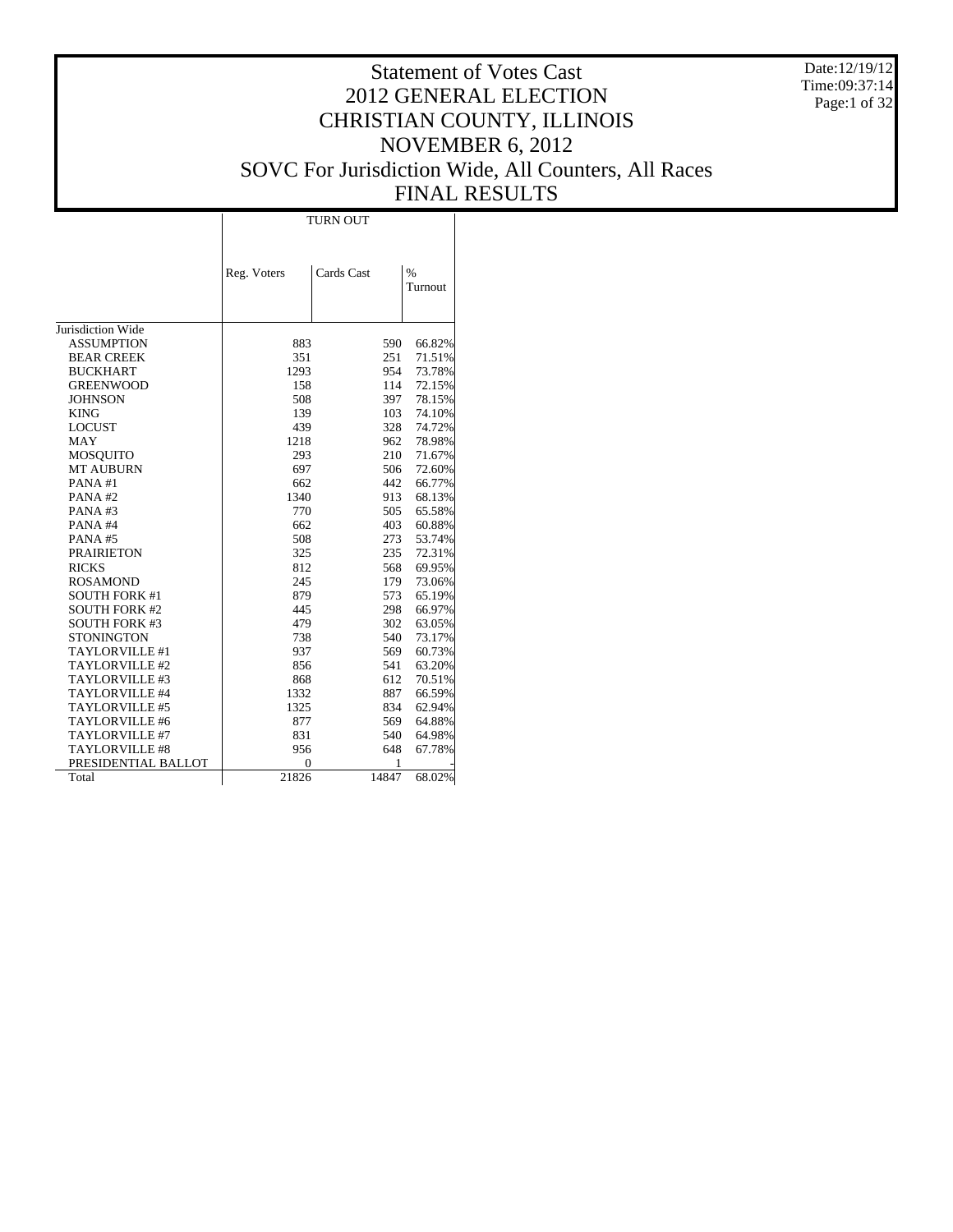Date:12/19/12 Time:09:37:14 Page:2 of 32

|                       |             | ILLINOIS CONSTITUTIONAL AMENDMENT |                    |            |        |     |             |  |  |  |  |
|-----------------------|-------------|-----------------------------------|--------------------|------------|--------|-----|-------------|--|--|--|--|
|                       | Reg. Voters | <b>Times Counted</b>              | <b>Total Votes</b> | <b>YES</b> |        | NO  |             |  |  |  |  |
|                       |             |                                   |                    |            |        |     |             |  |  |  |  |
| Jurisdiction Wide     |             |                                   |                    |            |        |     |             |  |  |  |  |
| <b>ASSUMPTION</b>     | 883         | 590                               | 514                | 283        | 55.06% | 231 | 44.94%      |  |  |  |  |
| <b>BEAR CREEK</b>     | 351         | 248                               | 222                | 109        | 49.10% | 113 | 50.90%      |  |  |  |  |
| <b>BUCKHART</b>       | 1293        | 946                               | 872                | 375        | 43.00% | 497 | 57.00%      |  |  |  |  |
| <b>GREENWOOD</b>      | 158         | 114                               | 100                | 47         | 47.00% | 53  | 53.00%      |  |  |  |  |
| <b>JOHNSON</b>        | 508         | 397                               | 371                | 170        | 45.82% | 201 | 54.18%      |  |  |  |  |
| <b>KING</b>           | 139         | 103                               | 96                 | 48         | 50.00% | 48  | 50.00%      |  |  |  |  |
| <b>LOCUST</b>         | 439         | 328                               | 297                | 145        | 48.82% | 152 | 51.18%      |  |  |  |  |
| <b>MAY</b>            | 1218        | 958                               | 877                | 413        | 47.09% | 464 | 52.91%      |  |  |  |  |
| <b>MOSQUITO</b>       | 293         | 210                               | 186                | 100        | 53.76% | 86  | 46.24%      |  |  |  |  |
| <b>MT AUBURN</b>      | 697         | 502                               | 453                | 215        | 47.46% | 238 | 52.54%      |  |  |  |  |
| PANA#1                | 662         | 440                               | 385                | 188        | 48.83% | 197 | 51.17%      |  |  |  |  |
| PANA#2                | 1340        | 910                               | 787                | 433        | 55.02% | 354 | 44.98%      |  |  |  |  |
| PANA#3                | 770         | 499                               | 452                | 231        | 51.11% | 221 | 48.89%      |  |  |  |  |
| PANA#4                | 662         | 399                               | 355                | 200        | 56.34% | 155 | 43.66%      |  |  |  |  |
| PANA#5                | 508         | 271                               | 238                | 129        | 54.20% | 109 | 45.80%      |  |  |  |  |
| <b>PRAIRIETON</b>     | 325         | 235                               | 209                | 117        | 55.98% | 92  | 44.02%      |  |  |  |  |
| <b>RICKS</b>          | 812         | 568                               | 505                | 206        | 40.79% | 299 | 59.21%      |  |  |  |  |
| <b>ROSAMOND</b>       | 245         | 179                               | 153                | 76         | 49.67% | 77  | 50.33%      |  |  |  |  |
| <b>SOUTH FORK #1</b>  | 879         | 573                               | 516                | 251        | 48.64% | 265 | 51.36%      |  |  |  |  |
| <b>SOUTH FORK #2</b>  | 445         | 294                               | 263                | 105        | 39.92% | 158 | 60.08%      |  |  |  |  |
| <b>SOUTH FORK #3</b>  | 479         | 297                               | 268                | 125        | 46.64% | 143 | 53.36%      |  |  |  |  |
| <b>STONINGTON</b>     | 738         | 539                               | 486                | 237        | 48.77% | 249 | 51.23%      |  |  |  |  |
| TAYLORVILLE #1        | 937         | 566                               | 510                | 231        | 45.29% | 279 | 54.71%      |  |  |  |  |
| TAYLORVILLE #2        | 856         | 539                               | 477                | 226        | 47.38% | 251 | 52.62%      |  |  |  |  |
| TAYLORVILLE #3        | 868         | 610                               | 546                | 221        | 40.48% | 325 | 59.52%      |  |  |  |  |
| TAYLORVILLE #4        | 1332        | 881                               | 788                | 360        | 45.69% | 428 | 54.31%      |  |  |  |  |
| TAYLORVILLE #5        | 1325        | 828                               | 718                | 319        | 44.43% | 399 | 55.57%      |  |  |  |  |
| TAYLORVILLE #6        | 877         | 565                               | 525                | 242        | 46.10% | 283 | 53.90%      |  |  |  |  |
| TAYLORVILLE #7        | 831         | 535                               | 455                | 231        | 50.77% | 224 | 49.23%      |  |  |  |  |
| <b>TAYLORVILLE #8</b> | 956         | 647                               | 587                | 265        | 45.14% | 322 | 54.86%      |  |  |  |  |
| PRESIDENTIAL BALLOT   |             |                                   |                    |            |        |     |             |  |  |  |  |
| Total                 | 21826       | 14771                             | 13211              | 6298       | 47.67% |     | 6913 52.33% |  |  |  |  |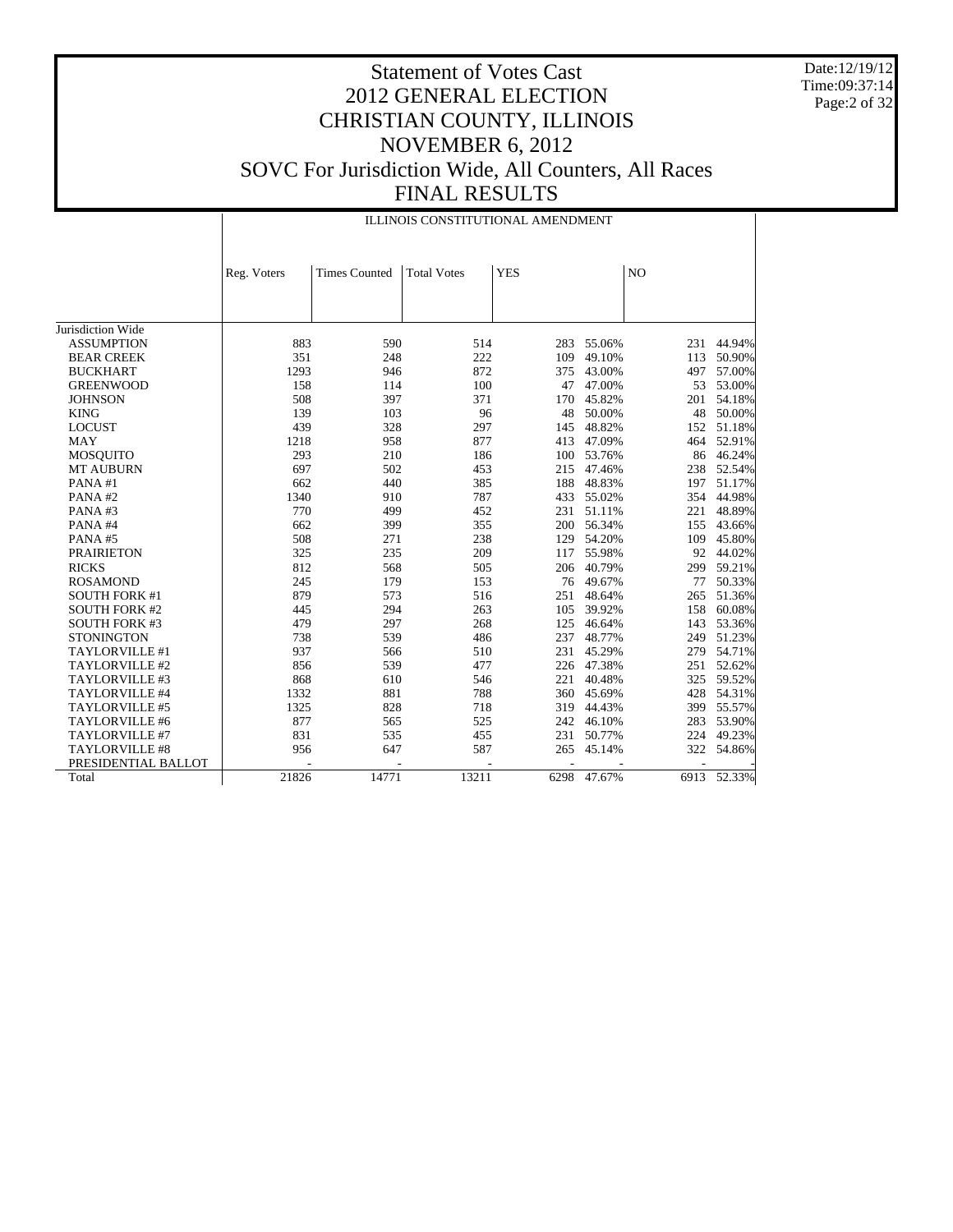Date:12/19/12 Time:09:37:14 Page:3 of 32

PRESIDENT

|                       | Reg. Voters    | <b>Times Counted</b> | <b>Total Votes</b> | <b>ROMNEY/RYAN</b> |                  | <b>OBAMA/BIDEN</b> |                  | <b>JOHNSON/GRAY</b> |       |
|-----------------------|----------------|----------------------|--------------------|--------------------|------------------|--------------------|------------------|---------------------|-------|
|                       |                |                      |                    | (REP)              |                  | (DEM)              |                  | (LIB)               |       |
|                       |                |                      |                    |                    |                  |                    |                  |                     |       |
| Jurisdiction Wide     |                |                      |                    |                    |                  |                    |                  |                     |       |
| <b>ASSUMPTION</b>     | 883            | 590                  | 581                | 328                | 56.45%           | 226                | 38.90%           | 12                  | 2.07% |
| <b>BEAR CREEK</b>     | 351            | 251                  | 249                | 146                | 58.63%           | 91                 | 36.55%           | $\overline{c}$      | 0.80% |
| <b>BUCKHART</b>       | 1293           | 954                  | 946                | 610                | 64.48%           | 315                | 33.30%           | 14                  | 1.48% |
| <b>GREENWOOD</b>      | 158            | 114                  | 113                | 95                 | 84.07%           | 17                 | 15.04%           | $\Omega$            | 0.00% |
| <b>JOHNSON</b>        | 508            | 397                  | 395                | 315                | 79.75%           | 78                 | 19.75%           | $\Omega$            | 0.00% |
| <b>KING</b>           | 139            | 103                  | 103                | 78                 | 75.73%           | 21                 | 20.39%           | -1                  | 0.97% |
| <b>LOCUST</b>         | 439            | 328                  | 327                | 209                | 63.91%           | 110                | 33.64%           | $\tau$              | 2.14% |
| MAY                   | 1218           | 962                  | 957                | 651                | 68.03%           | 291                | 30.41%           | 9                   | 0.94% |
| MOSQUITO              | 293            | 210                  | 208                | 136                | 65.38%           | 65                 | 31.25%           | 6                   | 2.88% |
| <b>MT AUBURN</b>      | 697            | 506                  | 505                | 321                | 63.56%           | 162                | 32.08%           | 16                  | 3.17% |
| PANA#1                | 662            | 442                  | 440                | 249                | 56.59%           | 185                | 42.05%           | 3                   | 0.68% |
| PANA#2                | 1340           | 913                  | 907                |                    | 526 57.99%       | 366                | 40.35%           | $\overline{7}$      | 0.77% |
| PANA#3                | 770            | 505                  | 502                | 279                | 55.58%           | 208                | 41.43%           | 10                  | 1.99% |
| PANA#4                | 662            | 403                  | 398                | 202                | 50.75%           | 186                | 46.73%           | 5                   | 1.26% |
| PANA#5                | 508            | 273                  | 273                | 160                | 58.61%           | 110                | 40.29%           | $\overline{2}$      | 0.73% |
| <b>PRAIRIETON</b>     | 325            | 235                  | 234                | 153                | 65.38%           | 75                 | 32.05%           | $\overline{2}$      | 0.85% |
| <b>RICKS</b>          | 812            | 568                  | 562                | 370                | 65.84%           | 181                | 32.21%           | 6                   | 1.07% |
| <b>ROSAMOND</b>       | 245            | 179                  | 178                | 129                | 72.47%           | 45                 | 25.28%           | $\overline{4}$      | 2.25% |
| <b>SOUTH FORK #1</b>  | 879            | 573                  | 565                | 262                | 46.37%           | 284                | 50.27%           | 10                  | 1.77% |
| <b>SOUTH FORK #2</b>  | 445            | 298                  | 295                | 160                | 54.24%           | 130                | 44.07%           | 3                   | 1.02% |
| <b>SOUTH FORK #3</b>  | 479            | 302                  | 301                | 169                | 56.15%           | 126                | 41.86%           | 3                   | 1.00% |
| <b>STONINGTON</b>     | 738            | 540                  | 535                | 315                | 58.88%           | 211                | 39.44%           | 7                   | 1.31% |
| TAYLORVILLE #1        | 937            | 569                  | 566                | 336                | 59.36%           | 214                | 37.81%           | 9                   | 1.59% |
| TAYLORVILLE #2        | 856            | 541                  | 536                | 316                | 58.96%           | 211                | 39.37%           | $\tau$              | 1.31% |
| TAYLORVILLE #3        | 868            | 612                  | 607                | 385                | 63.43%           | 211                | 34.76%           | 10                  | 1.65% |
| TAYLORVILLE #4        | 1332           | 887                  | 879                | 489                | 55.63%           | 377                | 42.89%           | 3                   | 0.34% |
| TAYLORVILLE #5        | 1325           | 834                  | 821                | 462                | 56.27%           | 331                | 40.32%           | 18                  | 2.19% |
| TAYLORVILLE #6        | 877            | 569                  | 566                | 313                | 55.30%           | 240                | 42.40%           | 6                   | 1.06% |
| <b>TAYLORVILLE #7</b> | 831            | 540                  |                    | 296                |                  | 219                |                  | 14                  | 2.63% |
| TAYLORVILLE #8        | 956            | 648                  | 533<br>644         | 424                | 55.53%<br>65.84% | 208                | 41.09%<br>32.30% | 9                   | 1.40% |
| PRESIDENTIAL BALLOT   | $\overline{0}$ |                      |                    |                    | 1 100.00%        | $\mathbf{0}$       | 0.00%            | $\Omega$            | 0.00% |
|                       | 21826          | 14847                | 14727              | 8885               | 60.33%           | 5494               | 37.31%           | 205                 | 1.39% |
| Total                 |                |                      |                    |                    |                  |                    |                  |                     |       |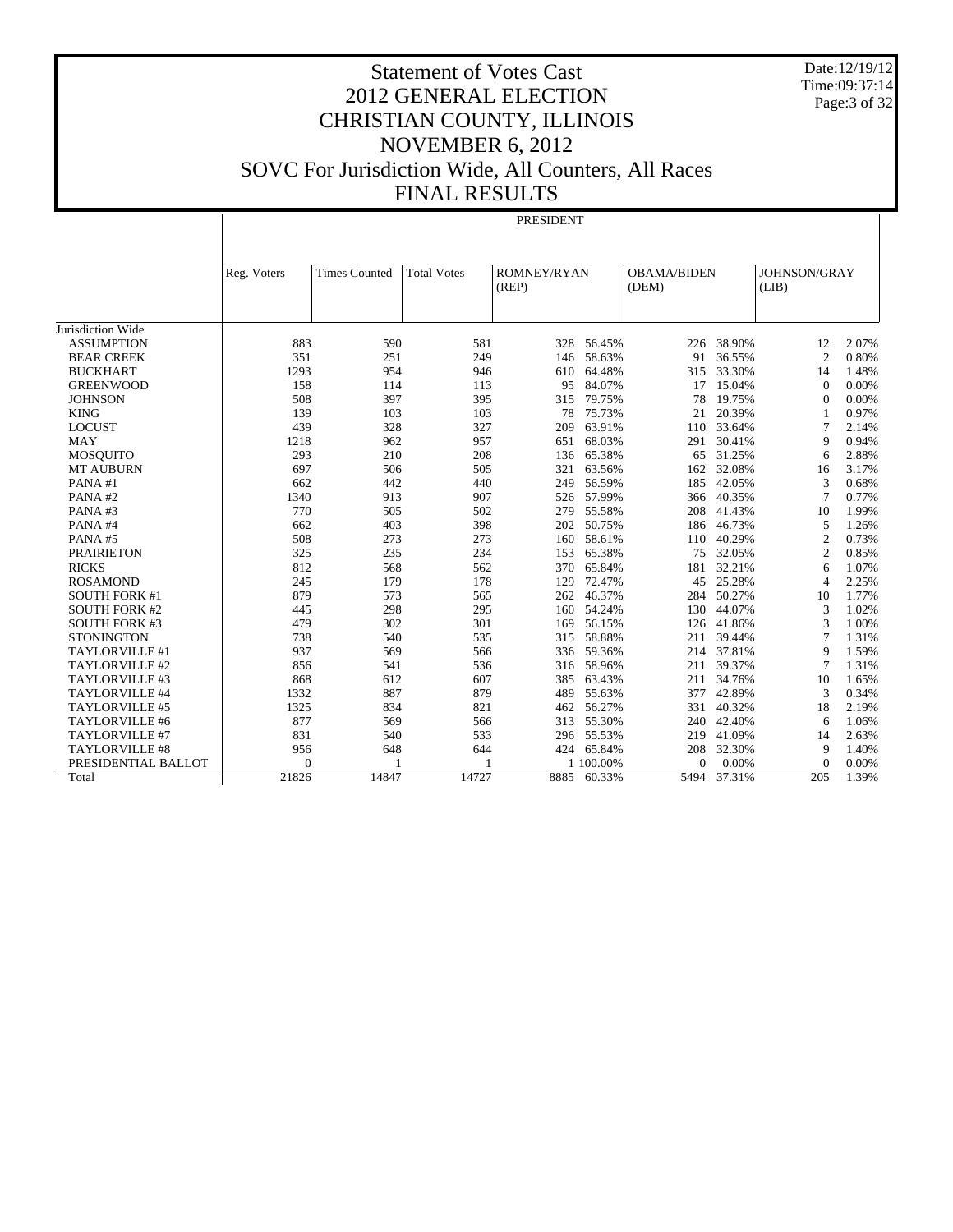Date:12/19/12 Time:09:37:14 Page:4 of 32

# Statement of Votes Cast 2012 GENERAL ELECTION CHRISTIAN COUNTY, ILLINOIS NOVEMBER 6, 2012 SOVC For Jurisdiction Wide, All Counters, All Races FINAL RESULTS

#### PRESIDENT

| ROSS <sub>C</sub><br>GOODE/CLYMEI TOM HOEFLING<br><b>JILL REED/TOM</b><br><b>MARY ANN</b><br><b>STEIN/HAWKINS</b><br>(GRN)<br>CARY<br>SEGAL<br><b>ANDERSON</b><br>Jurisdiction Wide<br>1.89%<br>0.00%<br>0.00%<br>0.00%<br>0.00%<br>0.00%<br><b>ASSUMPTION</b><br>11<br>$\Omega$<br>$\theta$<br>$\Omega$<br>$\mathbf{0}$<br>$\Omega$<br>9<br>3.61%<br>0.00%<br><b>BEAR CREEK</b><br>0.00%<br>0.00%<br>0.00%<br>0.00%<br>$\Omega$<br>$\overline{0}$<br>$\Omega$<br>$\mathbf{0}$<br>$\Omega$<br><b>BUCKHART</b><br>0.63%<br>0.00%<br>0.00%<br>$\mathbf{0}$<br>0.00%<br>0.00%<br>$\theta$<br>0.00%<br>6<br>$\theta$<br>$\overline{0}$<br>$\mathbf{0}$<br>0.88%<br>0.00%<br>0.00%<br>0.00%<br><b>GREENWOOD</b><br>$\overline{0}$<br>$\overline{0}$<br>0.00%<br>$\theta$<br>$\mathbf{0}$<br>$\Omega$<br>0.00%<br>$\mathbf{1}$<br>0.25%<br>0.00%<br>0.00%<br>$\overline{0}$<br>0.00%<br>0.00%<br><b>JOHNSON</b><br>$\overline{0}$<br>$\overline{0}$<br>$\mathbf{0}$<br>$\overline{0}$<br>0.00%<br>1<br>$\overline{2}$<br>1.94%<br>$\mathbf{0}$<br>0.00%<br>$\overline{0}$<br>0.00%<br>$\overline{0}$<br>0.00%<br>$\mathbf{0}$<br>0.00%<br>$\overline{0}$<br><b>KING</b><br>0.00% |  |  |  |  |  |  |       |
|----------------------------------------------------------------------------------------------------------------------------------------------------------------------------------------------------------------------------------------------------------------------------------------------------------------------------------------------------------------------------------------------------------------------------------------------------------------------------------------------------------------------------------------------------------------------------------------------------------------------------------------------------------------------------------------------------------------------------------------------------------------------------------------------------------------------------------------------------------------------------------------------------------------------------------------------------------------------------------------------------------------------------------------------------------------------------------------------------------------------------------------------------------------------------|--|--|--|--|--|--|-------|
|                                                                                                                                                                                                                                                                                                                                                                                                                                                                                                                                                                                                                                                                                                                                                                                                                                                                                                                                                                                                                                                                                                                                                                            |  |  |  |  |  |  |       |
|                                                                                                                                                                                                                                                                                                                                                                                                                                                                                                                                                                                                                                                                                                                                                                                                                                                                                                                                                                                                                                                                                                                                                                            |  |  |  |  |  |  |       |
|                                                                                                                                                                                                                                                                                                                                                                                                                                                                                                                                                                                                                                                                                                                                                                                                                                                                                                                                                                                                                                                                                                                                                                            |  |  |  |  |  |  |       |
|                                                                                                                                                                                                                                                                                                                                                                                                                                                                                                                                                                                                                                                                                                                                                                                                                                                                                                                                                                                                                                                                                                                                                                            |  |  |  |  |  |  |       |
|                                                                                                                                                                                                                                                                                                                                                                                                                                                                                                                                                                                                                                                                                                                                                                                                                                                                                                                                                                                                                                                                                                                                                                            |  |  |  |  |  |  |       |
|                                                                                                                                                                                                                                                                                                                                                                                                                                                                                                                                                                                                                                                                                                                                                                                                                                                                                                                                                                                                                                                                                                                                                                            |  |  |  |  |  |  |       |
|                                                                                                                                                                                                                                                                                                                                                                                                                                                                                                                                                                                                                                                                                                                                                                                                                                                                                                                                                                                                                                                                                                                                                                            |  |  |  |  |  |  |       |
|                                                                                                                                                                                                                                                                                                                                                                                                                                                                                                                                                                                                                                                                                                                                                                                                                                                                                                                                                                                                                                                                                                                                                                            |  |  |  |  |  |  |       |
|                                                                                                                                                                                                                                                                                                                                                                                                                                                                                                                                                                                                                                                                                                                                                                                                                                                                                                                                                                                                                                                                                                                                                                            |  |  |  |  |  |  |       |
|                                                                                                                                                                                                                                                                                                                                                                                                                                                                                                                                                                                                                                                                                                                                                                                                                                                                                                                                                                                                                                                                                                                                                                            |  |  |  |  |  |  |       |
|                                                                                                                                                                                                                                                                                                                                                                                                                                                                                                                                                                                                                                                                                                                                                                                                                                                                                                                                                                                                                                                                                                                                                                            |  |  |  |  |  |  |       |
| 0.31%<br>0.00%<br>0.00%<br><b>LOCUST</b><br>$\mathbf{1}$<br>$\Omega$<br>0.00%<br>$\Omega$<br>0.00%<br>$\Omega$<br>$\mathbf{0}$<br>$\theta$                                                                                                                                                                                                                                                                                                                                                                                                                                                                                                                                                                                                                                                                                                                                                                                                                                                                                                                                                                                                                                 |  |  |  |  |  |  | 0.00% |
| 5<br>0.52%<br>0.00%<br>0.00%<br>0.00%<br>0.00%<br><b>MAY</b><br>$\Omega$<br>$\Omega$<br>$\Omega$<br>$\Omega$<br>$\Omega$                                                                                                                                                                                                                                                                                                                                                                                                                                                                                                                                                                                                                                                                                                                                                                                                                                                                                                                                                                                                                                                   |  |  |  |  |  |  | 0.00% |
| 0.48%<br>0.00%<br>0.00%<br>0.00%<br>0.00%<br><b>MOSQUITO</b><br>$\Omega$<br>$\Omega$<br>$\Omega$<br>$\Omega$<br>$\Omega$<br>1                                                                                                                                                                                                                                                                                                                                                                                                                                                                                                                                                                                                                                                                                                                                                                                                                                                                                                                                                                                                                                              |  |  |  |  |  |  | 0.00% |
| 5<br>0.99%<br>0.00%<br>0.00%<br>0.00%<br>0.00%<br>$\theta$<br><b>MT AUBURN</b><br>$\theta$<br>$\Omega$<br>$\Omega$<br>$\mathbf{0}$                                                                                                                                                                                                                                                                                                                                                                                                                                                                                                                                                                                                                                                                                                                                                                                                                                                                                                                                                                                                                                         |  |  |  |  |  |  | 0.00% |
| $\overline{2}$<br>0.45%<br>0.00%<br>0.00%<br>0.00%<br>0.00%<br>$\Omega$<br>PANA#1<br>$\Omega$<br>$\Omega$<br>$\Omega$<br>$\Omega$                                                                                                                                                                                                                                                                                                                                                                                                                                                                                                                                                                                                                                                                                                                                                                                                                                                                                                                                                                                                                                          |  |  |  |  |  |  | 0.00% |
| $\overline{7}$<br>0.77%<br>0.00%<br>0.00%<br>0.00%<br>$\theta$<br>0.00%<br>$\Omega$<br>PANA#2<br>$\Omega$<br>$\Omega$<br>$\Omega$                                                                                                                                                                                                                                                                                                                                                                                                                                                                                                                                                                                                                                                                                                                                                                                                                                                                                                                                                                                                                                          |  |  |  |  |  |  | 0.00% |
| PANA#3<br>$\overline{4}$<br>0.80%<br>$\Omega$<br>0.00%<br>$\Omega$<br>0.00%<br>$\Omega$<br>0.00%<br>$\Omega$<br>0.00%<br>$\Omega$                                                                                                                                                                                                                                                                                                                                                                                                                                                                                                                                                                                                                                                                                                                                                                                                                                                                                                                                                                                                                                          |  |  |  |  |  |  | 0.00% |
| 5<br>0.00%<br>0.00%<br>PANA#4<br>1.26%<br>$\Omega$<br>0.00%<br>$\Omega$<br>0.00%<br>$\Omega$<br>$\Omega$<br>$\Omega$                                                                                                                                                                                                                                                                                                                                                                                                                                                                                                                                                                                                                                                                                                                                                                                                                                                                                                                                                                                                                                                       |  |  |  |  |  |  | 0.00% |
| 0.37%<br>0.00%<br>0.00%<br>0.00%<br>0.00%<br>PANA#5<br>$\Omega$<br>$\overline{0}$<br>$\Omega$<br>$\mathbf{0}$<br>$\Omega$<br>1                                                                                                                                                                                                                                                                                                                                                                                                                                                                                                                                                                                                                                                                                                                                                                                                                                                                                                                                                                                                                                             |  |  |  |  |  |  | 0.00% |
| $\overline{4}$<br>1.71%<br>0.00%<br>0.00%<br>0.00%<br>0.00%<br><b>PRAIRIETON</b><br>$\Omega$<br>$\theta$<br>$\theta$<br>$\mathbf{0}$<br>$\Omega$                                                                                                                                                                                                                                                                                                                                                                                                                                                                                                                                                                                                                                                                                                                                                                                                                                                                                                                                                                                                                           |  |  |  |  |  |  | 0.00% |
| 3<br>0.53%<br>0.00%<br><b>RICKS</b><br>0.00%<br>0.00%<br>0.00%<br>$\Omega$<br>$\overline{0}$<br>$\theta$<br>$\theta$<br>$\mathbf{0}$                                                                                                                                                                                                                                                                                                                                                                                                                                                                                                                                                                                                                                                                                                                                                                                                                                                                                                                                                                                                                                       |  |  |  |  |  |  | 0.00% |
| $\overline{0}$<br>0.00%<br>0.00%<br>0.00%<br>0.00%<br><b>ROSAMOND</b><br>$\theta$<br>$\overline{0}$<br>0.00%<br>$\mathbf{0}$<br>$\mathbf{0}$<br>$\theta$                                                                                                                                                                                                                                                                                                                                                                                                                                                                                                                                                                                                                                                                                                                                                                                                                                                                                                                                                                                                                   |  |  |  |  |  |  | 0.00% |
| $\overline{7}$<br>1.24%<br>0.00%<br>$\Omega$<br>0.00%<br>0.00%<br>$\Omega$<br><b>SOUTH FORK #1</b><br>$\Omega$<br>$\Omega$<br>0.00%<br>$\mathbf{0}$                                                                                                                                                                                                                                                                                                                                                                                                                                                                                                                                                                                                                                                                                                                                                                                                                                                                                                                                                                                                                        |  |  |  |  |  |  | 0.00% |
| 0.00%<br><b>SOUTH FORK #2</b><br>0.34%<br>0.00%<br>$\theta$<br>0.00%<br>$\mathbf{0}$<br>0.00%<br>$\theta$<br>1<br>$\theta$<br>$\mathbf{0}$                                                                                                                                                                                                                                                                                                                                                                                                                                                                                                                                                                                                                                                                                                                                                                                                                                                                                                                                                                                                                                 |  |  |  |  |  |  | 0.00% |
| 3<br>1.00%<br>0.00%<br>0.00%<br><b>SOUTH FORK #3</b><br>0.00%<br>$\Omega$<br>0.00%<br>$\Omega$<br>$\Omega$<br>$\theta$<br>$\Omega$                                                                                                                                                                                                                                                                                                                                                                                                                                                                                                                                                                                                                                                                                                                                                                                                                                                                                                                                                                                                                                         |  |  |  |  |  |  | 0.00% |
| 0.19%<br>0.00%<br>0.00%<br>0.00%<br><b>STONINGTON</b><br>0.00%<br>$\Omega$<br>$\Omega$<br>$\Omega$<br>1<br>$\Omega$<br>$\Omega$                                                                                                                                                                                                                                                                                                                                                                                                                                                                                                                                                                                                                                                                                                                                                                                                                                                                                                                                                                                                                                            |  |  |  |  |  |  | 0.00% |
| 1.06%<br>0.00%<br>0.00%<br>TAYLORVILLE #1<br>0.00%<br>$\Omega$<br>0.00%<br>$\mathbf{0}$<br>$\Omega$<br>6<br>$\theta$<br>$\Omega$                                                                                                                                                                                                                                                                                                                                                                                                                                                                                                                                                                                                                                                                                                                                                                                                                                                                                                                                                                                                                                           |  |  |  |  |  |  | 0.00% |
| TAYLORVILLE #2<br>0.19%<br>0.00%<br>0.00%<br>0.00%<br>0.00%<br>$\Omega$<br>$\Omega$<br>$\Omega$<br>$\Omega$<br>$\Omega$<br>$\mathbf{1}$                                                                                                                                                                                                                                                                                                                                                                                                                                                                                                                                                                                                                                                                                                                                                                                                                                                                                                                                                                                                                                    |  |  |  |  |  |  | 0.00% |
| 0.16%<br>0.00%<br>0.00%<br>0.00%<br>$\mathbf{0}$<br>0.00%<br>TAYLORVILLE #3<br>$\overline{0}$<br>$\overline{0}$<br>$\theta$<br>$\Omega$<br>$\mathbf{1}$                                                                                                                                                                                                                                                                                                                                                                                                                                                                                                                                                                                                                                                                                                                                                                                                                                                                                                                                                                                                                    |  |  |  |  |  |  | 0.00% |
| 8<br>0.00%<br>$\Omega$<br>0.00%<br>$\mathbf{0}$<br>0.00%<br>$\Omega$<br>TAYLORVILLE #4<br>0.91%<br>$\Omega$<br>0.00%<br>$\overline{0}$                                                                                                                                                                                                                                                                                                                                                                                                                                                                                                                                                                                                                                                                                                                                                                                                                                                                                                                                                                                                                                     |  |  |  |  |  |  | 0.00% |
| 8<br>0.00%<br>TAYLORVILLE #5<br>0.97%<br>0.00%<br>$\theta$<br>0.00%<br>$\Omega$<br>$\mathbf{0}$<br>0.00%<br>$\Omega$<br>$\Omega$                                                                                                                                                                                                                                                                                                                                                                                                                                                                                                                                                                                                                                                                                                                                                                                                                                                                                                                                                                                                                                           |  |  |  |  |  |  | 0.00% |
| 7<br>0.00%<br>0.00%<br>TAYLORVILLE #6<br>1.24%<br>$\Omega$<br>0.00%<br>0.00%<br>$\Omega$<br>$\Omega$<br>$\Omega$<br>$\Omega$                                                                                                                                                                                                                                                                                                                                                                                                                                                                                                                                                                                                                                                                                                                                                                                                                                                                                                                                                                                                                                               |  |  |  |  |  |  | 0.00% |
| 3<br>0.00%<br>0.00%<br><b>TAYLORVILLE #7</b><br>0.56%<br>0.00%<br>$\Omega$<br>0.00%<br>$\Omega$<br>$\Omega$<br>$\Omega$<br>$\mathbf{0}$                                                                                                                                                                                                                                                                                                                                                                                                                                                                                                                                                                                                                                                                                                                                                                                                                                                                                                                                                                                                                                    |  |  |  |  |  |  | 0.00% |
| 3<br>0.47%<br>0.00%<br>0.00%<br><b>TAYLORVILLE #8</b><br>$\overline{0}$<br>0.00%<br>$\overline{0}$<br>0.00%<br>$\theta$<br>$\mathbf{0}$<br>$\mathbf{0}$                                                                                                                                                                                                                                                                                                                                                                                                                                                                                                                                                                                                                                                                                                                                                                                                                                                                                                                                                                                                                    |  |  |  |  |  |  | 0.00% |
| PRESIDENTIAL BALLOT<br>$\theta$<br>0.00%<br>0.00%<br>0.00%<br>0.00%<br>$\mathbf{0}$<br>0.00%<br>$\Omega$<br>$\mathbf{0}$<br>$\theta$<br>$\Omega$                                                                                                                                                                                                                                                                                                                                                                                                                                                                                                                                                                                                                                                                                                                                                                                                                                                                                                                                                                                                                           |  |  |  |  |  |  | 0.00% |
| 117<br>0.79%<br>$\Omega$<br>0.00%<br>$\Omega$<br>0.00%<br>$\Omega$<br>0.00%<br>$\Omega$<br>0.00%<br>$\Omega$<br>Total                                                                                                                                                                                                                                                                                                                                                                                                                                                                                                                                                                                                                                                                                                                                                                                                                                                                                                                                                                                                                                                      |  |  |  |  |  |  | 0.00% |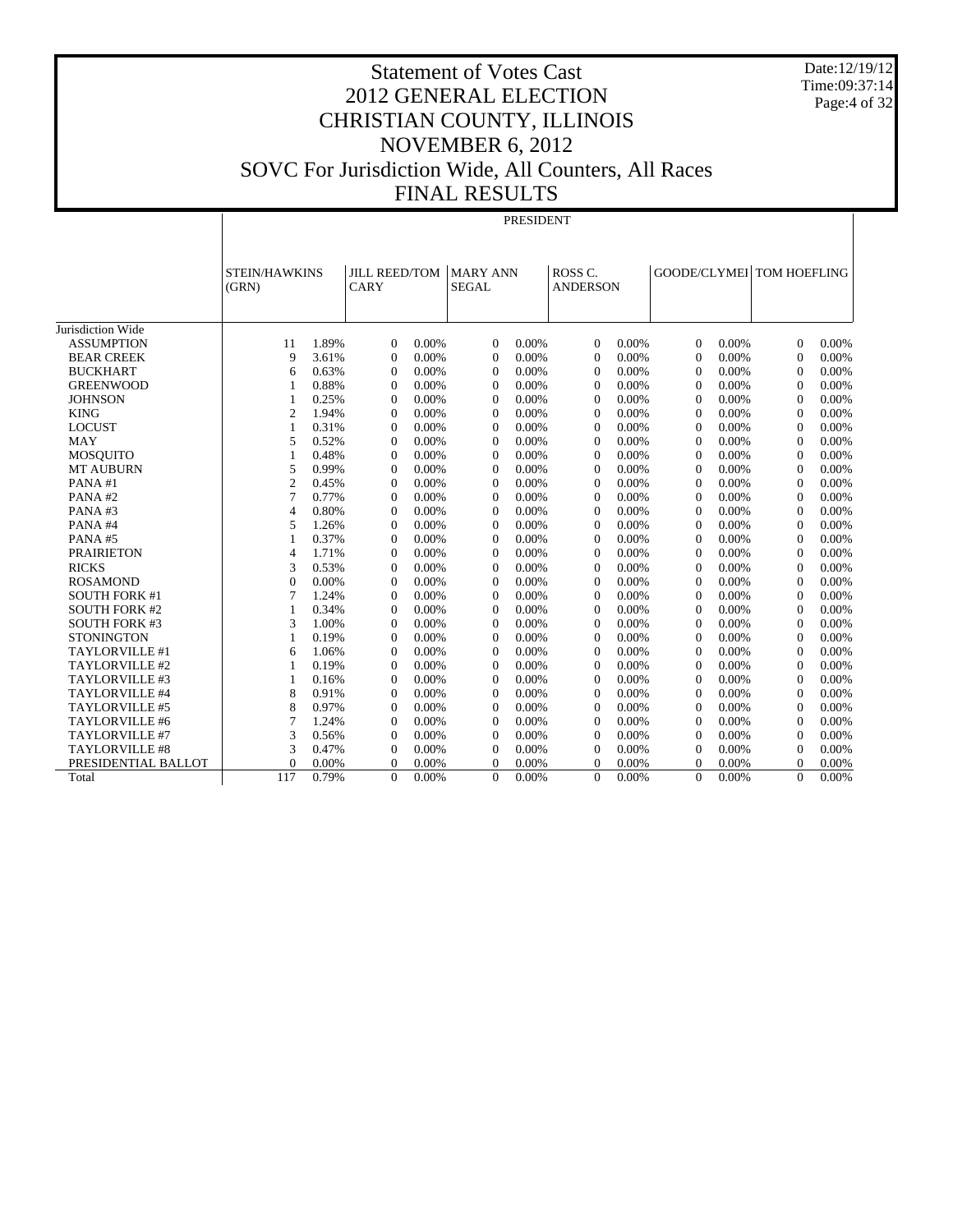Date:12/19/12 Time:09:37:14 Page:5 of 32

# Statement of Votes Cast 2012 GENERAL ELECTION CHRISTIAN COUNTY, ILLINOIS NOVEMBER 6, 2012 SOVC For Jurisdiction Wide, All Counters, All Races FINAL RESULTS

|                       |                             |       | <b>PRESIDENT</b> |       |
|-----------------------|-----------------------------|-------|------------------|-------|
|                       | JONATHAN D.<br><b>ELLIS</b> |       | Write-In Votes   |       |
| Jurisdiction Wide     |                             |       |                  |       |
| <b>ASSUMPTION</b>     | $\overline{0}$              | 0.00% | 4                | 0.69% |
| <b>BEAR CREEK</b>     | 0                           | 0.00% | 1                | 0.40% |
| <b>BUCKHART</b>       | 0                           | 0.00% | 1                | 0.11% |
| <b>GREENWOOD</b>      | $\overline{0}$              | 0.00% | $\overline{0}$   | 0.00% |
| <b>JOHNSON</b>        | $\Omega$                    | 0.00% | 1                | 0.25% |
| <b>KING</b>           | 0                           | 0.00% | 1                | 0.97% |
| <b>LOCUST</b>         | $\overline{0}$              | 0.00% | $\overline{0}$   | 0.00% |
| MAY                   | 0                           | 0.00% | 1                | 0.10% |
| <b>MOSQUITO</b>       | $\overline{0}$              | 0.00% | $\mathbf{0}$     | 0.00% |
| <b>MT AUBURN</b>      | $\overline{0}$              | 0.00% | 1                | 0.20% |
| PANA#1                | $\theta$                    | 0.00% | 1                | 0.23% |
| PANA#2                | 0                           | 0.00% | 1                | 0.11% |
| PANA#3                | 0                           | 0.00% | 1                | 0.20% |
| PANA#4                | 0                           | 0.00% | $\Omega$         | 0.00% |
| PANA#5                | $\overline{0}$              | 0.00% | $\mathbf{0}$     | 0.00% |
| <b>PRAIRIETON</b>     | $\Omega$                    | 0.00% | $\theta$         | 0.00% |
| <b>RICKS</b>          | $\theta$                    | 0.00% | $\overline{2}$   | 0.36% |
| <b>ROSAMOND</b>       | 0                           | 0.00% | $\Omega$         | 0.00% |
| <b>SOUTH FORK #1</b>  | 0                           | 0.00% | $\overline{c}$   | 0.35% |
| <b>SOUTH FORK #2</b>  | $\overline{0}$              | 0.00% | 1                | 0.34% |
| <b>SOUTH FORK #3</b>  | $\overline{0}$              | 0.00% | $\overline{0}$   | 0.00% |
| <b>STONINGTON</b>     | $\theta$                    | 0.00% | 1                | 0.19% |
| TAYLORVILLE #1        | 0                           | 0.00% | 1                | 0.18% |
| TAYLORVILLE #2        | 0                           | 0.00% | 1                | 0.19% |
| TAYLORVILLE #3        | 0                           | 0.00% | $\overline{0}$   | 0.00% |
| TAYLORVILLE #4        | $\overline{0}$              | 0.00% | $\overline{c}$   | 0.23% |
| TAYLORVILLE #5        | $\Omega$                    | 0.00% | $\overline{c}$   | 0.24% |
| TAYLORVILLE #6        | $\theta$                    | 0.00% | $\theta$         | 0.00% |
| TAYLORVILLE #7        | $\overline{0}$              | 0.00% | $\mathbf{1}$     | 0.19% |
| <b>TAYLORVILLE #8</b> | $\overline{0}$              | 0.00% | $\overline{0}$   | 0.00% |
| PRESIDENTIAL BALLOT   | 0                           | 0.00% | 0                | 0.00% |
| Total                 | $\theta$                    | 0.00% | $\overline{26}$  | 0.18% |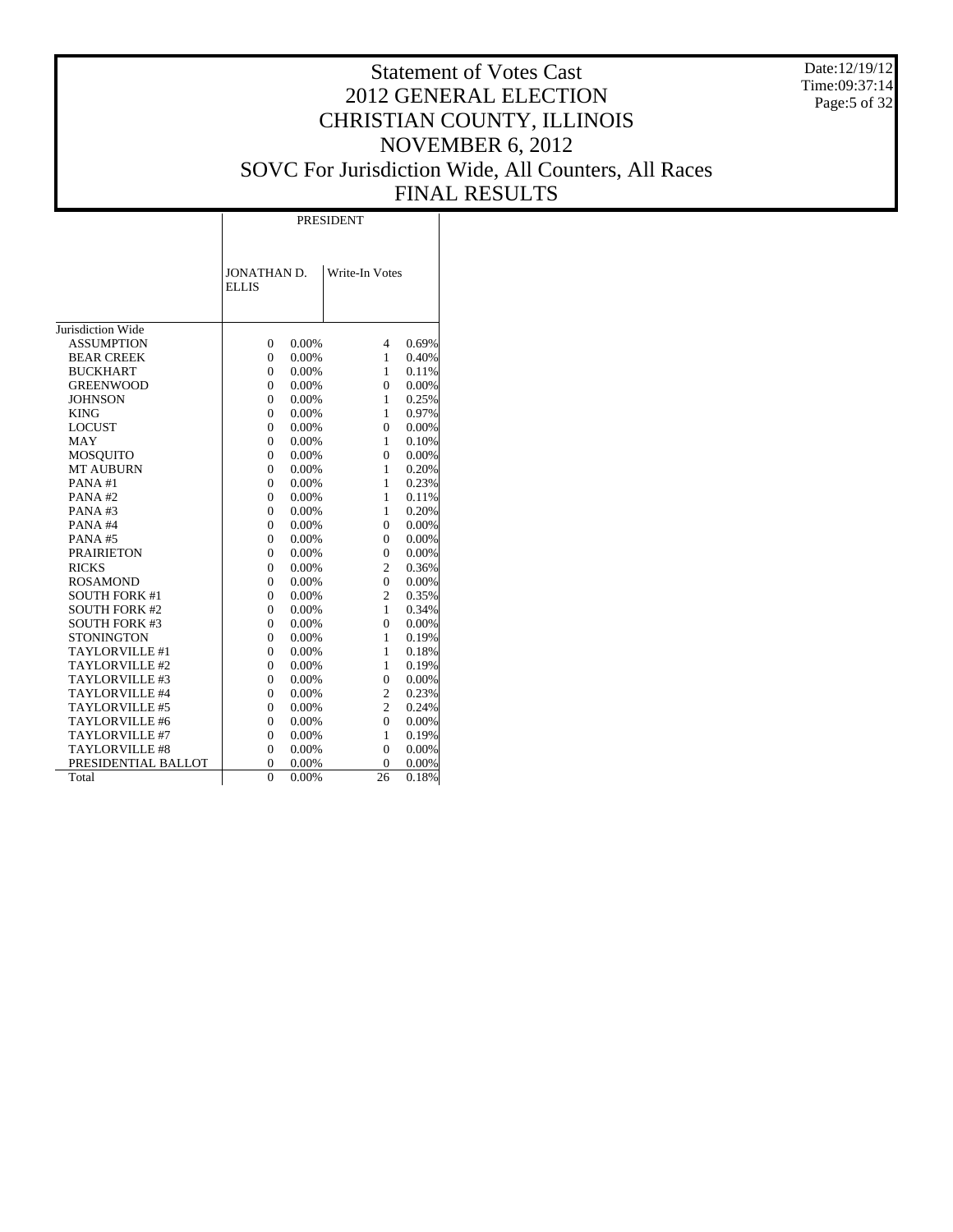Date:12/19/12 Time:09:37:14 Page:6 of 32

REP IN CONG 13TH DIST

| <b>RODNEY DAVIS</b><br>DAVID M. GILL<br><b>JOHN HARTMAN</b><br><b>Times Counted</b><br><b>Total Votes</b><br>Reg. Voters |                |       |
|--------------------------------------------------------------------------------------------------------------------------|----------------|-------|
|                                                                                                                          |                |       |
| (REP)<br>(DEM)<br>(IND)                                                                                                  |                |       |
|                                                                                                                          |                |       |
|                                                                                                                          |                |       |
| Jurisdiction Wide                                                                                                        |                |       |
| 883<br>590<br>577<br>338<br>58.58%<br>32.06%<br><b>ASSUMPTION</b><br>185                                                 | 54             | 9.36% |
| 58.13%<br>351<br>143<br>84<br>34.15%<br><b>BEAR CREEK</b><br>251<br>246                                                  | 19             | 7.72% |
| 27.29%<br>1293<br>954<br>949<br>618<br>65.12%<br>259<br><b>BUCKHART</b>                                                  | 72             | 7.59% |
| 87.85%<br>7.48%<br>107<br>94<br>8<br><b>GREENWOOD</b><br>158<br>114                                                      | 5              | 4.67% |
| 508<br>397<br>85.75%<br>12.21%<br><b>JOHNSON</b><br>393<br>337<br>48                                                     | 8              | 2.04% |
| 69.70%<br>103<br>99<br>69<br>23<br>23.23%<br><b>KING</b><br>139                                                          | $\overline{7}$ | 7.07% |
| <b>LOCUST</b><br>439<br>328<br>72.09%<br>72<br>22.09%<br>326<br>235                                                      | 19             | 5.83% |
| 76.31%<br>20.55%<br><b>MAY</b><br>1218<br>962<br>954<br>728<br>196                                                       | 30             | 3.14% |
| 293<br>207<br><b>MOSOUITO</b><br>210<br>138<br>66.67%<br>56<br>27.05%                                                    | 13             | 6.28% |
| 697<br>26.24%<br>506<br>503<br>336<br>66.80%<br>132<br><b>MT AUBURN</b>                                                  | 35             | 6.96% |
| 442<br>431<br>148<br>34.34%<br>PANA#1<br>662<br>256 59.40%                                                               | 27             | 6.26% |
| 901<br>33.52%<br>PANA#2<br>1340<br>913<br>536 59.49%<br>302                                                              | 63             | 6.99% |
| 770<br>505<br>496<br>53.43%<br>199<br>40.12%<br>PANA#3<br>265                                                            | 32             | 6.45% |
| 403<br>52.15%<br>41.27%<br>PANA#4<br>662<br>395<br>206<br>163                                                            | 26             | 6.58% |
| 508<br>273<br>271<br>53.51%<br>38.38%<br>PANA#5<br>145<br>104                                                            | 22             | 8.12% |
| 235<br>231<br>66.23%<br>26.41%<br><b>PRAIRIETON</b><br>325<br>153<br>61                                                  | 17             | 7.36% |
| 812<br>568<br>562<br>65.48%<br>25.80%<br><b>RICKS</b><br>368<br>145                                                      | 49             | 8.72% |
| <b>ROSAMOND</b><br>71.59%<br>21.02%<br>245<br>179<br>176<br>37<br>126                                                    | 13             | 7.39% |
| 36.81%<br>879<br>573<br>565<br>54.16%<br>208<br><b>SOUTH FORK #1</b><br>306                                              | 51             | 9.03% |
| 298<br>295<br>55.25%<br>38.64%<br><b>SOUTH FORK #2</b><br>445<br>163<br>114                                              | 18             | 6.10% |
| 61.67%<br>32.00%<br><b>SOUTH FORK #3</b><br>479<br>302<br>300<br>185<br>96                                               | 19             | 6.33% |
| 63.36%<br>31.40%<br><b>STONINGTON</b><br>738<br>540<br>535<br>339<br>168                                                 | 28             | 5.23% |
| 68.27%<br>25.31%<br>TAYLORVILLE #1<br>937<br>569<br>561<br>383<br>142                                                    | 36             | 6.42% |
| 69.38%<br>27.22%<br>TAYLORVILLE #2<br>856<br>541<br>529<br>367<br>144                                                    | 18             | 3.40% |
| TAYLORVILLE #3<br>612<br>603<br>422<br>69.98%<br>25.04%<br>868<br>151                                                    | 30             | 4.98% |
| 1332<br>887<br>880<br>64.55%<br>29.55%<br>TAYLORVILLE #4<br>568<br>260                                                   | 52             | 5.91% |
| 1325<br>834<br>817<br>66.46%<br>27.66%<br>TAYLORVILLE #5<br>543<br>226                                                   | 48             | 5.88% |
| TAYLORVILLE #6<br>877<br>569<br>561<br>371<br>66.13%<br>27.63%<br>155                                                    | 35             | 6.24% |
| 62.22%<br>TAYLORVILLE #7<br>831<br>540<br>532<br>331<br>31.20%<br>166                                                    | 35             | 6.58% |
| TAYLORVILLE #8<br>956<br>648<br>643<br>71.54%<br>23.17%<br>460<br>149                                                    | 34             | 5.29% |
| PRESIDENTIAL BALLOT                                                                                                      |                |       |
| 21826<br>14846<br>14645<br>65.07%<br>9529<br>4201<br>28.69%<br>Total                                                     | 915            | 6.25% |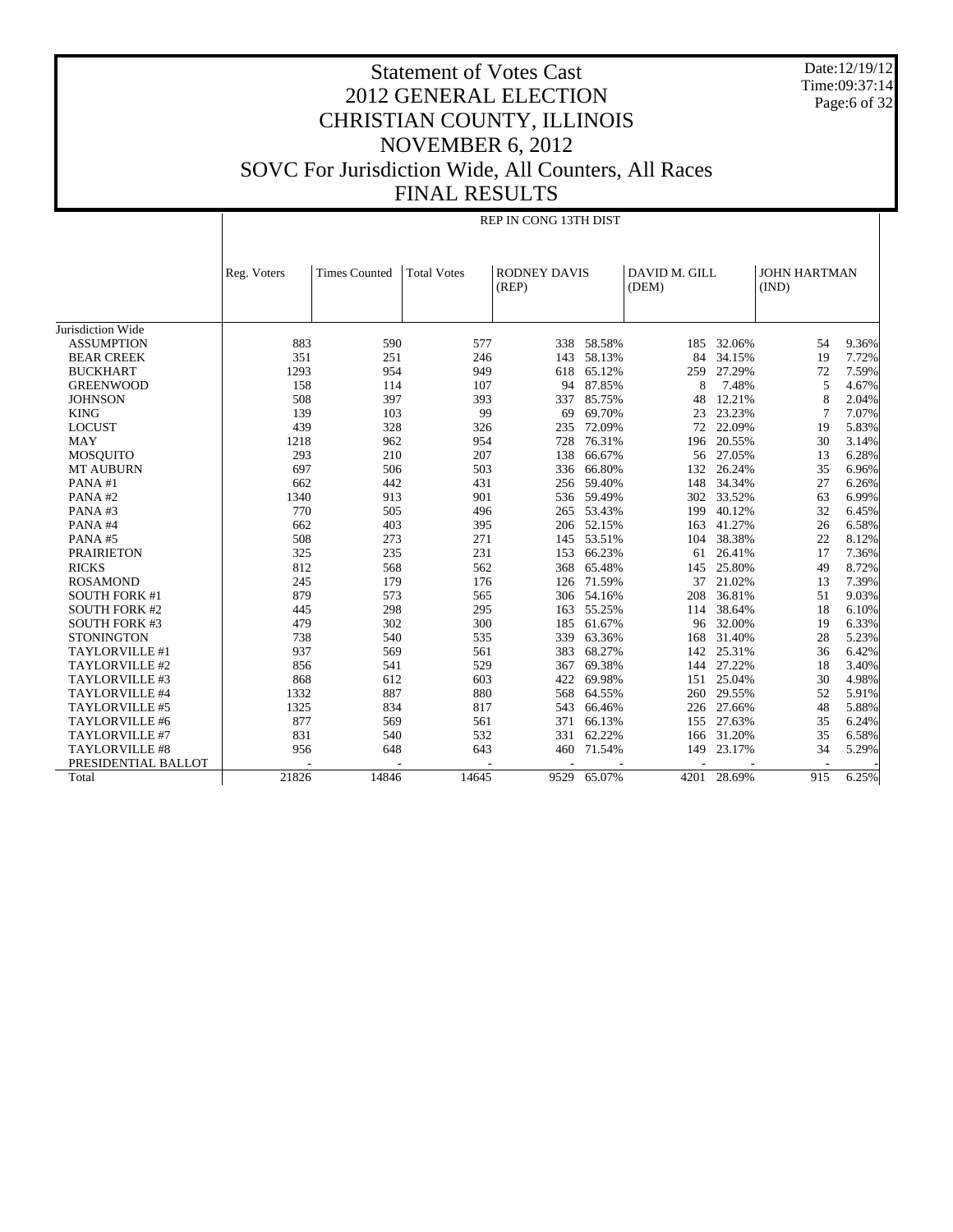Date:12/19/12 Time:09:37:14 Page:7 of 32

#### Statement of Votes Cast 2012 GENERAL ELECTION CHRISTIAN COUNTY, ILLINOIS NOVEMBER 6, 2012 SOVC For Jurisdiction Wide, All Counters, All Races FINAL RESULTS

#### Jurisdiction Wide ASSUMPTION BEAR CREEK BUCKHART GREENWOOD **JOHNSON**  KING LOCUST MAY MOSQUITO MT AUBURN PANA #1 PANA #2 PANA #3 PANA #4 PANA #5 PRAIRIETON RICKS ROSAMOND SOUTH FORK #1 SOUTH FORK #2 SOUTH FORK #3 **STONINGTON**  TAYLORVILLE #1 TAYLORVILLE #2 TAYLORVILLE #3 TAYLORVILLE #4 TAYLORVILLE #5 TAYLORVILLE #6 TAYLORVILLE #7 TAYLORVILLE #8 PRESIDENTIAL BALLOT Total Reg. Voters | Times Counted | Total Votes | MIKE McELROY (REP) ANDY MANAR (DEM) SENATE DIST 48 883 590 557 301 54.04% 256 45.96%<br>351 248 240 136 56.67% 104 43.33% 351 248 240 136 56.67%<br>1293 946 923 572 61.97% 1293 946 923 572 61.97% 351 38.03%<br>158 114 107 67 62.62% 40 37.38% 158 114 107 67 62.62% 40 37.38% 508 397 385 266 69.09% 119 30.91% 139 103 102 61 59.80% 41 40.20% 439 328 320 178 55.63% 142 44.38% 1218 958 932 526 56.44% 406 43.56%<br>293 210 204 127 62.25% 77 37.75% 293 210 204 127 62.25% 77 37.75% 697 502 496 311 62.70% 185 37.30% 662 440 430 211 49.07% 219 50.93% 1340 910 885 455 51.41% 430 48.59%<br>770 499 488 228 46.72% 260 53.28% 770 499 488 228 46.72% 260 53.28% 662 399 382 176 46.07% 206 53.93% 508 271 268 139 51.87% 129 48.13% 325 235 228 150 65.79% 812 568 552 318 57.61% 234 42.39% 245 179 171 107 62.57% 64 37.43%<br>879 573 560 220 39.29% 340 60.71% 1373 560 220 39.29% 340 60.71%<br>
294 281 139 49.47% 142 50.53% 445 294 281 139 49.47% 142 50.53%<br>479 297 287 153 53.31% 134 46.69% 479 297 287 153 53.31% 134 46.69% 738 539 529 269 50.85% 260 49.15% 937 566 552 300 54.35% 252 45.65% 263 50.19%<br>281 47.71% 868 610 589 308 52.29% 281 47.71%<br>1332 881 862 412 47.80% 450 52.20% 1332 881 862 412 47.80%<br>1325 828 793 401 50.57% 392 49.43% 877 565 545 261 47.89% 284 52.11%<br>831 535 511 240 46.97% 271 53.03% 831 535 511 240 46.97% 271 53.03% 956 647 638 355 55.64% 283 44.36% - - - - - - - 21826 14771 14341 7648 53.33% 6693 46.67%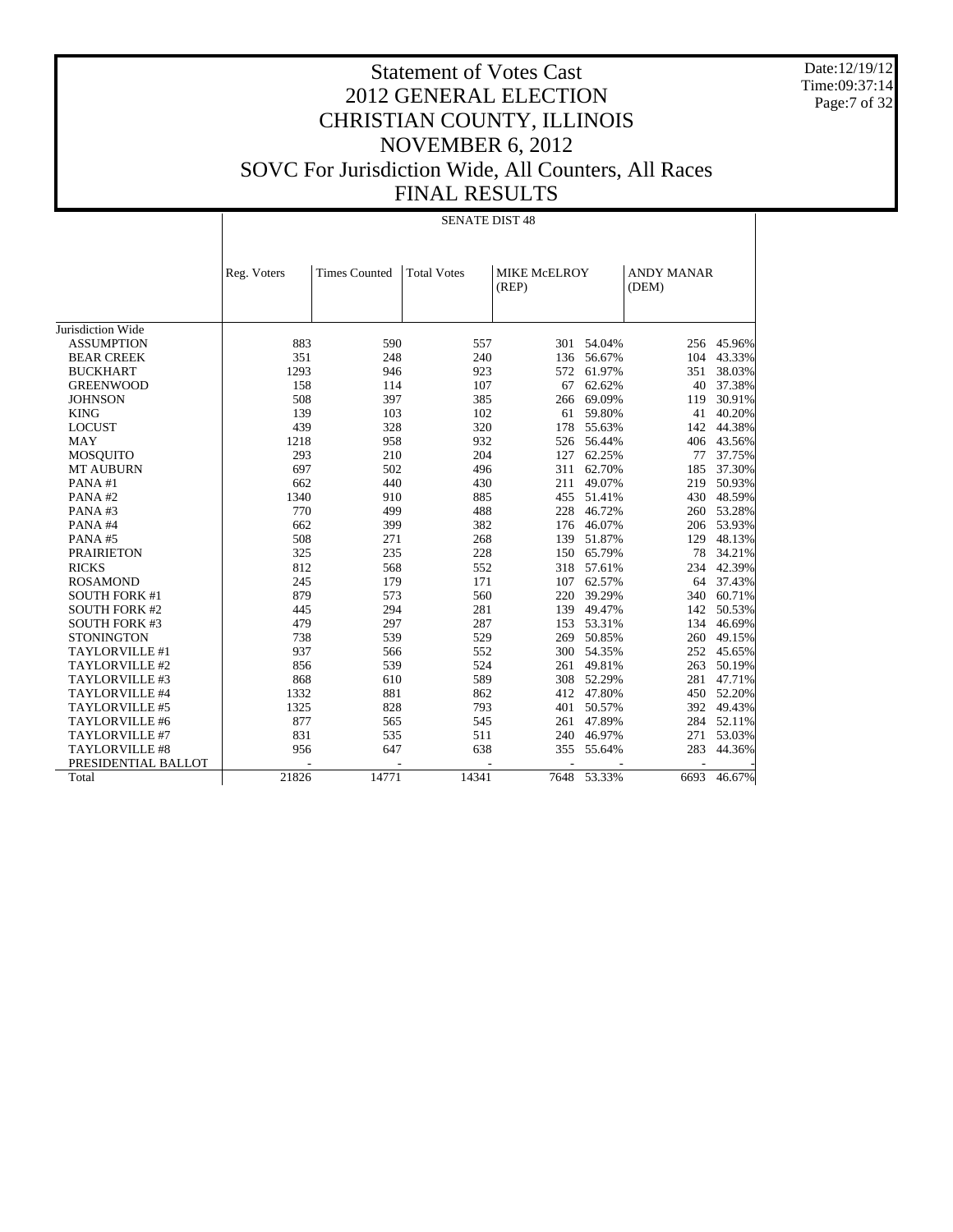Date:12/19/12 Time:09:37:14 Page:8 of 32

#### Statement of Votes Cast 2012 GENERAL ELECTION CHRISTIAN COUNTY, ILLINOIS NOVEMBER 6, 2012 SOVC For Jurisdiction Wide, All Counters, All Races FINAL RESULTS

|                       |             | <b>REPRES 95TH DIST</b> |                    |                                      |            |                                |            |  |  |  |  |
|-----------------------|-------------|-------------------------|--------------------|--------------------------------------|------------|--------------------------------|------------|--|--|--|--|
|                       | Reg. Voters | <b>Times Counted</b>    | <b>Total Votes</b> | <b>WAYNE ARTHUR</b><br>ROSENTH (REP) |            | <b>BRAD GILLESPIE</b><br>(DEM) |            |  |  |  |  |
| Jurisdiction Wide     |             |                         |                    |                                      |            |                                |            |  |  |  |  |
| <b>ASSUMPTION</b>     | 883         | 590                     | 554                |                                      | 346 62.45% |                                | 208 37.55% |  |  |  |  |
| <b>BEAR CREEK</b>     | 351         | 248                     | 246                | 189                                  | 76.83%     | 57                             | 23.17%     |  |  |  |  |
| <b>BUCKHART</b>       |             |                         | L,                 |                                      |            | $\overline{\phantom{a}}$       |            |  |  |  |  |
| <b>GREENWOOD</b>      | 158         | 114                     | 113                | 108                                  | 95.58%     | 5                              | 4.42%      |  |  |  |  |
| <b>JOHNSON</b>        | 508         | 397                     | 389                | 338                                  | 86.89%     | 51                             | 13.11%     |  |  |  |  |
| <b>KING</b>           | 139         | 103                     | 102                |                                      | 92 90.20%  | 10                             | 9.80%      |  |  |  |  |
| <b>LOCUST</b>         | 439         | 328                     | 319                | 232                                  | 72.73%     | 87                             | 27.27%     |  |  |  |  |
| <b>MAY</b>            | 1214        | 955                     | 926                |                                      | 716 77.32% | 210                            | 22.68%     |  |  |  |  |
| <b>MOSQUITO</b>       |             |                         |                    |                                      |            |                                |            |  |  |  |  |
| <b>MT AUBURN</b>      |             |                         |                    |                                      |            |                                |            |  |  |  |  |
| PANA#1                | 662         | 440                     | 420                | 265                                  | 63.10%     | 155                            | 36.90%     |  |  |  |  |
| PANA#2                | 1340        | 910                     | 885                | 553                                  | 62.49%     | 332                            | 37.51%     |  |  |  |  |
| PANA#3                | 770         | 499                     | 479                | 288                                  | 60.13%     | 191                            | 39.87%     |  |  |  |  |
| PANA#4                | 662         | 399                     | 378                | 214                                  | 56.61%     | 164                            | 43.39%     |  |  |  |  |
| PANA#5                | 508         | 271                     | 266                | 165                                  | 62.03%     | 101                            | 37.97%     |  |  |  |  |
| <b>PRAIRIETON</b>     | 325         | 235                     | 219                | 153                                  | 69.86%     | 66                             | 30.14%     |  |  |  |  |
| <b>RICKS</b>          | 812         | 568                     | 564                | 454                                  | 80.50%     | 110                            | 19.50%     |  |  |  |  |
| <b>ROSAMOND</b>       | 245         | 179                     | 174                | 138                                  | 79.31%     | 36                             | 20.69%     |  |  |  |  |
| <b>SOUTH FORK #1</b>  |             | $\overline{a}$          |                    |                                      |            | $\overline{\phantom{a}}$       |            |  |  |  |  |
| <b>SOUTH FORK #2</b>  | 8           | $\overline{4}$          | $\overline{4}$     |                                      | 4 100.00%  | $\theta$                       | 0.00%      |  |  |  |  |
| <b>SOUTH FORK #3</b>  | 73          | 52                      | 49                 | 48                                   | 97.96%     | 1                              | 2.04%      |  |  |  |  |
| <b>STONINGTON</b>     | 413         | 305                     | 296                | 178                                  | 60.14%     | 118                            | 39.86%     |  |  |  |  |
| TAYLORVILLE #1        | 937         | 566                     | 552                | 362                                  | 65.58%     | 190                            | 34.42%     |  |  |  |  |
| TAYLORVILLE #2        | 835         | 526                     | 511                | 356                                  | 69.67%     | 155                            | 30.33%     |  |  |  |  |
| TAYLORVILLE #3        | 861         | 604                     | 577                | 408                                  | 70.71%     | 169                            | 29.29%     |  |  |  |  |
| TAYLORVILLE #4        | 1162        | 773                     | 753                | 490                                  | 65.07%     | 263                            | 34.93%     |  |  |  |  |
| TAYLORVILLE #5        | 1325        | 828                     | 797                | 558                                  | 70.01%     | 239                            | 29.99%     |  |  |  |  |
| TAYLORVILLE #6        | 877         | 565                     | 545                | 375                                  | 68.81%     | 170                            | 31.19%     |  |  |  |  |
| TAYLORVILLE #7        | 831         | 535                     | 520                | 343                                  | 65.96%     | 177                            | 34.04%     |  |  |  |  |
| <b>TAYLORVILLE #8</b> | 956         | 647                     | 639                | 452                                  | 70.74%     | 187                            | 29.26%     |  |  |  |  |
| PRESIDENTIAL BALLOT   |             |                         |                    |                                      |            |                                |            |  |  |  |  |
| Total                 | 17294       | 11641                   | 11277              | 7825                                 | 69.39%     | 3452                           | 30.61%     |  |  |  |  |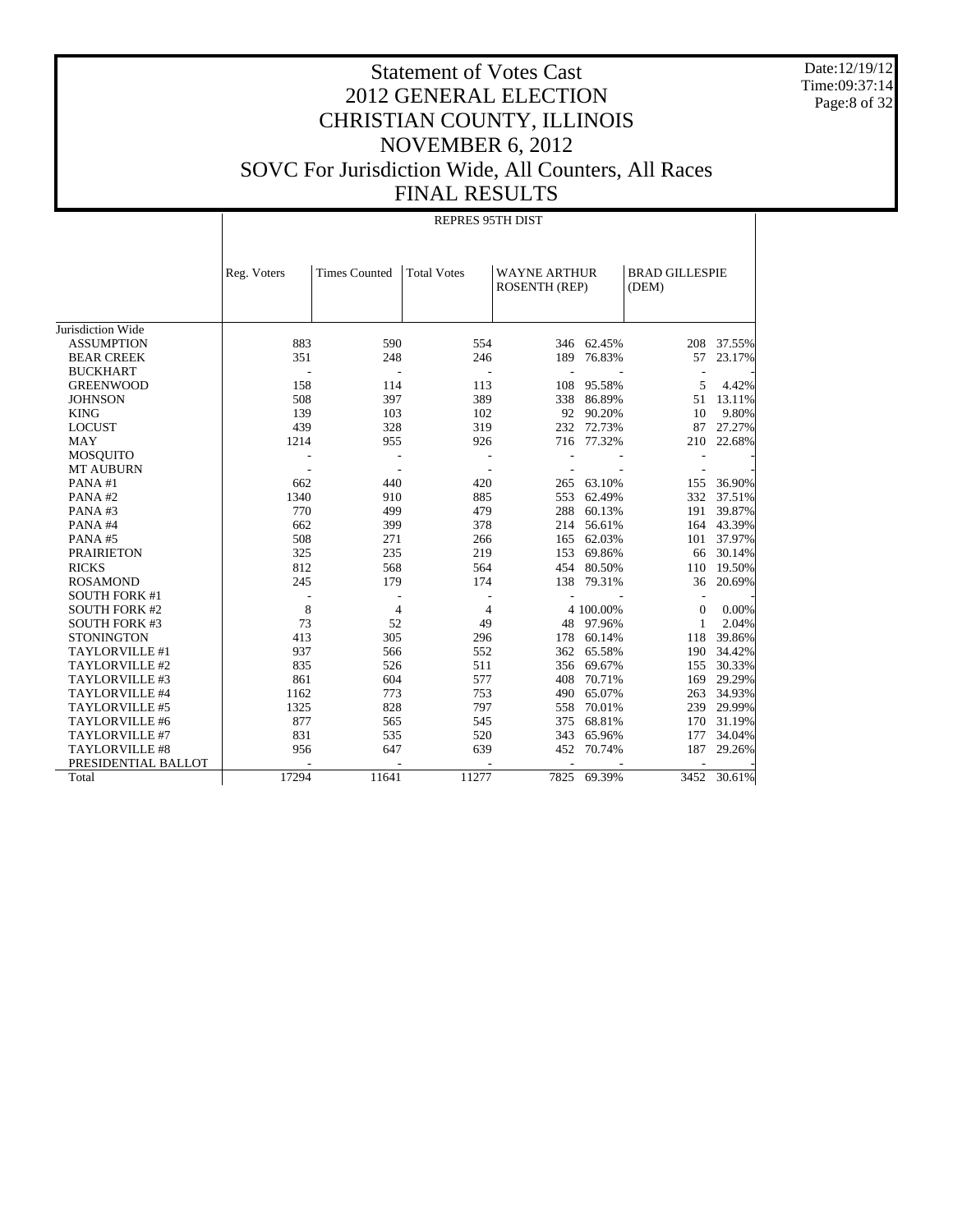Date:12/19/12 Time:09:37:14 Page:9 of 32

# Statement of Votes Cast 2012 GENERAL ELECTION CHRISTIAN COUNTY, ILLINOIS NOVEMBER 6, 2012 SOVC For Jurisdiction Wide, All Counters, All Races FINAL RESULTS

#### REPRES 96TH DIST

|                       | Reg. Voters    | Times<br>Counted | <b>Total Votes</b> | <b>DENNIS</b><br><b>SHACKELFORD</b><br>(REP) |        | SUE SCHERER (DEM) |           | <b>ANDREW</b><br><b>DAMBRAUSKAS</b> |       |
|-----------------------|----------------|------------------|--------------------|----------------------------------------------|--------|-------------------|-----------|-------------------------------------|-------|
| Jurisdiction Wide     |                |                  |                    |                                              |        |                   |           |                                     |       |
| <b>ASSUMPTION</b>     |                |                  |                    |                                              |        |                   |           |                                     |       |
| <b>BEAR CREEK</b>     |                |                  |                    |                                              |        |                   |           |                                     |       |
| <b>BUCKHART</b>       | 1293           | 946              | 928                | 539                                          | 58.08% | 388               | 41.81%    | $\overline{0}$                      | 0.00% |
| <b>GREENWOOD</b>      |                |                  |                    |                                              |        |                   |           |                                     |       |
| <b>JOHNSON</b>        |                |                  |                    |                                              |        |                   |           |                                     |       |
| <b>KING</b>           |                |                  |                    |                                              |        |                   |           |                                     |       |
| <b>LOCUST</b>         |                |                  |                    |                                              |        |                   |           |                                     |       |
| <b>MAY</b>            | $\overline{4}$ | 3                | 3                  | $\Omega$                                     | 0.00%  |                   | 3 100.00% | $\Omega$                            | 0.00% |
| <b>MOSQUITO</b>       | 293            | 210              | 207                | 123                                          | 59.42% | 84                | 40.58%    | $\Omega$                            | 0.00% |
| <b>MT AUBURN</b>      | 697            | 502              | 492                | 284                                          | 57.72% | 208               | 42.28%    | $\mathbf{0}$                        | 0.00% |
| PANA#1                |                |                  |                    |                                              |        |                   |           |                                     |       |
| PANA#2                |                |                  |                    |                                              |        |                   |           |                                     |       |
| PANA#3                |                |                  |                    |                                              |        |                   |           |                                     |       |
| PANA#4                |                |                  |                    |                                              |        |                   |           |                                     |       |
| PANA#5                |                |                  |                    |                                              |        |                   |           |                                     |       |
| <b>PRAIRIETON</b>     |                |                  |                    |                                              |        |                   |           |                                     |       |
| <b>RICKS</b>          |                |                  |                    |                                              |        |                   |           |                                     |       |
| <b>ROSAMOND</b>       |                |                  |                    |                                              |        |                   |           |                                     |       |
| <b>SOUTH FORK #1</b>  | 879            | 573              | 560                | 195                                          | 34.82% | 365               | 65.18%    | $\Omega$                            | 0.00% |
| <b>SOUTH FORK #2</b>  | 437            | 290              | 283                | 134                                          | 47.35% | 147               | 51.94%    | 1                                   | 0.35% |
| <b>SOUTH FORK #3</b>  | 406            | 245              | 242                | 99                                           | 40.91% | 143               | 59.09%    | $\Omega$                            | 0.00% |
| <b>STONINGTON</b>     | 325            | 234              | 229                | 108                                          | 47.16% | 121               | 52.84%    | $\Omega$                            | 0.00% |
| TAYLORVILLE #1        |                |                  | $\overline{a}$     |                                              |        |                   |           |                                     |       |
| TAYLORVILLE #2        | 21             | 13               | 12                 | 6                                            | 50.00% | 6                 | 50.00%    | $\Omega$                            | 0.00% |
| TAYLORVILLE #3        | $\overline{7}$ | 6                | 6                  | 4                                            | 66.67% | 2                 | 33.33%    | $\mathbf{0}$                        | 0.00% |
| TAYLORVILLE #4        | 170            | 108              | 106                | 50                                           | 47.17% | 56.               | 52.83%    | $\Omega$                            | 0.00% |
| TAYLORVILLE #5        |                |                  |                    |                                              |        |                   |           |                                     |       |
| TAYLORVILLE #6        |                |                  |                    |                                              |        |                   |           |                                     |       |
| TAYLORVILLE #7        |                |                  |                    |                                              |        |                   |           |                                     |       |
| <b>TAYLORVILLE #8</b> |                |                  |                    |                                              |        |                   |           |                                     |       |
| PRESIDENTIAL BALLOT   |                |                  |                    |                                              |        |                   |           |                                     |       |
| Total                 | 4532           | 3130             | 3068               | 1542                                         | 50.26% | 1523              | 49.64%    | $\mathbf{1}$                        | 0.03% |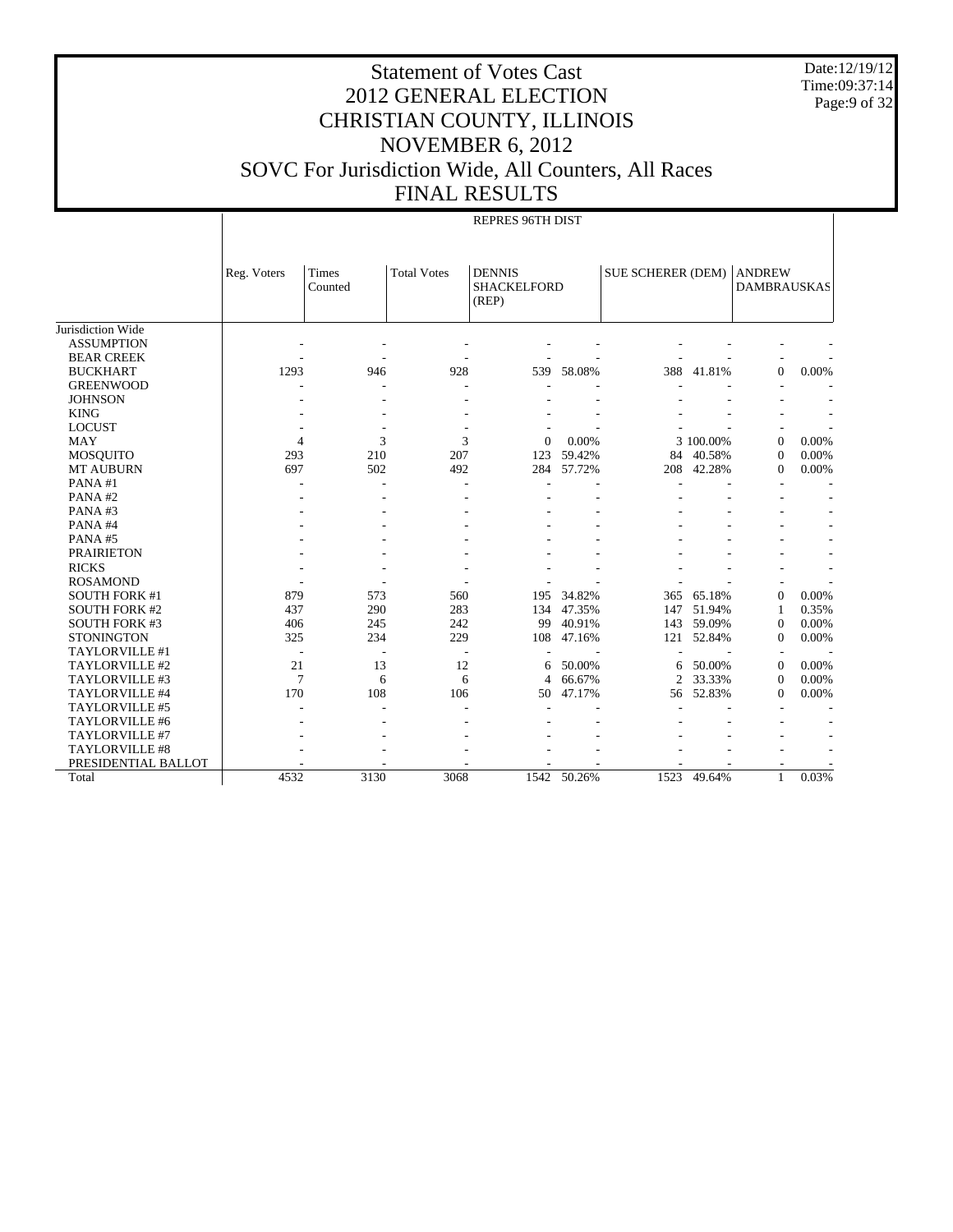Date:12/19/12 Time:09:37:14 Page:10 of 32

# Statement of Votes Cast 2012 GENERAL ELECTION CHRISTIAN COUNTY, ILLINOIS NOVEMBER 6, 2012 SOVC For Jurisdiction Wide, All Counters, All Races FINAL RESULTS

# CIRCUIT CLERK

|                       | <b>REPRES 96TH</b><br><b>DIST</b> |          | <b>CIRCUIT CLERK</b> |                      |                    |                          |               |  |
|-----------------------|-----------------------------------|----------|----------------------|----------------------|--------------------|--------------------------|---------------|--|
|                       | Write-In Votes                    |          | Reg. Voters          | <b>Times Counted</b> | <b>Total Votes</b> | <b>JULIE MAYER (DEM)</b> |               |  |
|                       |                                   |          |                      |                      |                    |                          |               |  |
| Jurisdiction Wide     |                                   |          |                      |                      |                    |                          |               |  |
| <b>ASSUMPTION</b>     |                                   |          | 883                  | 590                  | 470                |                          | 470 100.00%   |  |
| <b>BEAR CREEK</b>     |                                   |          | 351                  | 248                  | 201                |                          | 201 100.00%   |  |
| <b>BUCKHART</b>       | 1                                 | 0.11%    | 1293                 | 946                  | 751                |                          | 751 100.00%   |  |
| <b>GREENWOOD</b>      |                                   |          | 158                  | 114                  | 89                 |                          | 89 100.00%    |  |
| <b>JOHNSON</b>        |                                   |          | 508                  | 397                  | 315                |                          | 315 100.00%   |  |
| <b>KING</b>           |                                   |          | 139                  | 103                  | 83                 |                          | 83 100.00%    |  |
| <b>LOCUST</b>         |                                   |          | 439                  | 328                  | 275                |                          | 275 100.00%   |  |
| <b>MAY</b>            | $\boldsymbol{0}$                  | 0.00%    | 1218                 | 958                  | 772                |                          | 772 100.00%   |  |
| <b>MOSQUITO</b>       | $\boldsymbol{0}$                  | 0.00%    | 293                  | 210                  | 160                |                          | 160 100.00%   |  |
| <b>MT AUBURN</b>      | $\boldsymbol{0}$                  | 0.00%    | 697                  | 502                  | 381                |                          | 381 100.00%   |  |
| PANA#1                |                                   |          | 662                  | 440                  | 363                |                          | 363 100.00%   |  |
| PANA#2                |                                   |          | 1340                 | 910                  | 732                |                          | 732 100.00%   |  |
| PANA#3                |                                   |          | 770                  | 499                  | 408                |                          | 408 100.00%   |  |
| PANA#4                |                                   |          | 662                  | 399                  | 327                |                          | 327 100.00%   |  |
| PANA#5                |                                   |          | 508                  | 271                  | 208                |                          | 208 100.00%   |  |
| <b>PRAIRIETON</b>     |                                   |          | 325                  | 235                  | 174                |                          | 174 100.00%   |  |
| <b>RICKS</b>          |                                   |          | 812                  | 568                  | 458                |                          | 458 100.00%   |  |
| <b>ROSAMOND</b>       |                                   |          | 245                  | 179                  | 135                |                          | 135 100.00%   |  |
| <b>SOUTH FORK #1</b>  | $\boldsymbol{0}$                  | 0.00%    | 879                  | 573                  | 475                |                          | 475 100.00%   |  |
| <b>SOUTH FORK #2</b>  | 1                                 | 0.35%    | 445                  | 294                  | 215                |                          | 215 100.00%   |  |
| <b>SOUTH FORK #3</b>  | $\overline{0}$                    | 0.00%    | 479                  | 297                  | 237                |                          | 237 100.00%   |  |
| <b>STONINGTON</b>     | $\overline{0}$                    | 0.00%    | 738                  | 539                  | 443                |                          | 443 100.00%   |  |
| TAYLORVILLE #1        |                                   |          | 937                  | 566                  | 477                |                          | 477 100.00%   |  |
| TAYLORVILLE #2        | $\boldsymbol{0}$                  | 0.00%    | 856                  | 539                  | 433                |                          | 433 100.00%   |  |
| TAYLORVILLE #3        | $\boldsymbol{0}$                  | 0.00%    | 868                  | 610                  | 481                |                          | 481 100.00%   |  |
| TAYLORVILLE #4        | $\overline{0}$                    | 0.00%    | 1332                 | 881                  | 737                |                          | 737 100.00%   |  |
| TAYLORVILLE #5        |                                   |          | 1325                 | 828                  | 688                |                          | 688 100.00%   |  |
| TAYLORVILLE #6        |                                   |          | 877                  | 565                  | 456                |                          | 456 100.00%   |  |
| TAYLORVILLE #7        |                                   |          | 831                  | 535                  | 443                |                          | 443 100.00%   |  |
| <b>TAYLORVILLE #8</b> |                                   |          | 956                  | 647                  | 522                |                          | 522 100.00%   |  |
| PRESIDENTIAL BALLOT   |                                   |          |                      |                      |                    |                          |               |  |
| Total                 | $\overline{c}$                    | $0.07\%$ | 21826                | 14771                | 11909              |                          | 11909 100.00% |  |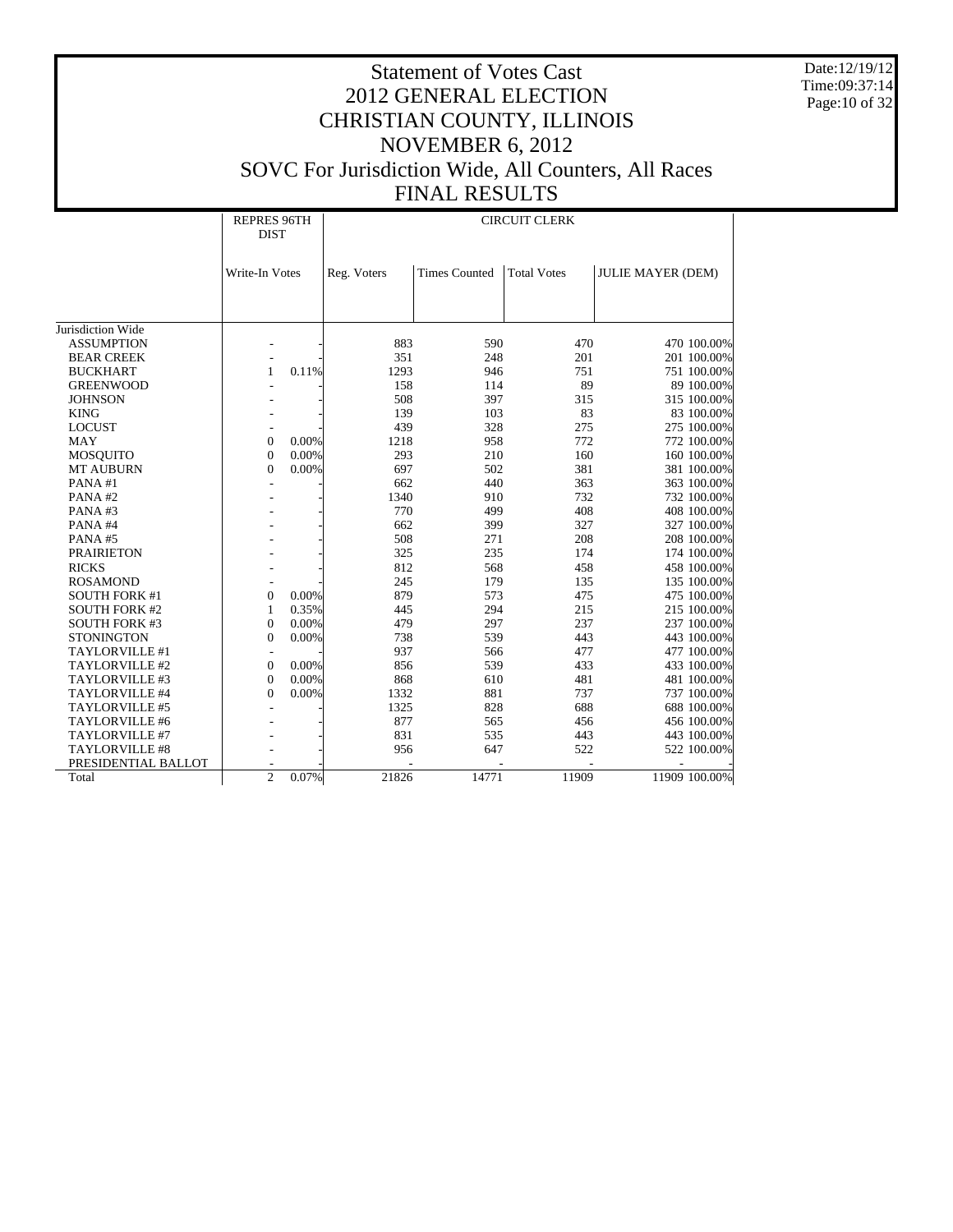Date:12/19/12 Time:09:37:14 Page:11 of 32

# Statement of Votes Cast 2012 GENERAL ELECTION CHRISTIAN COUNTY, ILLINOIS NOVEMBER 6, 2012 SOVC For Jurisdiction Wide, All Counters, All Races FINAL RESULTS

#### STATE'S ATTORNEY

|                      | Reg. Voters | <b>Times Counted</b> | <b>Total Votes</b> | LORINDA (BEAMAN)         |        | <b>MIKE HAVERA</b> |             |
|----------------------|-------------|----------------------|--------------------|--------------------------|--------|--------------------|-------------|
|                      |             |                      |                    | LAM (REP)                |        | (DEM)              |             |
|                      |             |                      |                    |                          |        |                    |             |
| Jurisdiction Wide    |             |                      |                    |                          |        |                    |             |
| <b>ASSUMPTION</b>    | 883         | 590                  | 565                | 237                      | 41.95% | 328                | 58.05%      |
| <b>BEAR CREEK</b>    | 351         | 248                  | 242                | 107                      | 44.21% | 135                | 55.79%      |
| <b>BUCKHART</b>      | 1293        | 946                  | 921                | 455                      | 49.40% | 466                | 50.60%      |
| <b>GREENWOOD</b>     | 158         | 114                  | 113                | 35                       | 30.97% | 78                 | 69.03%      |
| <b>JOHNSON</b>       | 508         | 397                  | 391                | 211                      | 53.96% | 180                | 46.04%      |
| <b>KING</b>          | 139         | 103                  | 96                 | 48                       | 50.00% | 48                 | 50.00%      |
| <b>LOCUST</b>        | 439         | 328                  | 323                | 149                      | 46.13% | 174                | 53.87%      |
| <b>MAY</b>           | 1218        | 958                  | 937                | 390                      | 41.62% | 547                | 58.38%      |
| <b>MOSQUITO</b>      | 293         | 210                  | 200                | 104                      | 52.00% | 96                 | 48.00%      |
| <b>MT AUBURN</b>     | 697         | 502                  | 486                | 271                      | 55.76% | 215                | 44.24%      |
| PANA#1               | 662         | 440                  | 430                | 162                      | 37.67% | 268                | 62.33%      |
| PANA#2               | 1340        | 910                  | 879                | 345                      | 39.25% | 534                | 60.75%      |
| PANA#3               | 770         | 499                  | 488                | 169                      | 34.63% | 319                | 65.37%      |
| PANA#4               | 662         | 399                  | 380                | 138                      | 36.32% | 242                | 63.68%      |
| PANA#5               | 508         | 271                  | 264                | 129                      | 48.86% | 135                | 51.14%      |
| <b>PRAIRIETON</b>    | 325         | 235                  | 225                | 127                      | 56.44% | 98                 | 43.56%      |
| <b>RICKS</b>         | 812         | 568                  | 557                | 239                      | 42.91% | 318                | 57.09%      |
| <b>ROSAMOND</b>      | 245         | 179                  | 176                | 83                       | 47.16% | 93                 | 52.84%      |
| <b>SOUTH FORK #1</b> | 879         | 573                  | 555                | 210                      | 37.84% | 345                | 62.16%      |
| <b>SOUTH FORK #2</b> | 445         | 294                  | 281                | 140                      | 49.82% | 141                | 50.18%      |
| <b>SOUTH FORK #3</b> | 479         | 297                  | 293                | 133                      | 45.39% | 160                | 54.61%      |
| <b>STONINGTON</b>    | 738         | 539                  | 527                | 239                      | 45.35% | 288                | 54.65%      |
| TAYLORVILLE #1       | 937         | 566                  | 554                | 260                      | 46.93% | 294                | 53.07%      |
| TAYLORVILLE #2       | 856         | 539                  | 528                | 232                      | 43.94% | 296                | 56.06%      |
| TAYLORVILLE #3       | 868         | 610                  | 598                | 285                      | 47.66% | 313                | 52.34%      |
| TAYLORVILLE #4       | 1332        | 881                  | 865                | 364                      | 42.08% | 501                | 57.92%      |
| TAYLORVILLE #5       | 1325        | 828                  | 802                | 359                      | 44.76% | 443                | 55.24%      |
| TAYLORVILLE #6       | 877         | 565                  | 552                | 227                      | 41.12% | 325                | 58.88%      |
| TAYLORVILLE #7       | 831         | 535                  | 526                | 205                      | 38.97% | 321                | 61.03%      |
| TAYLORVILLE #8       | 956         | 647                  | 639                | 304                      | 47.57% | 335                | 52.43%      |
| PRESIDENTIAL BALLOT  |             |                      |                    | $\overline{\phantom{a}}$ |        |                    |             |
| Total                | 21826       | 14771                | 14393              | 6357                     | 44.17% |                    | 8036 55.83% |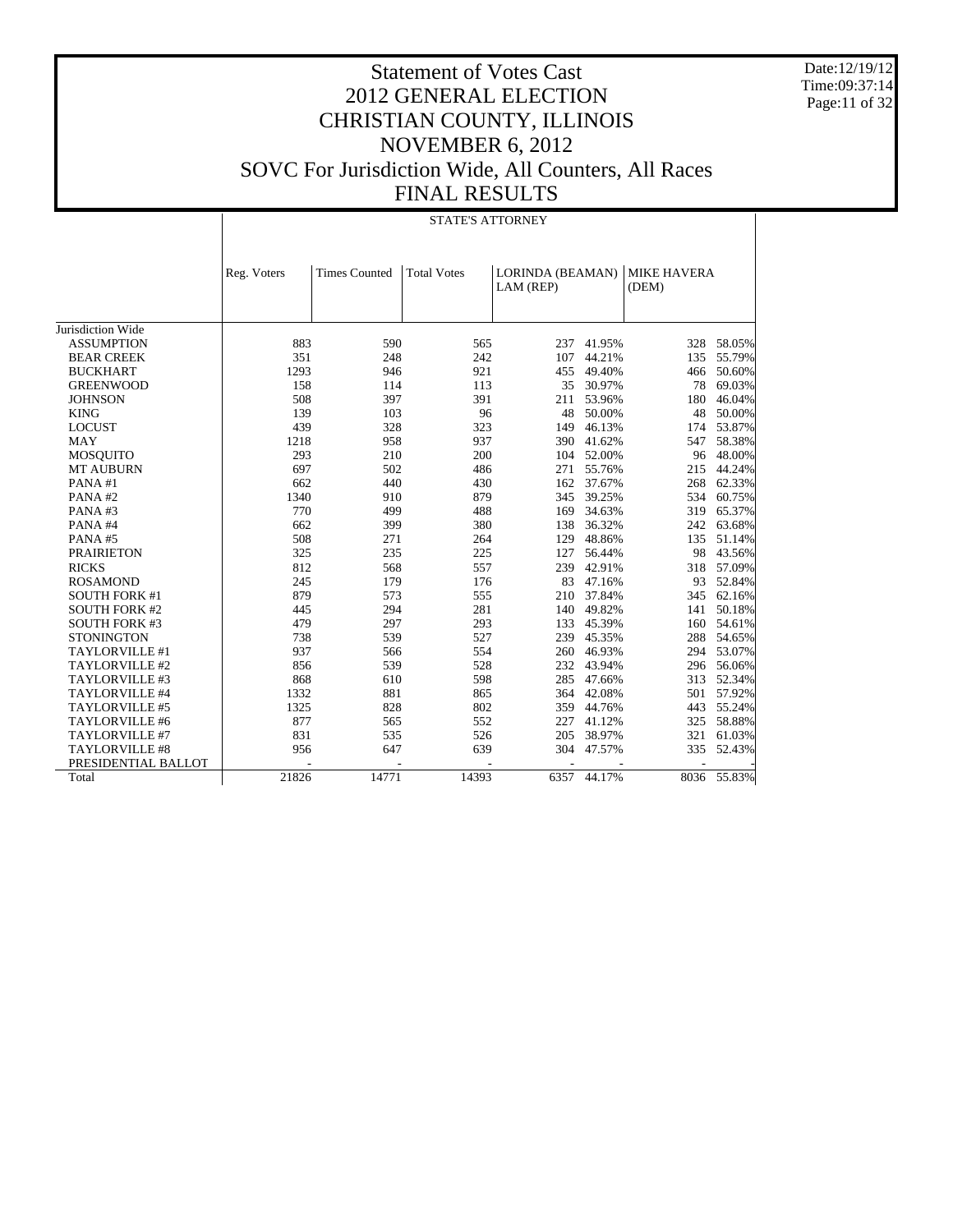Date:12/19/12 Time:09:37:15 Page:12 of 32

# Statement of Votes Cast 2012 GENERAL ELECTION CHRISTIAN COUNTY, ILLINOIS NOVEMBER 6, 2012 SOVC For Jurisdiction Wide, All Counters, All Races FINAL RESULTS

#### CORONER

|                       | Reg. Voters | <b>Times Counted</b> | <b>Total Votes</b> | <b>AMY CALVERT</b> |
|-----------------------|-------------|----------------------|--------------------|--------------------|
|                       |             |                      |                    | WINANS (DEM)       |
|                       |             |                      |                    |                    |
| Jurisdiction Wide     |             |                      |                    |                    |
| <b>ASSUMPTION</b>     | 883         | 590                  | 473                | 473 100.00%        |
| <b>BEAR CREEK</b>     | 351         | 248                  | 210                | 210 100.00%        |
| <b>BUCKHART</b>       | 1293        | 946                  | 769                | 769 100.00%        |
| <b>GREENWOOD</b>      | 158         | 114                  | 89                 | 89 100.00%         |
| <b>JOHNSON</b>        | 508         | 397                  | 334                | 334 100.00%        |
| <b>KING</b>           | 139         | 103                  | 91                 | 91 100.00%         |
| <b>LOCUST</b>         | 439         | 328                  | 292                | 292 100.00%        |
| MAY                   | 1218        | 958                  | 810                | 810 100.00%        |
| <b>MOSQUITO</b>       | 293         | 210                  | 172                | 172 100.00%        |
| <b>MT AUBURN</b>      | 697         | 502                  | 408                | 408 100.00%        |
| PANA#1                | 662         | 440                  | 363                | 363 100.00%        |
| PANA#2                | 1340        | 910                  | 745                | 745 100.00%        |
| PANA#3                | 770         | 499                  | 403                | 403 100.00%        |
| PANA#4                | 662         | 399                  | 327                | 327 100.00%        |
| PANA#5                | 508         | 271                  | 207                | 207 100.00%        |
| <b>PRAIRIETON</b>     | 325         | 235                  | 176                | 176 100.00%        |
| <b>RICKS</b>          | 812         | 568                  | 480                | 480 100.00%        |
| <b>ROSAMOND</b>       | 245         | 179                  | 141                | 141 100.00%        |
| <b>SOUTH FORK #1</b>  | 879         | 573                  | 483                | 483 100.00%        |
| <b>SOUTH FORK #2</b>  | 445         | 294                  | 218                | 218 100.00%        |
| <b>SOUTH FORK #3</b>  | 479         | 297                  | 248                | 248 100.00%        |
| <b>STONINGTON</b>     | 738         | 539                  | 459                | 459 100.00%        |
| TAYLORVILLE #1        | 937         | 566                  | 492                | 492 100.00%        |
| TAYLORVILLE #2        | 856         | 539                  | 453                | 453 100.00%        |
| TAYLORVILLE #3        | 868         | 610                  | 514                | 514 100.00%        |
| TAYLORVILLE #4        | 1332        | 881                  | 764                | 764 100.00%        |
| TAYLORVILLE #5        | 1325        | 828                  | 716                | 716 100.00%        |
| TAYLORVILLE #6        | 877         | 565                  | 470                | 470 100.00%        |
| TAYLORVILLE #7        | 831         | 535                  | 464                | 464 100.00%        |
| <b>TAYLORVILLE #8</b> | 956         | 647                  | 548                | 548 100.00%        |
| PRESIDENTIAL BALLOT   |             |                      |                    |                    |
| Total                 | 21826       | 14771                | 12319              | 12319 100.00%      |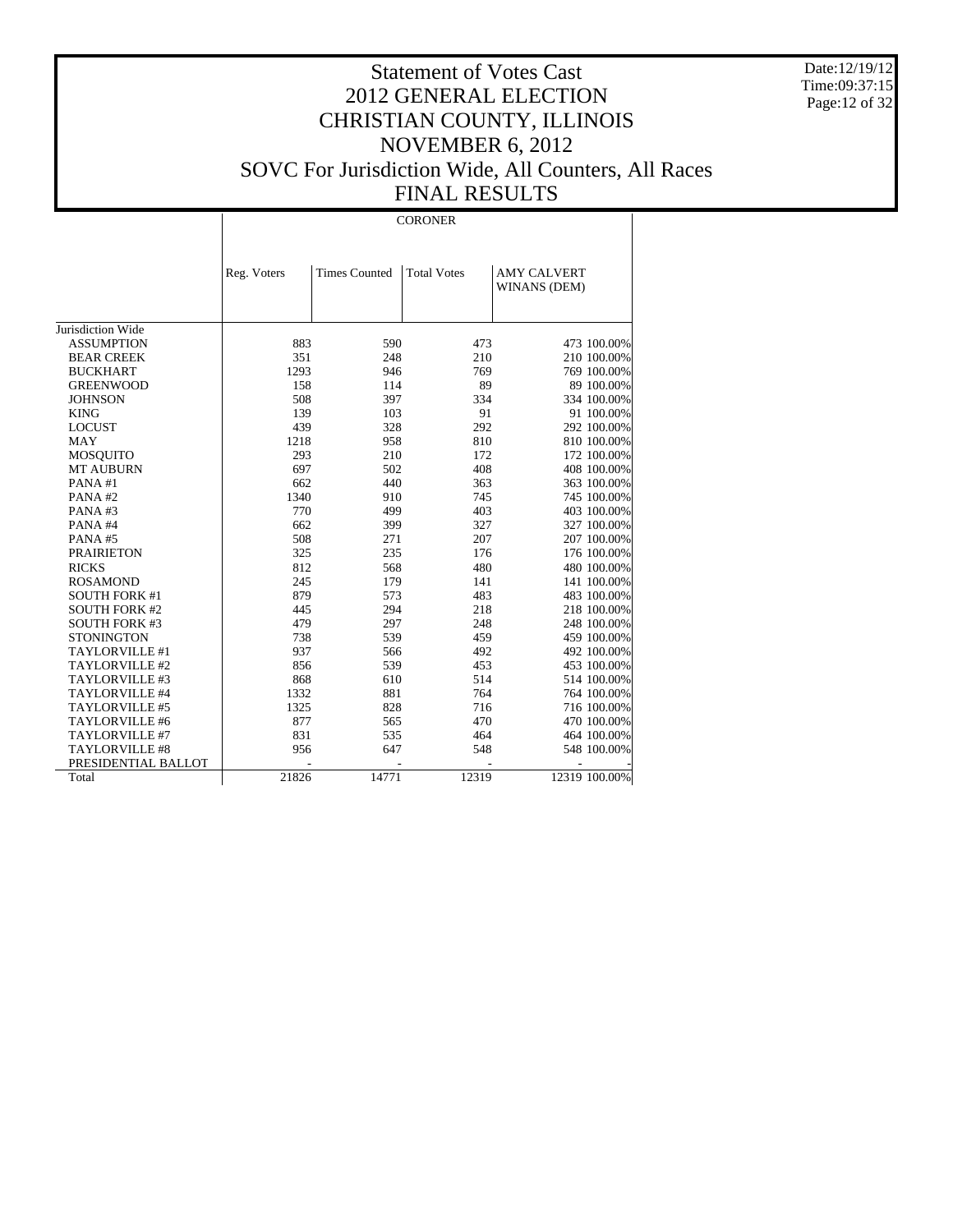Date:12/19/12 Time:09:37:15 Page:13 of 32

COUNTY BD DIST 1

|                       | Reg. Voters | <b>Times</b><br>Counted | <b>Total Votes</b> | TIMOTHY J.<br>CARLSON (REP) |             | <b>BEN CURTIN (DEM)</b> |            | DAVE REED (DEM) |            |
|-----------------------|-------------|-------------------------|--------------------|-----------------------------|-------------|-------------------------|------------|-----------------|------------|
| Jurisdiction Wide     |             |                         |                    |                             |             |                         |            |                 |            |
| <b>ASSUMPTION</b>     | 883         | 590                     | 1205               |                             | 338 28.05%  |                         | 264 21.91% |                 | 350 29.05% |
| <b>BEAR CREEK</b>     |             |                         |                    |                             |             |                         |            |                 |            |
| <b>BUCKHART</b>       |             |                         |                    |                             |             |                         |            |                 |            |
| <b>GREENWOOD</b>      |             |                         |                    |                             |             |                         |            |                 |            |
| <b>JOHNSON</b>        |             |                         |                    |                             |             |                         |            |                 |            |
| <b>KING</b>           |             |                         |                    |                             |             |                         |            |                 |            |
| <b>LOCUST</b>         |             |                         |                    |                             |             |                         |            |                 |            |
| <b>MAY</b>            | 1218        | 958                     | 2076               | 666                         | 32.08%      | 524                     | 25.24%     | 427             | 20.57%     |
| <b>MOSQUITO</b>       | 293         | 210                     | 418                | 128                         | 30.62%      | 117                     | 27.99%     | 90              | 21.53%     |
| <b>MT AUBURN</b>      | 697         | 502                     | 972                | 335                         | 34.47%      | 244                     | 25.10%     | 205             | 21.09%     |
| PANA#1                |             |                         |                    |                             |             |                         |            |                 |            |
| PANA#2                |             | ۰                       |                    |                             |             |                         |            |                 |            |
| PANA#3                |             | ٠                       |                    |                             |             |                         |            |                 |            |
| PANA#4                | 662         | 399                     | 740                | 215                         | 29.05%      | 180                     | 24.32%     | 185             | 25.00%     |
| PANA#5                | 508         | 271                     | 493                | 167                         | 33.87%      | 110                     | 22.31%     | 113             | 22.92%     |
| <b>PRAIRIETON</b>     | 325         | 235                     | 476                | 168                         | 35.29%      | 103                     | 21.64%     | 109             | 22.90%     |
| <b>RICKS</b>          |             |                         |                    |                             |             |                         |            |                 |            |
| <b>ROSAMOND</b>       |             |                         |                    |                             |             |                         |            |                 |            |
| <b>SOUTH FORK #1</b>  |             |                         |                    |                             |             |                         |            |                 |            |
| <b>SOUTH FORK #2</b>  |             |                         |                    |                             |             |                         |            |                 |            |
| <b>SOUTH FORK #3</b>  |             |                         |                    |                             |             |                         |            |                 |            |
| <b>STONINGTON</b>     | 738         | 539                     | 1167               | 375                         | 32.13%      | 301                     | 25.79%     | 236             | 20.22%     |
| TAYLORVILLE #1        |             |                         |                    |                             |             |                         |            |                 |            |
| TAYLORVILLE #2        |             |                         |                    |                             |             |                         |            |                 |            |
| TAYLORVILLE #3        |             |                         |                    |                             |             |                         |            |                 |            |
| TAYLORVILLE #4        |             |                         |                    |                             |             |                         |            |                 |            |
| TAYLORVILLE #5        |             |                         |                    |                             |             |                         |            |                 |            |
| TAYLORVILLE #6        |             |                         |                    |                             |             |                         |            |                 |            |
| TAYLORVILLE #7        |             |                         |                    |                             |             |                         |            |                 |            |
| <b>TAYLORVILLE #8</b> |             |                         |                    |                             |             |                         |            |                 |            |
| PRESIDENTIAL BALLOT   |             |                         |                    |                             |             |                         |            |                 |            |
| Total                 | 5324        | 3704                    | 7547               |                             | 2392 31.69% | 1843                    | 24.42%     | 1715            | 22.72%     |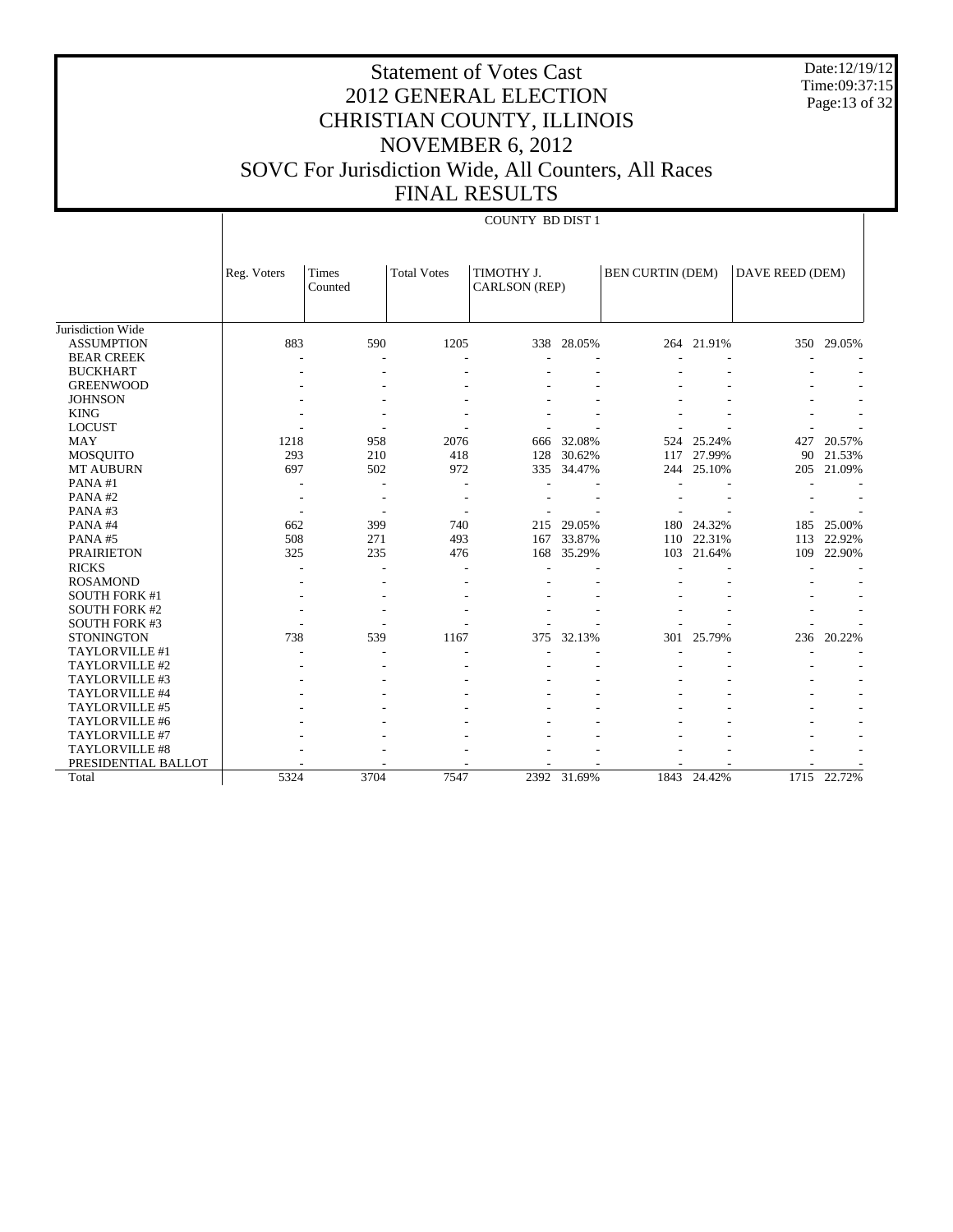Date:12/19/12 Time:09:37:15 Page:14 of 32

|                       | <b>COUNTY BD DIST 1</b> |        |  |
|-----------------------|-------------------------|--------|--|
|                       |                         |        |  |
|                       |                         |        |  |
|                       | J. FRED CURTIN          |        |  |
|                       | (DEM)                   |        |  |
|                       |                         |        |  |
|                       |                         |        |  |
| Jurisdiction Wide     |                         |        |  |
| <b>ASSUMPTION</b>     | 253                     | 21.00% |  |
| <b>BEAR CREEK</b>     |                         |        |  |
| <b>BUCKHART</b>       |                         |        |  |
| <b>GREENWOOD</b>      |                         |        |  |
| <b>JOHNSON</b>        |                         |        |  |
| <b>KING</b>           |                         |        |  |
| <b>LOCUST</b>         |                         |        |  |
| MAY                   | 459                     | 22.11% |  |
| MOSQUITO              | 83                      | 19.86% |  |
| <b>MT AUBURN</b>      | 188                     | 19.34% |  |
| PANA#1                |                         |        |  |
| PANA#2                |                         |        |  |
| PANA#3                |                         |        |  |
| PANA#4                | 160                     | 21.62% |  |
| PANA#5                | 103                     | 20.89% |  |
| <b>PRAIRIETON</b>     | 96                      | 20.17% |  |
| <b>RICKS</b>          |                         |        |  |
| <b>ROSAMOND</b>       |                         |        |  |
| <b>SOUTH FORK #1</b>  |                         |        |  |
| <b>SOUTH FORK #2</b>  |                         |        |  |
| <b>SOUTH FORK #3</b>  |                         |        |  |
| <b>STONINGTON</b>     | 255                     | 21.85% |  |
| TAYLORVILLE #1        |                         |        |  |
| TAYLORVILLE #2        |                         |        |  |
| TAYLORVILLE #3        |                         |        |  |
| TAYLORVILLE #4        |                         |        |  |
| <b>TAYLORVILLE #5</b> |                         |        |  |
| TAYLORVILLE #6        |                         |        |  |
| TAYLORVILLE #7        |                         |        |  |
| TAYLORVILLE #8        |                         |        |  |
| PRESIDENTIAL BALLOT   |                         |        |  |
| Total                 | 1597                    | 21.16% |  |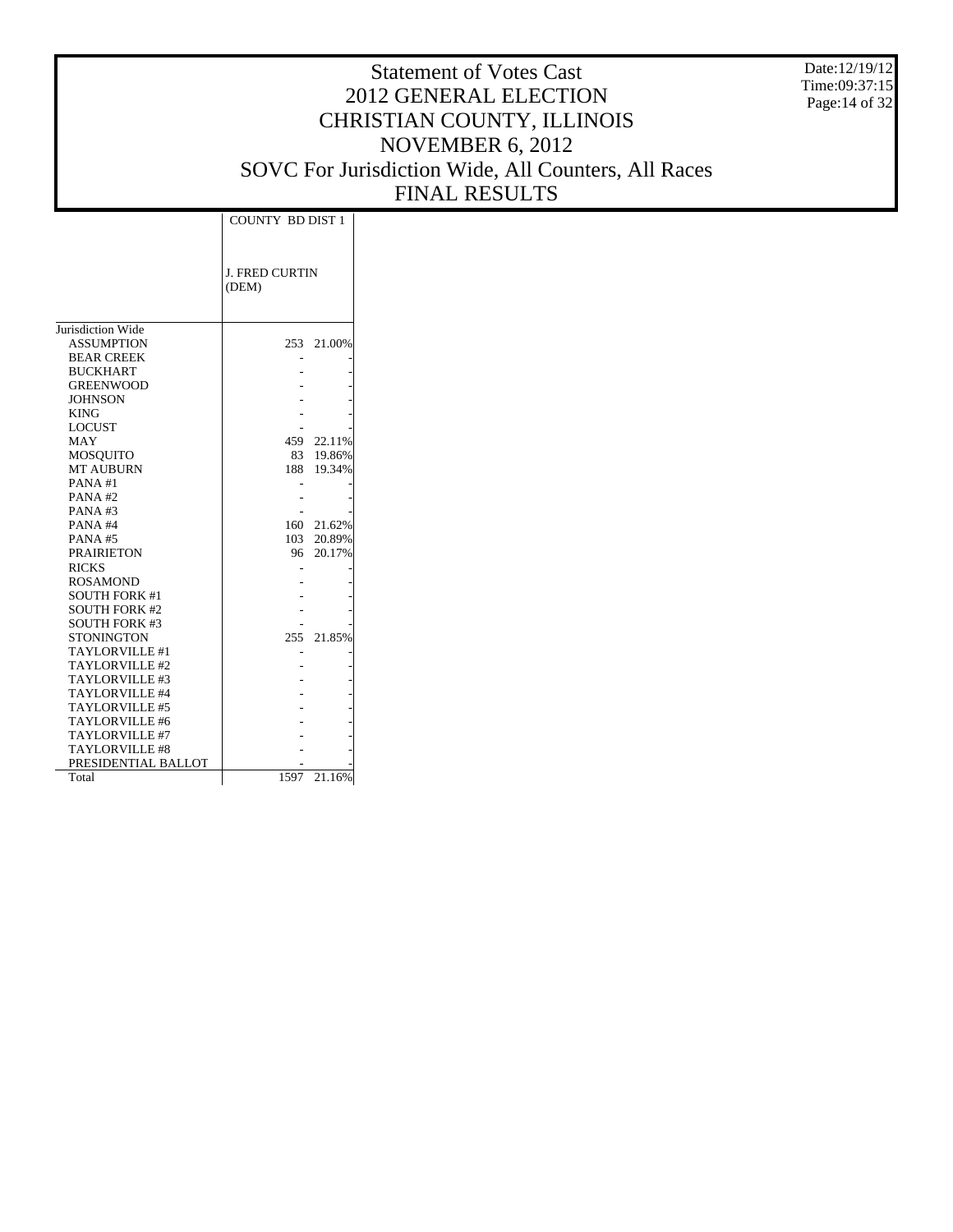Date:12/19/12 Time:09:37:15 Page:15 of 32

COUNTY BD DIST 2

|                      | Reg. Voters | Times<br>Counted | <b>Total Votes</b> | <b>CHARLES</b><br>DeCLERCK (DEM) |        | CAROL FOLI (DEM) |             | <b>CHAD MICHEL</b><br>(DEM) |        |
|----------------------|-------------|------------------|--------------------|----------------------------------|--------|------------------|-------------|-----------------------------|--------|
|                      |             |                  |                    |                                  |        |                  |             |                             |        |
| Jurisdiction Wide    |             |                  |                    |                                  |        |                  |             |                             |        |
| <b>ASSUMPTION</b>    |             |                  |                    |                                  |        |                  |             |                             |        |
| <b>BEAR CREEK</b>    |             |                  |                    |                                  |        |                  |             |                             |        |
| <b>BUCKHART</b>      | 1293        | 946              | 2022               | 605                              | 29.92% | 464              | 22.95%      | 491                         | 24.28% |
| <b>GREENWOOD</b>     |             |                  |                    |                                  |        |                  |             |                             |        |
| <b>JOHNSON</b>       |             |                  |                    |                                  |        |                  |             |                             |        |
| <b>KING</b>          |             |                  |                    |                                  |        |                  |             |                             |        |
| <b>LOCUST</b>        |             |                  |                    |                                  |        |                  |             |                             |        |
| <b>MAY</b>           |             |                  |                    |                                  |        |                  |             |                             |        |
| <b>MOSQUITO</b>      |             |                  |                    |                                  |        |                  |             |                             |        |
| <b>MT AUBURN</b>     |             |                  |                    |                                  |        |                  |             |                             |        |
| PANA#1               |             |                  |                    |                                  |        |                  |             |                             |        |
| PANA#2               |             |                  |                    |                                  |        |                  |             |                             |        |
| PANA#3               |             |                  |                    |                                  |        |                  |             |                             |        |
| PANA#4               |             |                  |                    |                                  |        |                  |             |                             |        |
| PANA#5               |             |                  |                    |                                  |        |                  |             |                             |        |
| <b>PRAIRIETON</b>    |             |                  |                    |                                  |        |                  |             |                             |        |
| <b>RICKS</b>         |             |                  |                    |                                  |        |                  |             |                             |        |
| <b>ROSAMOND</b>      |             |                  |                    |                                  |        |                  |             |                             |        |
| <b>SOUTH FORK #1</b> | 879         | 573              | 1235               | 269                              | 21.78% | 418              | 33.85%      | 317                         | 25.67% |
| <b>SOUTH FORK #2</b> | 445         | 294              | 548                | 131                              | 23.91% | 160              | 29.20%      | 138                         | 25.18% |
| <b>SOUTH FORK #3</b> | 479         | 297              | 647                | 164                              | 25.35% | 189              | 29.21%      | 169                         | 26.12% |
| <b>STONINGTON</b>    |             |                  |                    |                                  |        |                  |             |                             |        |
| TAYLORVILLE #1       |             |                  |                    |                                  |        |                  |             |                             |        |
| TAYLORVILLE #2       |             |                  |                    |                                  |        |                  |             |                             |        |
| TAYLORVILLE #3       |             |                  |                    |                                  |        |                  |             |                             |        |
| TAYLORVILLE #4       | 1332        | 881              | 1979               | 563                              | 28.45% | 463              | 23.40%      | 459                         | 23.19% |
| TAYLORVILLE #5       | 1325        | 828              | 1764               | 521                              | 29.54% | 398              | 22.56%      | 398                         | 22.56% |
| TAYLORVILLE #6       |             |                  |                    |                                  |        |                  |             |                             |        |
| TAYLORVILLE #7       |             |                  |                    |                                  |        |                  |             |                             |        |
| TAYLORVILLE #8       |             |                  |                    |                                  |        |                  |             |                             |        |
| PRESIDENTIAL BALLOT  |             |                  |                    |                                  |        |                  |             |                             |        |
| Total                | 5753        | 3819             | 8195               | 2253                             | 27.49% |                  | 2092 25.53% | 1972                        | 24.06% |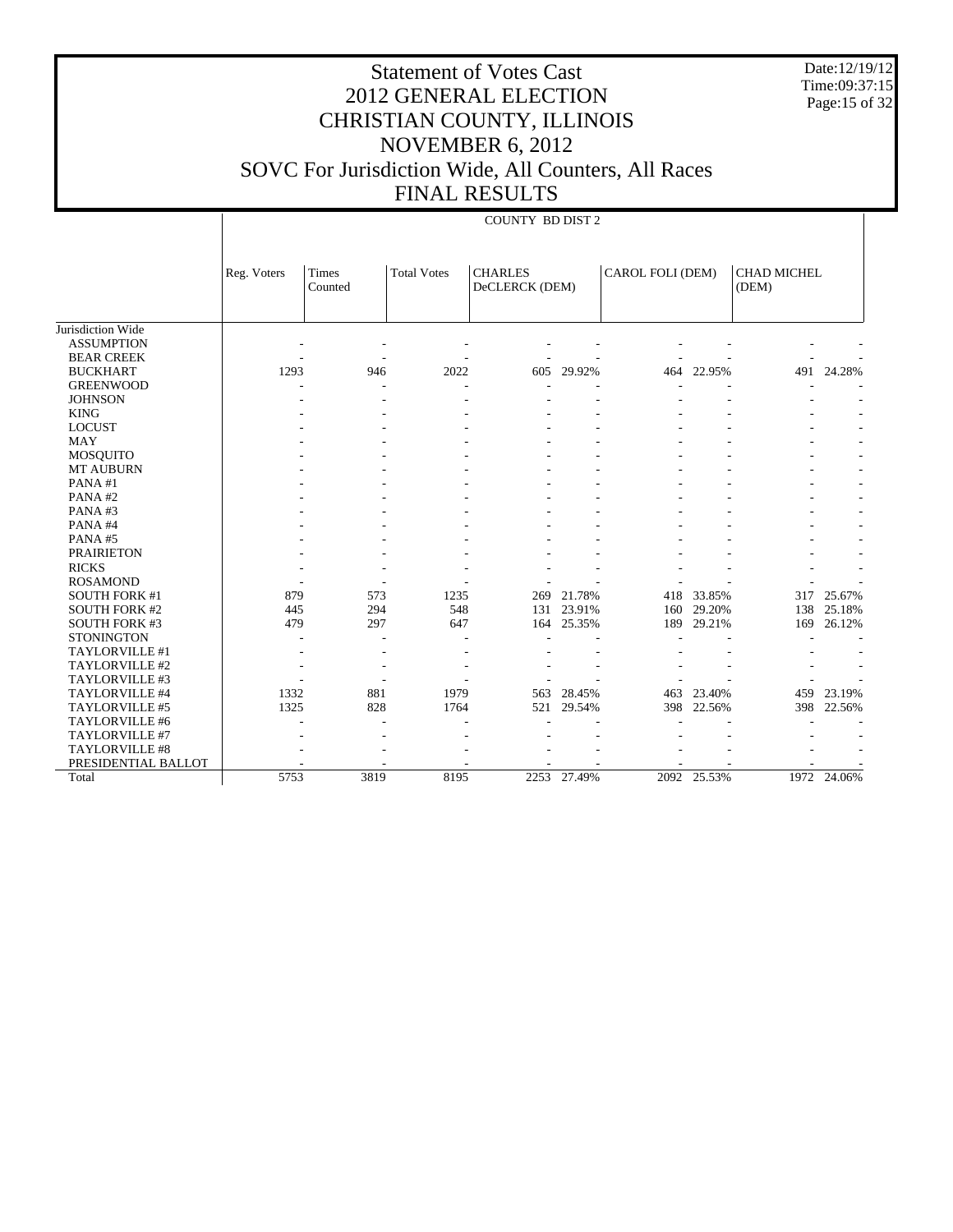Date:12/19/12 Time:09:37:15 Page:16 of 32

|                      | <b>COUNTY BD DIST 2</b>                     |            |
|----------------------|---------------------------------------------|------------|
|                      | <b>DICK</b><br><b>BRECKENRIDGE</b><br>(DEM) |            |
| Jurisdiction Wide    |                                             |            |
| <b>ASSUMPTION</b>    |                                             |            |
| <b>BEAR CREEK</b>    |                                             |            |
| <b>BUCKHART</b>      |                                             | 462 22.85% |
| <b>GREENWOOD</b>     |                                             |            |
| <b>JOHNSON</b>       |                                             |            |
| <b>KING</b>          |                                             |            |
| <b>LOCUST</b>        |                                             |            |
| <b>MAY</b>           |                                             |            |
| <b>MOSQUITO</b>      |                                             |            |
| <b>MT AUBURN</b>     |                                             |            |
| PANA#1               |                                             |            |
| PANA#2               |                                             |            |
| $PANA$ #3            |                                             |            |
| PANA#4               |                                             |            |
| PANA#5               |                                             |            |
| <b>PRAIRIETON</b>    |                                             |            |
| <b>RICKS</b>         |                                             |            |
| <b>ROSAMOND</b>      |                                             |            |
| <b>SOUTH FORK #1</b> | 231                                         | 18.70%     |
| <b>SOUTH FORK #2</b> | 119                                         | 21.72%     |
| <b>SOUTH FORK #3</b> |                                             | 125 19.32% |
| <b>STONINGTON</b>    |                                             |            |
| TAYLORVILLE #1       |                                             |            |
| TAYLORVILLE #2       |                                             |            |
| TAYLORVILLE #3       |                                             |            |
| TAYLORVILLE #4       |                                             | 494 24.96% |
| TAYLORVILLE #5       | 447                                         | 25.34%     |
| TAYLORVILLE #6       |                                             |            |
| TAYLORVILLE #7       |                                             |            |
| TAYLORVILLE#8        |                                             |            |
| PRESIDENTIAL BALLOT  |                                             |            |
| Total                | 1878                                        | 22.92%     |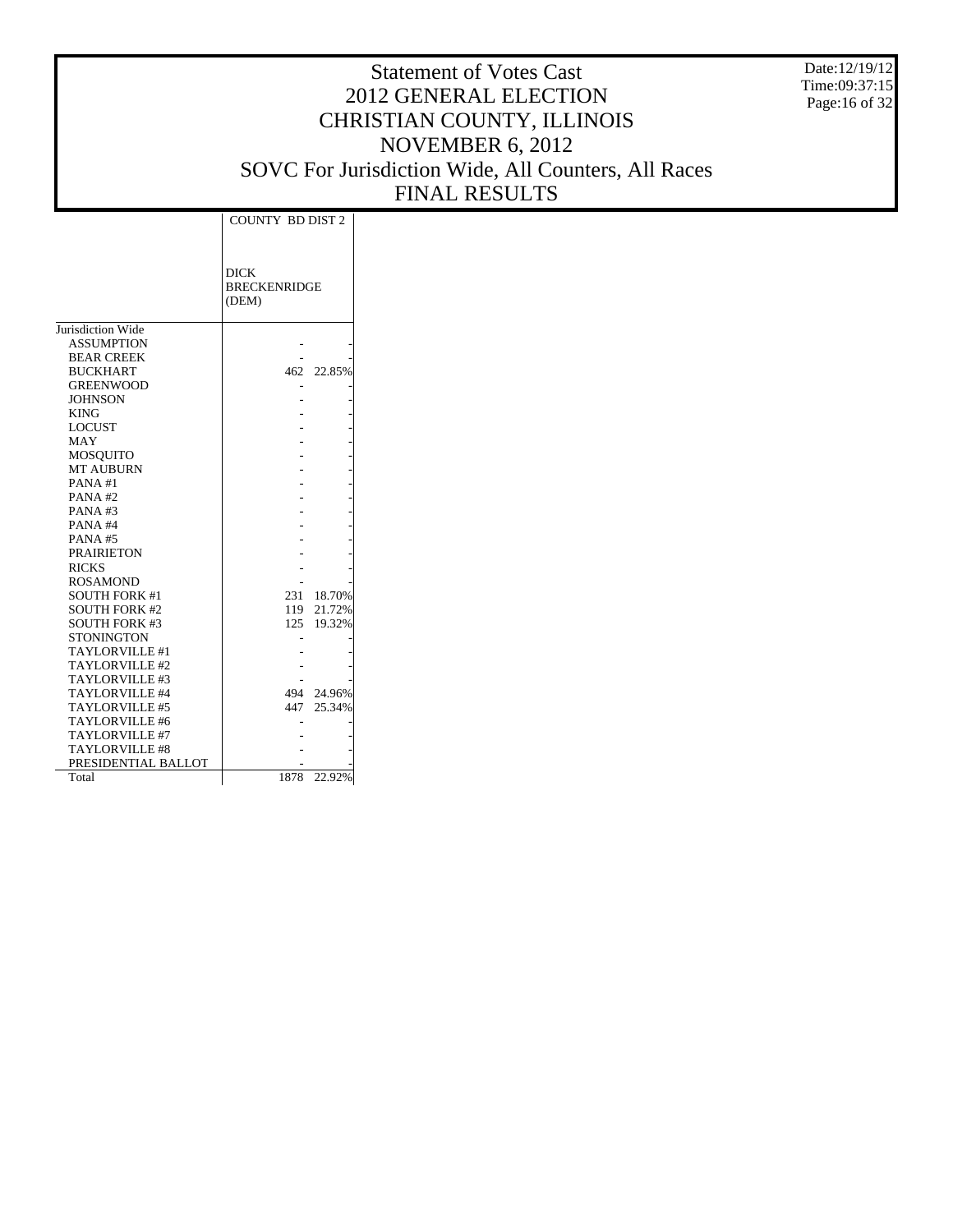Date:12/19/12 Time:09:37:15 Page:17 of 32

# Statement of Votes Cast 2012 GENERAL ELECTION CHRISTIAN COUNTY, ILLINOIS NOVEMBER 6, 2012 SOVC For Jurisdiction Wide, All Counters, All Races FINAL RESULTS

#### COUNTY BD DIST 3

|                      | Reg. Voters | <b>Times</b><br>Counted | <b>Total Votes</b> | <b>JACK R. PEARCE JR</b><br>(REP) |        | MARILYN D.<br>VOGGETZER (DEM) |             | <b>JAMES M. McCLURE</b><br>(DEM) |        |
|----------------------|-------------|-------------------------|--------------------|-----------------------------------|--------|-------------------------------|-------------|----------------------------------|--------|
| Jurisdiction Wide    |             |                         |                    |                                   |        |                               |             |                                  |        |
| <b>ASSUMPTION</b>    |             |                         |                    |                                   |        |                               |             |                                  |        |
| <b>BEAR CREEK</b>    |             |                         |                    |                                   |        |                               |             |                                  |        |
| <b>BUCKHART</b>      |             |                         |                    |                                   |        |                               |             |                                  |        |
|                      |             |                         |                    |                                   |        |                               |             |                                  |        |
| <b>GREENWOOD</b>     |             |                         |                    |                                   |        |                               |             |                                  |        |
| <b>JOHNSON</b>       |             |                         |                    |                                   |        |                               |             |                                  |        |
| <b>KING</b>          |             |                         |                    |                                   |        |                               |             |                                  |        |
| <b>LOCUST</b>        |             |                         |                    |                                   |        |                               |             |                                  |        |
| <b>MAY</b>           |             |                         |                    |                                   |        |                               |             |                                  |        |
| <b>MOSQUITO</b>      |             |                         |                    |                                   |        |                               |             |                                  |        |
| <b>MT AUBURN</b>     |             |                         |                    |                                   |        |                               |             |                                  |        |
| PANA#1               |             |                         |                    |                                   |        |                               |             |                                  |        |
| PANA#2               |             |                         |                    |                                   |        |                               |             |                                  |        |
| PANA#3               |             |                         |                    |                                   |        |                               |             |                                  |        |
| PANA#4               |             |                         |                    |                                   |        |                               |             |                                  |        |
| PANA#5               |             |                         |                    |                                   |        |                               |             |                                  |        |
| <b>PRAIRIETON</b>    |             |                         |                    |                                   |        |                               |             |                                  |        |
| <b>RICKS</b>         |             |                         |                    |                                   |        |                               |             |                                  |        |
| <b>ROSAMOND</b>      |             |                         |                    |                                   |        |                               |             |                                  |        |
| <b>SOUTH FORK #1</b> |             |                         |                    |                                   |        |                               |             |                                  |        |
| <b>SOUTH FORK #2</b> |             |                         |                    |                                   |        |                               |             |                                  |        |
| <b>SOUTH FORK #3</b> |             |                         |                    |                                   |        |                               |             |                                  |        |
| <b>STONINGTON</b>    |             |                         |                    |                                   |        |                               |             |                                  |        |
| TAYLORVILLE #1       | 937         | 566                     | 1227               | 351                               | 28.61% | 273                           | 22.25%      | 328                              | 26.73% |
| TAYLORVILLE #2       | 856         | 539                     | 1130               | 333                               | 29.47% | 268                           | 23.72%      | 297                              | 26.28% |
| TAYLORVILLE #3       | 868         | 610                     | 1304               | 391                               | 29.98% |                               | 316 24.23%  | 320                              | 24.54% |
| TAYLORVILLE #4       |             |                         | ٠                  |                                   |        |                               |             |                                  |        |
| TAYLORVILLE #5       |             | ÷,                      | ÷                  |                                   |        |                               |             |                                  |        |
| TAYLORVILLE #6       | 877         | 565                     | 1224               | 368                               | 30.07% | 303                           | 24.75%      | 298                              | 24.35% |
| TAYLORVILLE #7       | 831         | 535                     | 1151               | 302                               | 26.24% | 272                           | 23.63%      | 312                              | 27.11% |
| TAYLORVILLE #8       | 956         | 647                     | 1354               | 406                               | 29.99% | 310                           | 22.90%      | 337                              | 24.89% |
| PRESIDENTIAL BALLOT  |             |                         |                    |                                   |        |                               |             |                                  |        |
| Total                | 5325        | 3462                    | 7390               | 2151                              | 29.11% |                               | 1742 23.57% | 1892                             | 25.60% |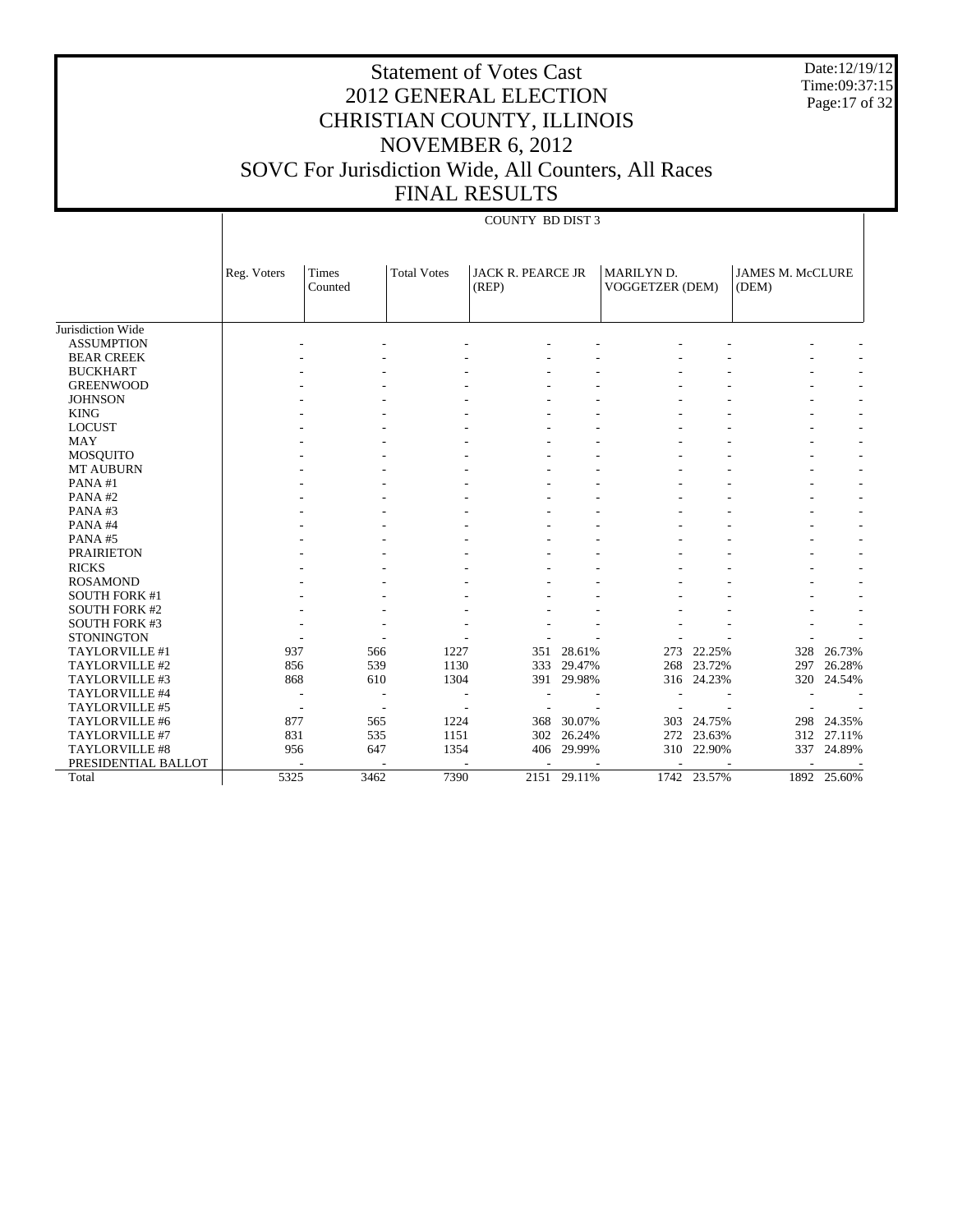Date:12/19/12 Time:09:37:15 Page:18 of 32

| <b>GREG HAGER (DEM)</b><br>Jurisdiction Wide<br><b>ASSUMPTION</b><br><b>BEAR CREEK</b><br><b>BUCKHART</b><br><b>GREENWOOD</b><br><b>JOHNSON</b><br><b>KING</b><br><b>LOCUST</b><br><b>MAY</b><br><b>MOSOUITO</b><br><b>MT AUBURN</b><br>PANA#1<br>PANA#2<br>PANA#3<br>PANA#4<br><b>PANA#5</b><br><b>PRAIRIETON</b><br><b>RICKS</b><br><b>ROSAMOND</b><br><b>SOUTH FORK #1</b><br><b>SOUTH FORK #2</b><br><b>SOUTH FORK #3</b><br><b>STONINGTON</b><br>TAYLORVILLE #1<br>275<br>22.41%<br>20.53%<br>TAYLORVILLE #2<br>232<br>21.24%<br>TAYLORVILLE #3<br>277<br>TAYLORVILLE #4<br>TAYLORVILLE #5<br>20.83% |                | <b>COUNTY BD DIST 3</b> |  |
|-----------------------------------------------------------------------------------------------------------------------------------------------------------------------------------------------------------------------------------------------------------------------------------------------------------------------------------------------------------------------------------------------------------------------------------------------------------------------------------------------------------------------------------------------------------------------------------------------------------|----------------|-------------------------|--|
|                                                                                                                                                                                                                                                                                                                                                                                                                                                                                                                                                                                                           |                |                         |  |
|                                                                                                                                                                                                                                                                                                                                                                                                                                                                                                                                                                                                           |                |                         |  |
|                                                                                                                                                                                                                                                                                                                                                                                                                                                                                                                                                                                                           |                |                         |  |
|                                                                                                                                                                                                                                                                                                                                                                                                                                                                                                                                                                                                           |                |                         |  |
|                                                                                                                                                                                                                                                                                                                                                                                                                                                                                                                                                                                                           |                |                         |  |
|                                                                                                                                                                                                                                                                                                                                                                                                                                                                                                                                                                                                           |                |                         |  |
|                                                                                                                                                                                                                                                                                                                                                                                                                                                                                                                                                                                                           |                |                         |  |
|                                                                                                                                                                                                                                                                                                                                                                                                                                                                                                                                                                                                           |                |                         |  |
|                                                                                                                                                                                                                                                                                                                                                                                                                                                                                                                                                                                                           |                |                         |  |
|                                                                                                                                                                                                                                                                                                                                                                                                                                                                                                                                                                                                           |                |                         |  |
|                                                                                                                                                                                                                                                                                                                                                                                                                                                                                                                                                                                                           |                |                         |  |
|                                                                                                                                                                                                                                                                                                                                                                                                                                                                                                                                                                                                           |                |                         |  |
|                                                                                                                                                                                                                                                                                                                                                                                                                                                                                                                                                                                                           |                |                         |  |
|                                                                                                                                                                                                                                                                                                                                                                                                                                                                                                                                                                                                           |                |                         |  |
|                                                                                                                                                                                                                                                                                                                                                                                                                                                                                                                                                                                                           |                |                         |  |
|                                                                                                                                                                                                                                                                                                                                                                                                                                                                                                                                                                                                           |                |                         |  |
|                                                                                                                                                                                                                                                                                                                                                                                                                                                                                                                                                                                                           |                |                         |  |
|                                                                                                                                                                                                                                                                                                                                                                                                                                                                                                                                                                                                           |                |                         |  |
|                                                                                                                                                                                                                                                                                                                                                                                                                                                                                                                                                                                                           |                |                         |  |
|                                                                                                                                                                                                                                                                                                                                                                                                                                                                                                                                                                                                           |                |                         |  |
|                                                                                                                                                                                                                                                                                                                                                                                                                                                                                                                                                                                                           |                |                         |  |
|                                                                                                                                                                                                                                                                                                                                                                                                                                                                                                                                                                                                           |                |                         |  |
|                                                                                                                                                                                                                                                                                                                                                                                                                                                                                                                                                                                                           |                |                         |  |
|                                                                                                                                                                                                                                                                                                                                                                                                                                                                                                                                                                                                           |                |                         |  |
|                                                                                                                                                                                                                                                                                                                                                                                                                                                                                                                                                                                                           |                |                         |  |
|                                                                                                                                                                                                                                                                                                                                                                                                                                                                                                                                                                                                           |                |                         |  |
|                                                                                                                                                                                                                                                                                                                                                                                                                                                                                                                                                                                                           |                |                         |  |
|                                                                                                                                                                                                                                                                                                                                                                                                                                                                                                                                                                                                           |                |                         |  |
|                                                                                                                                                                                                                                                                                                                                                                                                                                                                                                                                                                                                           |                |                         |  |
|                                                                                                                                                                                                                                                                                                                                                                                                                                                                                                                                                                                                           |                |                         |  |
|                                                                                                                                                                                                                                                                                                                                                                                                                                                                                                                                                                                                           |                |                         |  |
|                                                                                                                                                                                                                                                                                                                                                                                                                                                                                                                                                                                                           |                |                         |  |
|                                                                                                                                                                                                                                                                                                                                                                                                                                                                                                                                                                                                           |                |                         |  |
|                                                                                                                                                                                                                                                                                                                                                                                                                                                                                                                                                                                                           | TAYLORVILLE #6 | 255                     |  |
| TAYLORVILLE #7<br>265<br>23.02%                                                                                                                                                                                                                                                                                                                                                                                                                                                                                                                                                                           |                |                         |  |
| 22.23%<br><b>TAYLORVILLE #8</b><br>301                                                                                                                                                                                                                                                                                                                                                                                                                                                                                                                                                                    |                |                         |  |
| PRESIDENTIAL BALLOT                                                                                                                                                                                                                                                                                                                                                                                                                                                                                                                                                                                       |                |                         |  |
| 21.72%<br>1605<br>Total                                                                                                                                                                                                                                                                                                                                                                                                                                                                                                                                                                                   |                |                         |  |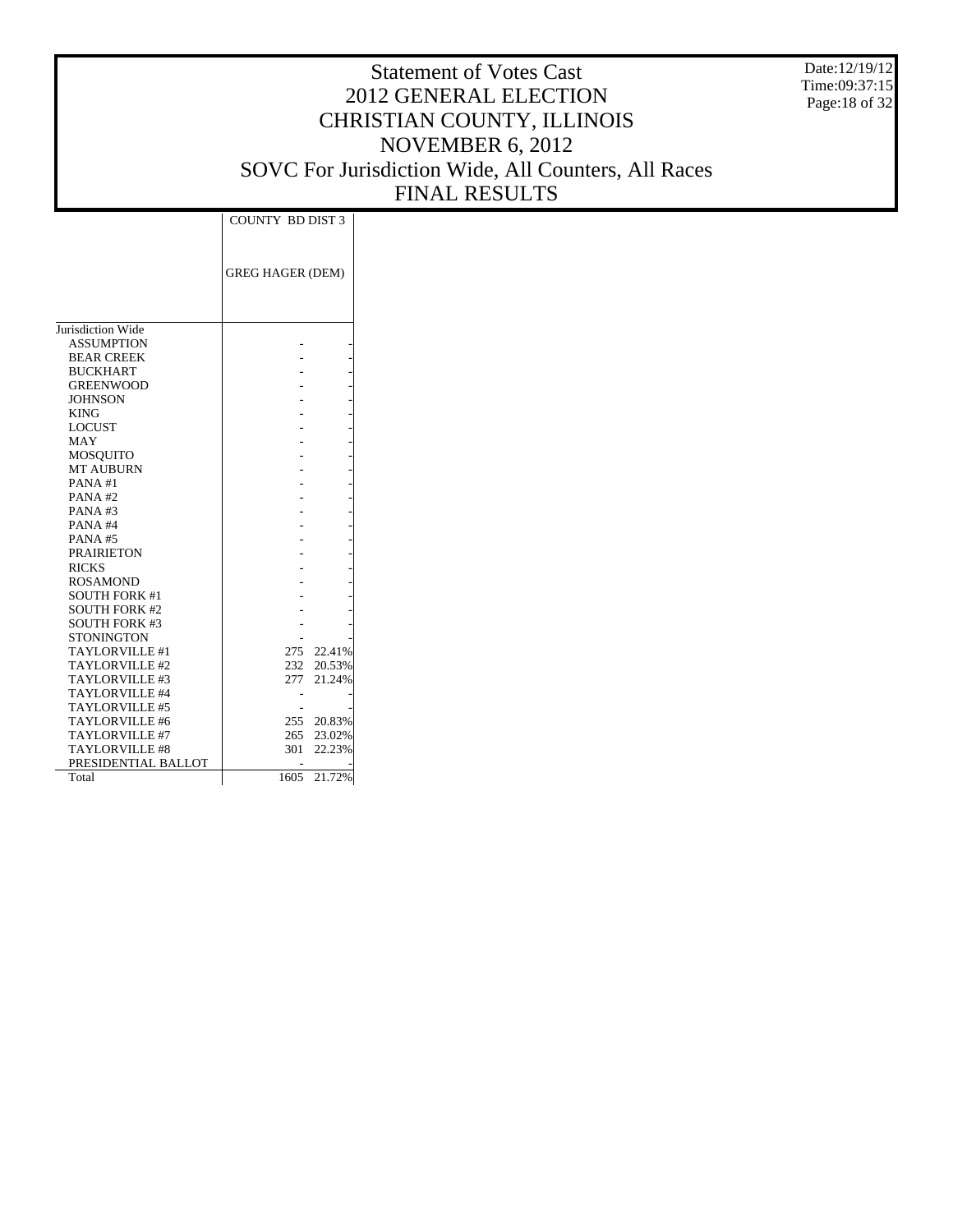Date:12/19/12 Time:09:37:15 Page: 19 of 32

COUNTY BD DIST 4

| <b>Total Votes</b><br>LLOYD S.<br>PAUL C. SCHMITZ<br>LAURA A.<br>Reg. Voters<br>Times<br><b>WASHBURN (REP)</b><br>(DEM)<br>WILKINSON (DEM)<br>Counted<br>Jurisdiction Wide<br><b>ASSUMPTION</b><br>351<br>248<br>533<br>143<br>26.83%<br>21.95%<br>30.39%<br><b>BEAR CREEK</b><br>117<br>162<br><b>BUCKHART</b><br>٠<br>÷,<br>٠ |        |
|---------------------------------------------------------------------------------------------------------------------------------------------------------------------------------------------------------------------------------------------------------------------------------------------------------------------------------|--------|
|                                                                                                                                                                                                                                                                                                                                 |        |
|                                                                                                                                                                                                                                                                                                                                 |        |
|                                                                                                                                                                                                                                                                                                                                 |        |
|                                                                                                                                                                                                                                                                                                                                 |        |
|                                                                                                                                                                                                                                                                                                                                 |        |
|                                                                                                                                                                                                                                                                                                                                 |        |
|                                                                                                                                                                                                                                                                                                                                 |        |
| 158<br><b>GREENWOOD</b><br>114<br>233<br>19.74%<br>86<br>36.91%<br>45<br>46                                                                                                                                                                                                                                                     | 19.31% |
| <b>JOHNSON</b><br>508<br>397<br>770<br>40.13%<br>20.65%<br>21.17%<br>309<br>159<br>163                                                                                                                                                                                                                                          |        |
| 103<br>33.04%<br>20.70%<br>26.87%<br><b>KING</b><br>139<br>227<br>47<br>75<br>61                                                                                                                                                                                                                                                |        |
| <b>LOCUST</b><br>328<br>752<br>231<br>30.72%<br>24.47%<br>23.27%<br>439<br>184<br>175                                                                                                                                                                                                                                           |        |
| <b>MAY</b>                                                                                                                                                                                                                                                                                                                      |        |
| <b>MOSQUITO</b>                                                                                                                                                                                                                                                                                                                 |        |
| <b>MT AUBURN</b>                                                                                                                                                                                                                                                                                                                |        |
| PANA#1<br>662<br>956<br>27.51%<br>31.17%<br>21.86%<br>440<br>263<br>298<br>209                                                                                                                                                                                                                                                  |        |
| 1340<br>910<br>1967<br>28.67%<br>31.22%<br>20.39%<br>PANA#2<br>564<br>614<br>401                                                                                                                                                                                                                                                |        |
| 770<br>499<br>1053<br>26.97%<br>32.76%<br>210 19.94%<br>PANA#3<br>284<br>345                                                                                                                                                                                                                                                    |        |
| PANA#4                                                                                                                                                                                                                                                                                                                          |        |
| PANA#5                                                                                                                                                                                                                                                                                                                          |        |
| <b>PRAIRIETON</b><br>$\overline{a}$                                                                                                                                                                                                                                                                                             |        |
| 29.60%<br>21.37%<br>28.16%<br><b>RICKS</b><br>812<br>568<br>1179<br>332<br>349<br>252                                                                                                                                                                                                                                           |        |
| <b>ROSAMOND</b><br>245<br>179<br>360<br>135<br>37.50%<br>91<br>25.28%<br>67<br>18.61%                                                                                                                                                                                                                                           |        |
| <b>SOUTH FORK #1</b>                                                                                                                                                                                                                                                                                                            |        |
| <b>SOUTH FORK #2</b>                                                                                                                                                                                                                                                                                                            |        |
| <b>SOUTH FORK #3</b>                                                                                                                                                                                                                                                                                                            |        |
| <b>STONINGTON</b>                                                                                                                                                                                                                                                                                                               |        |
| TAYLORVILLE #1                                                                                                                                                                                                                                                                                                                  |        |
| TAYLORVILLE #2                                                                                                                                                                                                                                                                                                                  |        |
| TAYLORVILLE #3                                                                                                                                                                                                                                                                                                                  |        |
| TAYLORVILLE #4                                                                                                                                                                                                                                                                                                                  |        |
| TAYLORVILLE #5                                                                                                                                                                                                                                                                                                                  |        |
| TAYLORVILLE #6                                                                                                                                                                                                                                                                                                                  |        |
| TAYLORVILLE #7                                                                                                                                                                                                                                                                                                                  |        |
| TAYLORVILLE #8                                                                                                                                                                                                                                                                                                                  |        |
| PRESIDENTIAL BALLOT                                                                                                                                                                                                                                                                                                             |        |
| 5424<br>3786<br>8030<br>30.37%<br>2153<br>1825<br>22.73%<br>2439<br>26.81%<br>Total                                                                                                                                                                                                                                             |        |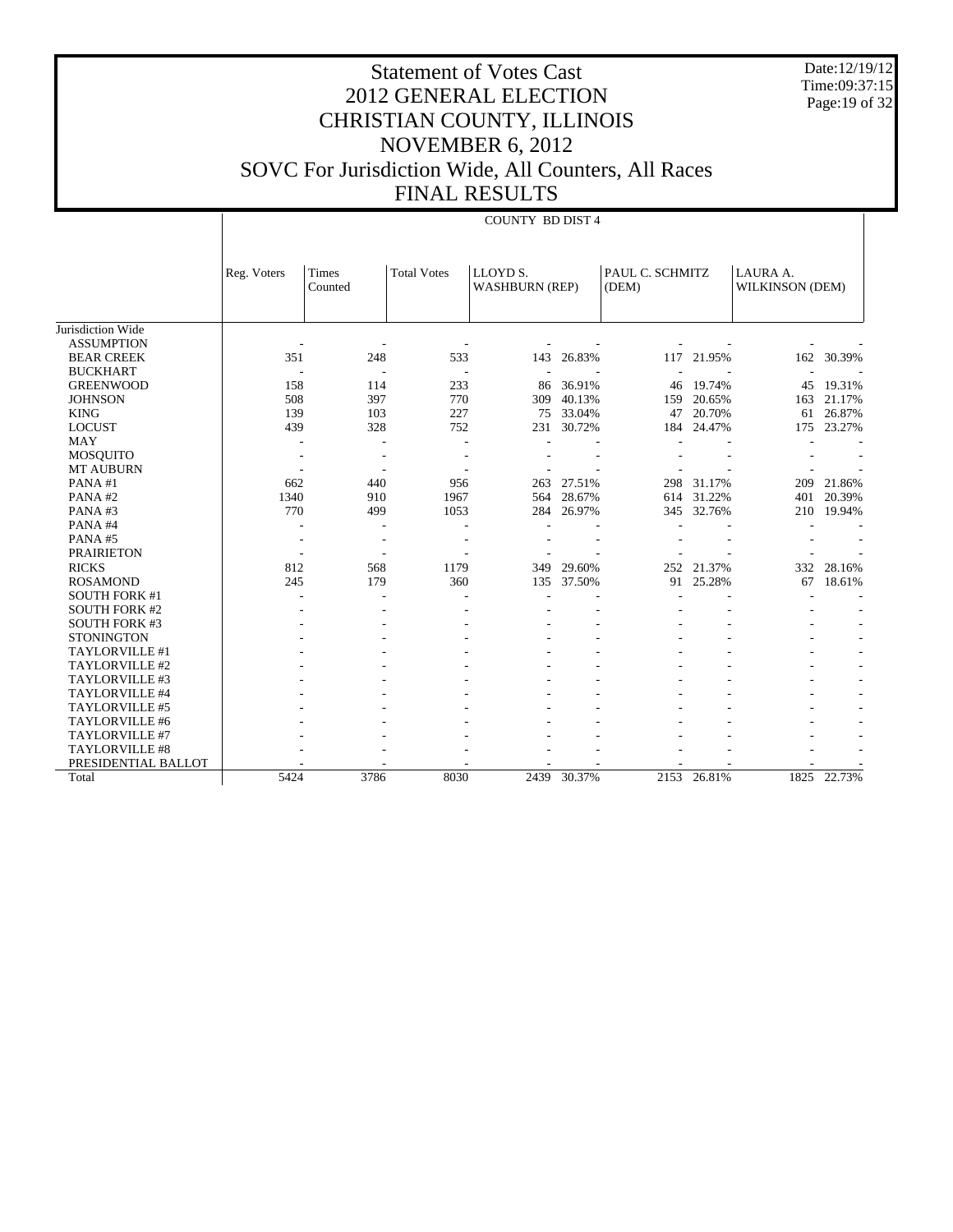Date:12/19/12 Time:09:37:15 Page:20 of 32

|                      | <b>COUNTY BD DIST 4</b>          |           | <b>BD REV DIST 2</b> |                         |                    |                         |              |  |
|----------------------|----------------------------------|-----------|----------------------|-------------------------|--------------------|-------------------------|--------------|--|
|                      |                                  |           |                      |                         |                    |                         |              |  |
|                      | <b>JOSEPH N. MARLEY</b><br>(DEM) |           | Reg. Voters          | <b>Times</b><br>Counted | <b>Total Votes</b> | MIRIAM J. BOYD<br>(DEM) |              |  |
|                      |                                  |           |                      |                         |                    |                         |              |  |
| Jurisdiction Wide    |                                  |           |                      |                         |                    |                         |              |  |
| <b>ASSUMPTION</b>    |                                  |           | 883                  | 590                     | 434                |                         | 434 100.00%  |  |
| <b>BEAR CREEK</b>    | 111                              | 20.83%    |                      |                         |                    |                         |              |  |
| <b>BUCKHART</b>      |                                  |           | 1293                 | 946                     | 728                |                         | 728 100.00%  |  |
| <b>GREENWOOD</b>     |                                  | 56 24.03% |                      |                         |                    |                         |              |  |
| <b>JOHNSON</b>       | 139                              | 18.05%    |                      |                         |                    |                         |              |  |
| <b>KING</b>          |                                  | 44 19.38% |                      |                         |                    |                         |              |  |
| <b>LOCUST</b>        | 162                              | 21.54%    |                      |                         |                    |                         |              |  |
| <b>MAY</b>           |                                  |           | 1218                 | 958                     | 712                |                         | 712 100.00%  |  |
| <b>MOSQUITO</b>      |                                  |           | 293                  | 210                     | 149                |                         | 149 100.00%  |  |
| <b>MT AUBURN</b>     |                                  |           | 697                  | 502                     | 354                |                         | 354 100.00%  |  |
| PANA#1               | 186                              | 19.46%    |                      |                         |                    |                         |              |  |
| PANA#2               | 388                              | 19.73%    |                      |                         |                    |                         |              |  |
| PANA#3               | 214                              | 20.32%    |                      |                         |                    |                         |              |  |
| PANA#4               |                                  |           |                      |                         |                    |                         |              |  |
| PANA#5               |                                  |           |                      |                         |                    |                         |              |  |
| <b>PRAIRIETON</b>    |                                  |           | 325                  | 235                     | 173                |                         | 173 100.00%  |  |
| <b>RICKS</b>         | 246                              | 20.87%    |                      |                         |                    |                         |              |  |
| <b>ROSAMOND</b>      | 67                               | 18.61%    |                      |                         |                    |                         |              |  |
| <b>SOUTH FORK #1</b> |                                  |           |                      |                         |                    |                         |              |  |
| <b>SOUTH FORK #2</b> |                                  |           |                      |                         |                    |                         |              |  |
| <b>SOUTH FORK #3</b> |                                  |           |                      |                         |                    |                         |              |  |
| <b>STONINGTON</b>    |                                  |           | 738                  | 539                     | 409                |                         | 409 100.00%  |  |
| TAYLORVILLE #1       |                                  |           | 937                  | 566                     | 457                |                         | 457 100.00%  |  |
| TAYLORVILLE #2       |                                  |           | 856                  | 539                     | 398                |                         | 398 100.00%  |  |
| TAYLORVILLE #3       |                                  |           | 868                  | 610                     | 444                |                         | 444 100.00%  |  |
| TAYLORVILLE #4       |                                  |           |                      |                         |                    |                         |              |  |
| TAYLORVILLE #5       |                                  |           |                      |                         |                    |                         |              |  |
| TAYLORVILLE #6       |                                  |           |                      |                         |                    |                         |              |  |
| TAYLORVILLE #7       |                                  |           |                      |                         |                    |                         |              |  |
| TAYLORVILLE #8       |                                  |           |                      |                         |                    |                         |              |  |
| PRESIDENTIAL BALLOT  |                                  |           |                      |                         |                    |                         |              |  |
| Total                | 1613                             | 20.09%    | 8108                 | 5695                    | 4258               |                         | 4258 100.00% |  |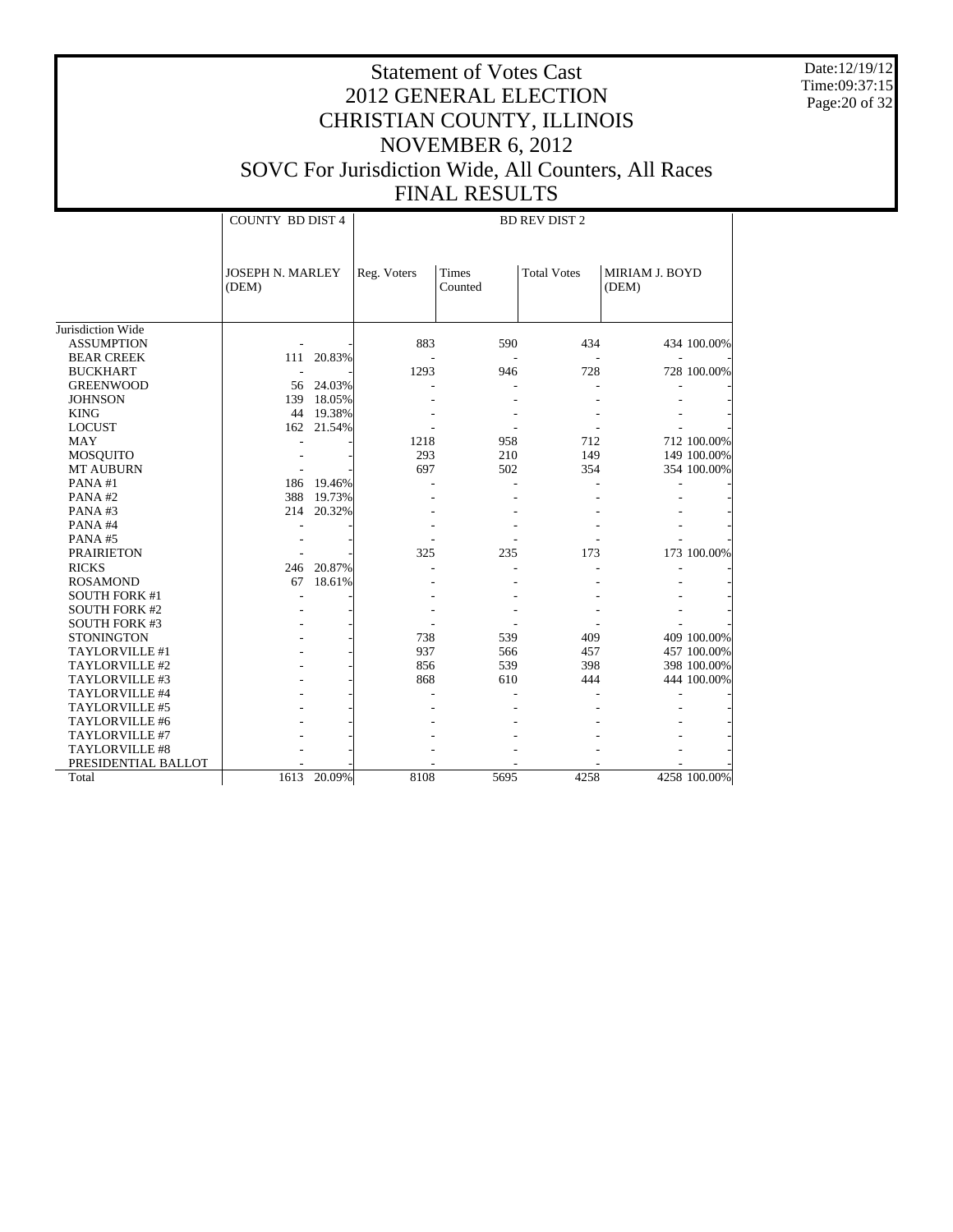Date:12/19/12 Time:09:37:15 Page:21 of 32

# Statement of Votes Cast 2012 GENERAL ELECTION CHRISTIAN COUNTY, ILLINOIS NOVEMBER 6, 2012 SOVC For Jurisdiction Wide, All Counters, All Races FINAL RESULTS

#### ESR(CHRISTIAN-MONT)2 YR

|                       |                | <b>Times Counted</b> | <b>Total Votes</b> | <b>MARCHELLE</b>       |               |
|-----------------------|----------------|----------------------|--------------------|------------------------|---------------|
|                       | Reg. Voters    |                      |                    | <b>KASSEBAUM (REP)</b> |               |
|                       |                |                      |                    |                        |               |
|                       |                |                      |                    |                        |               |
| Jurisdiction Wide     |                |                      |                    |                        |               |
| <b>ASSUMPTION</b>     | $\overline{2}$ | $\overline{4}$       | 1                  |                        | 1 100,00%     |
| <b>BEAR CREEK</b>     | 351            | 248                  | 192                |                        | 192 100.00%   |
| <b>BUCKHART</b>       | 1290           | 944                  | 770                |                        | 770 100.00%   |
| <b>GREENWOOD</b>      | 158            | 114                  | 85                 |                        | 85 100.00%    |
| <b>JOHNSON</b>        | 508            | 397                  | 334                |                        | 334 100.00%   |
| <b>KING</b>           | 139            | 103                  | 87                 |                        | 87 100.00%    |
| <b>LOCUST</b>         | 427            | 320                  | 260                |                        | 260 100.00%   |
| <b>MAY</b>            | 1205           | 949                  | 752                |                        | 752 100.00%   |
| <b>MOSQUITO</b>       | 160            | 111                  | 77                 |                        | 77 100.00%    |
| <b>MT AUBURN</b>      | 576            | 417                  | 324                |                        | 324 100.00%   |
| PANA#1                | 662            | 440                  | 348                |                        | 348 100.00%   |
| PANA#2                | 1340           | 910                  | 716                |                        | 716 100.00%   |
| PANA#3                | 770            | 499                  | 392                |                        | 392 100.00%   |
| PANA#4                | 651            | 392                  | 307                |                        | 307 100.00%   |
| PANA#5                | 497            | 263                  | 218                |                        | 218 100.00%   |
| <b>PRAIRIETON</b>     | 40             | 29                   | 25                 |                        | 25 100.00%    |
| <b>RICKS</b>          | 812            | 568                  | 470                |                        | 470 100.00%   |
| <b>ROSAMOND</b>       | 245            | 179                  | 149                |                        | 149 100.00%   |
| <b>SOUTH FORK #1</b>  | 879            | 573                  | 436                |                        | 436 100.00%   |
| <b>SOUTH FORK #2</b>  | 382            | 247                  | 170                |                        | 170 100.00%   |
| <b>SOUTH FORK #3</b>  | 479            | 297                  | 224                |                        | 224 100.00%   |
| <b>STONINGTON</b>     | 734            | 534                  | 419                |                        | 419 100.00%   |
| TAYLORVILLE #1        | 937            | 566                  | 462                |                        | 462 100.00%   |
| TAYLORVILLE #2        | 856            | 539                  | 418                |                        | 418 100.00%   |
| TAYLORVILLE #3        | 868            | 610                  | 463                |                        | 463 100.00%   |
| TAYLORVILLE #4        | 1332           | 881                  | 697                |                        | 697 100.00%   |
| TAYLORVILLE #5        | 1325           | 828                  | 658                |                        | 658 100.00%   |
| TAYLORVILLE #6        | 877            | 565                  | 454                |                        | 454 100.00%   |
| TAYLORVILLE #7        | 831            | 535                  | 419                |                        | 419 100.00%   |
| <b>TAYLORVILLE #8</b> | 956            | 647                  | 524                |                        | 524 100.00%   |
| PRESIDENTIAL BALLOT   |                |                      |                    |                        |               |
| Total                 | 20289          | 13709                | 10851              |                        | 10851 100.00% |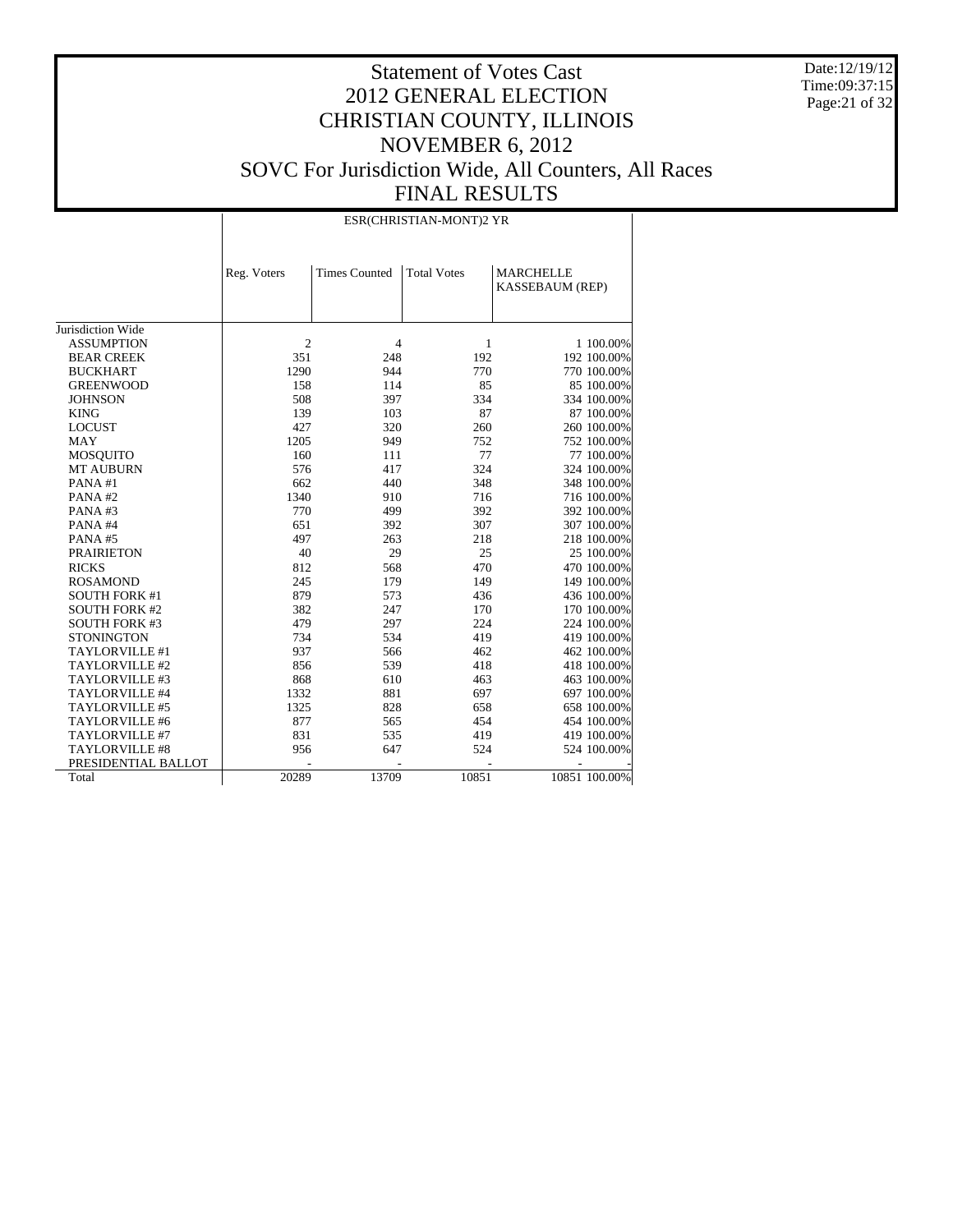Date:12/19/12 Time:09:37:15 Page:22 of 32

#### Statement of Votes Cast 2012 GENERAL ELECTION CHRISTIAN COUNTY, ILLINOIS NOVEMBER 6, 2012 SOVC For Jurisdiction Wide, All Counters, All Races FINAL RESULTS

|                      |             |                      | <b>JUDGE APPELLATE DIST 5</b> |                          |             |                         |             |
|----------------------|-------------|----------------------|-------------------------------|--------------------------|-------------|-------------------------|-------------|
|                      | Reg. Voters | <b>Times Counted</b> | <b>Total Votes</b>            | STEPHEN McGLYNN<br>(REP) |             | <b>JUDY CATES (DEM)</b> |             |
| Jurisdiction Wide    |             |                      |                               |                          |             |                         |             |
|                      |             | 590                  |                               |                          |             |                         |             |
| <b>ASSUMPTION</b>    | 883         |                      | 535                           |                          | 244 45.61%  |                         | 291 54.39%  |
| <b>BEAR CREEK</b>    | 351         | 248                  | 228                           | 110                      | 48.25%      | 118                     | 51.75%      |
| <b>BUCKHART</b>      | 1293        | 946                  | 887                           | 509                      | 57.38%      | 378                     | 42.62%      |
| <b>GREENWOOD</b>     | 158         | 114                  | 99                            | 69                       | 69.70%      | 30                      | 30.30%      |
| <b>JOHNSON</b>       | 508         | 397                  | 365                           | 254                      | 69.59%      | 111                     | 30.41%      |
| <b>KING</b>          | 139         | 103                  | 91                            | 60                       | 65.93%      | 31                      | 34.07%      |
| <b>LOCUST</b>        | 439         | 328                  | 300                           | 149                      | 49.67%      | 151                     | 50.33%      |
| <b>MAY</b>           | 1218        | 958                  | 880                           | 524                      | 59.55%      | 356                     | 40.45%      |
| <b>MOSQUITO</b>      | 293         | 210                  | 195                           | 106                      | 54.36%      | 89                      | 45.64%      |
| <b>MT AUBURN</b>     | 697         | 502                  | 464                           | 264                      | 56.90%      | 200                     | 43.10%      |
| PANA#1               | 662         | 440                  | 410                           | 204                      | 49.76%      | 206                     | 50.24%      |
| PANA#2               | 1340        | 910                  | 849                           | 401                      | 47.23%      | 448                     | 52.77%      |
| PANA#3               | 770         | 499                  | 464                           | 203                      | 43.75%      | 261                     | 56.25%      |
| PANA#4               | 662         | 399                  | 364                           |                          | 154 42.31%  | 210                     | 57.69%      |
| PANA#5               | 508         | 271                  | 257                           | 119                      | 46.30%      | 138                     | 53.70%      |
| <b>PRAIRIETON</b>    | 325         | 235                  | 219                           | 127                      | 57.99%      | 92                      | 42.01%      |
| <b>RICKS</b>         | 812         | 568                  | 530                           | 280                      | 52.83%      | 250                     | 47.17%      |
| <b>ROSAMOND</b>      | 245         | 179                  | 163                           | 102                      | 62.58%      | 61                      | 37.42%      |
| <b>SOUTH FORK #1</b> | 879         | 573                  | 525                           | 191                      | 36.38%      | 334                     | 63.62%      |
| <b>SOUTH FORK #2</b> | 445         | 294                  | 264                           | 120                      | 45.45%      | 144                     | 54.55%      |
| <b>SOUTH FORK #3</b> | 479         | 297                  | 265                           | 125                      | 47.17%      | 140                     | 52.83%      |
| <b>STONINGTON</b>    | 738         | 539                  | 496                           | 237                      | 47.78%      | 259                     | 52.22%      |
| TAYLORVILLE #1       | 937         | 566                  | 535                           | 291                      | 54.39%      | 244                     | 45.61%      |
| TAYLORVILLE #2       | 856         | 539                  | 489                           |                          | 236 48.26%  | 253                     | 51.74%      |
| TAYLORVILLE #3       | 868         | 610                  | 548                           | 291                      | 53.10%      | 257                     | 46.90%      |
| TAYLORVILLE #4       | 1332        | 881                  | 818                           | 363                      | 44.38%      | 455                     | 55.62%      |
| TAYLORVILLE #5       | 1325        | 828                  | 762                           | 375                      | 49.21%      | 387                     | 50.79%      |
| TAYLORVILLE #6       | 877         | 565                  | 511                           | 247                      | 48.34%      | 264                     | 51.66%      |
| TAYLORVILLE #7       | 831         | 535                  | 482                           | 214                      | 44.40%      | 268                     | 55.60%      |
| TAYLORVILLE #8       | 956         | 647                  | 599                           | 336                      | 56.09%      | 263                     | 43.91%      |
| PRESIDENTIAL BALLOT  |             |                      |                               |                          |             |                         |             |
| Total                | 21826       | 14771                | 13594                         |                          | 6905 50.79% |                         | 6689 49.21% |
|                      |             |                      |                               |                          |             |                         |             |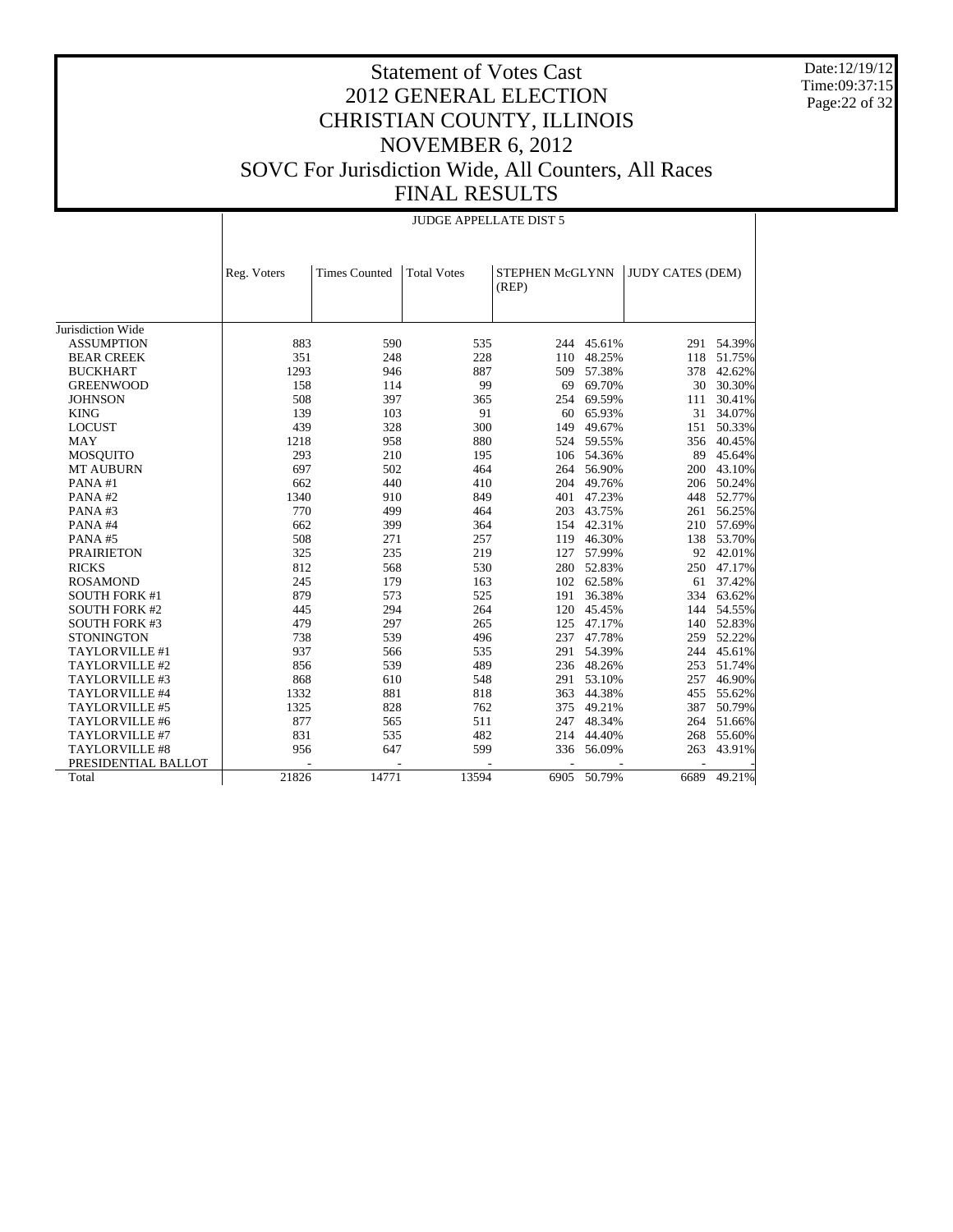Date:12/19/12 Time:09:37:15 Page:23 of 32

|                      |             | RETAIN MELISSA CHAPMAN |                    |            |            |      |           |  |
|----------------------|-------------|------------------------|--------------------|------------|------------|------|-----------|--|
|                      |             |                        |                    |            |            |      |           |  |
|                      | Reg. Voters | <b>Times Counted</b>   | <b>Total Votes</b> | <b>YES</b> |            | NO   |           |  |
|                      |             |                        |                    |            |            |      |           |  |
|                      |             |                        |                    |            |            |      |           |  |
| Jurisdiction Wide    |             |                        |                    |            |            |      |           |  |
| <b>ASSUMPTION</b>    | 883         | 590                    | 499                | 403        | 80.76%     |      | 96 19.24% |  |
| <b>BEAR CREEK</b>    | 351         | 248                    | 212                | 178        | 83.96%     | 34   | 16.04%    |  |
| <b>BUCKHART</b>      | 1293        | 946                    | 819                | 688        | 84.00%     | 131  | 16.00%    |  |
| <b>GREENWOOD</b>     | 158         | 114                    | 88                 | 66         | 75.00%     | 22   | 25.00%    |  |
| <b>JOHNSON</b>       | 508         | 397                    | 323                | 267        | 82.66%     | 56   | 17.34%    |  |
| <b>KING</b>          | 139         | 103                    | 85                 | 71         | 83.53%     | 14   | 16.47%    |  |
| <b>LOCUST</b>        | 439         | 328                    | 289                | 247        | 85.47%     | 42   | 14.53%    |  |
| <b>MAY</b>           | 1218        | 958                    | 823                | 668        | 81.17%     | 155  | 18.83%    |  |
| <b>MOSOUITO</b>      | 293         | 210                    | 185                | 149        | 80.54%     | 36   | 19.46%    |  |
| <b>MT AUBURN</b>     | 697         | 502                    | 428                | 354        | 82.71%     | 74   | 17.29%    |  |
| PANA#1               | 662         | 440                    | 389                | 312        | 80.21%     | 77   | 19.79%    |  |
| PANA#2               | 1340        | 910                    | 790                | 634        | 80.25%     | 156  | 19.75%    |  |
| PANA#3               | 770         | 499                    | 430                | 342        | 79.53%     | 88   | 20.47%    |  |
| PANA#4               | 662         | 399                    | 343                | 290        | 84.55%     | 53   | 15.45%    |  |
| PANA#5               | 508         | 271                    | 231                | 197        | 85.28%     | 34   | 14.72%    |  |
| <b>PRAIRIETON</b>    | 325         | 235                    | 204                | 165        | 80.88%     | 39   | 19.12%    |  |
| <b>RICKS</b>         | 812         | 568                    | 510                | 421        | 82.55%     | 89   | 17.45%    |  |
| <b>ROSAMOND</b>      | 245         | 179                    | 152                | 120        | 78.95%     | 32   | 21.05%    |  |
| <b>SOUTH FORK #1</b> | 879         | 573                    | 501                | 408        | 81.44%     | 93   | 18.56%    |  |
| <b>SOUTH FORK #2</b> | 445         | 294                    | 250                | 204        | 81.60%     | 46   | 18.40%    |  |
| <b>SOUTH FORK #3</b> | 479         | 297                    | 256                | 205        | 80.08%     | 51   | 19.92%    |  |
| <b>STONINGTON</b>    | 738         | 539                    | 462                | 397        | 85.93%     | 65   | 14.07%    |  |
| TAYLORVILLE #1       | 937         | 566                    | 501                | 425        | 84.83%     | 76   | 15.17%    |  |
| TAYLORVILLE #2       | 856         | 539                    | 455                | 380        | 83.52%     | 75   | 16.48%    |  |
| TAYLORVILLE #3       | 868         | 610                    | 519                | 437        | 84.20%     | 82   | 15.80%    |  |
| TAYLORVILLE #4       | 1332        | 881                    | 776                | 651        | 83.89%     | 125  | 16.11%    |  |
| TAYLORVILLE #5       | 1325        | 828                    | 707                | 574        | 81.19%     | 133  | 18.81%    |  |
| TAYLORVILLE #6       | 877         | 565                    | 487                |            | 412 84.60% | 75   | 15.40%    |  |
| TAYLORVILLE #7       | 831         | 535                    | 464                | 374        | 80.60%     | 90   | 19.40%    |  |
| TAYLORVILLE #8       | 956         | 647                    | 559                | 452        | 80.86%     | 107  | 19.14%    |  |
| PRESIDENTIAL BALLOT  |             |                        |                    |            |            |      |           |  |
| Total                | 21826       | 14771                  | 12737              | 10491      | 82.37%     | 2246 | 17.63%    |  |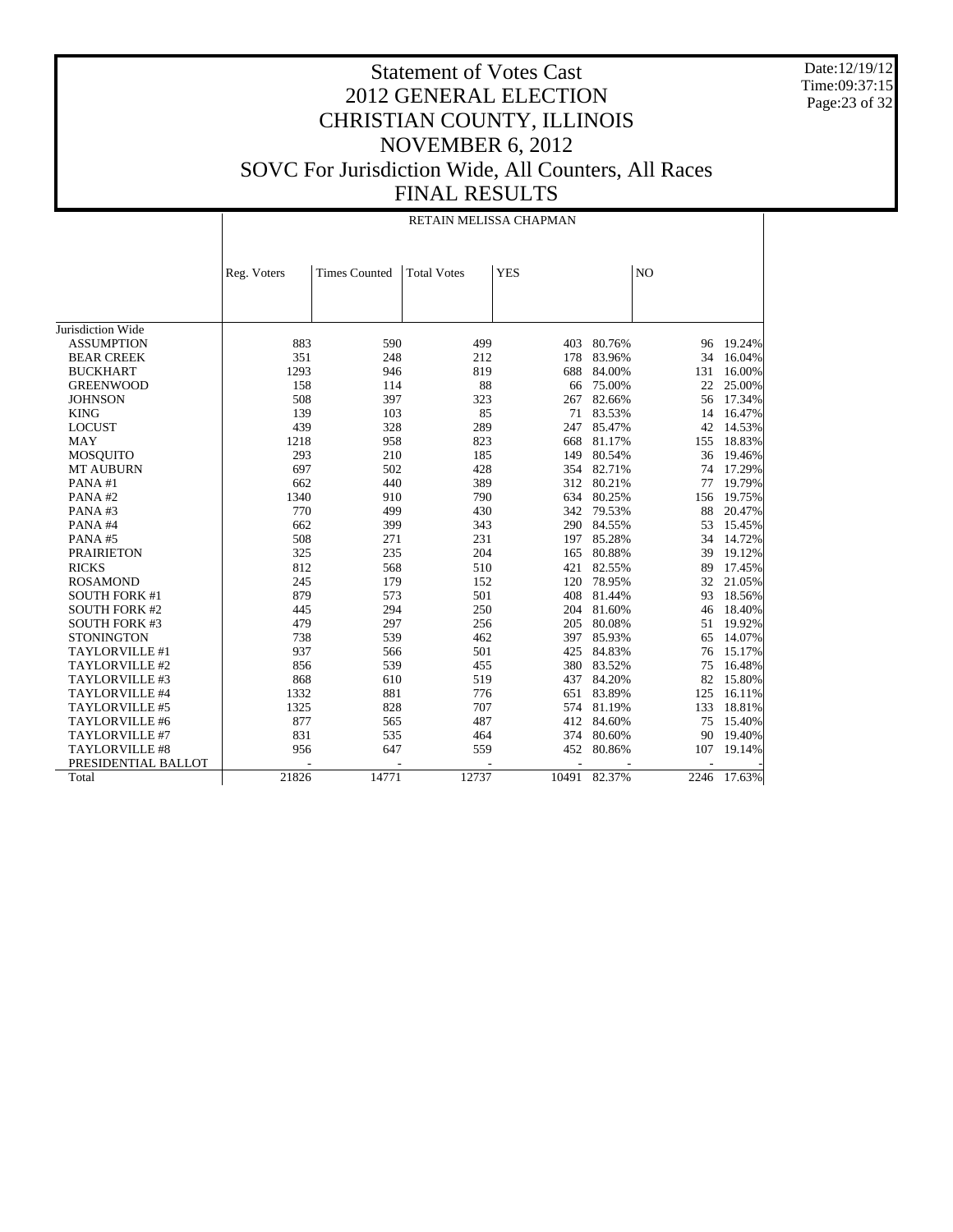Date:12/19/12 Time:09:37:15 Page:24 of 32

|                       |             | <b>RETAIN RON SPEARS</b> |                    |            |            |      |        |  |
|-----------------------|-------------|--------------------------|--------------------|------------|------------|------|--------|--|
|                       | Reg. Voters | <b>Times Counted</b>     | <b>Total Votes</b> | <b>YES</b> |            | NO   |        |  |
|                       |             |                          |                    |            |            |      |        |  |
|                       |             |                          |                    |            |            |      |        |  |
|                       |             |                          |                    |            |            |      |        |  |
| Jurisdiction Wide     |             |                          |                    |            |            |      |        |  |
| <b>ASSUMPTION</b>     | 883         | 590                      | 529                | 426        | 80.53%     | 103  | 19.47% |  |
| <b>BEAR CREEK</b>     | 351         | 248                      | 226                | 191        | 84.51%     | 35   | 15.49% |  |
| <b>BUCKHART</b>       | 1293        | 946                      | 883                | 748        | 84.71%     | 135  | 15.29% |  |
| <b>GREENWOOD</b>      | 158         | 114                      | 102                | 86         | 84.31%     | 16   | 15.69% |  |
| <b>JOHNSON</b>        | 508         | 397                      | 378                | 336        | 88.89%     | 42   | 11.11% |  |
| <b>KING</b>           | 139         | 103                      | 91                 | 72         | 79.12%     | 19   | 20.88% |  |
| <b>LOCUST</b>         | 439         | 328                      | 311                | 271        | 87.14%     | 40   | 12.86% |  |
| <b>MAY</b>            | 1218        | 958                      | 916                | 793        | 86.57%     | 123  | 13.43% |  |
| <b>MOSQUITO</b>       | 293         | 210                      | 188                | 156        | 82.98%     | 32   | 17.02% |  |
| <b>MT AUBURN</b>      | 697         | 502                      | 455                | 378        | 83.08%     | 77   | 16.92% |  |
| PANA#1                | 662         | 440                      | 403                | 339        | 84.12%     | 64   | 15.88% |  |
| PANA#2                | 1340        | 910                      | 817                | 677        | 82.86%     | 140  | 17.14% |  |
| PANA#3                | 770         | 499                      | 450                | 362        | 80.44%     | 88   | 19.56% |  |
| PANA#4                | 662         | 399                      | 361                | 298        | 82.55%     | 63   | 17.45% |  |
| PANA#5                | 508         | 271                      | 240                | 197        | 82.08%     | 43   | 17.92% |  |
| <b>PRAIRIETON</b>     | 325         | 235                      | 206                | 167        | 81.07%     | 39   | 18.93% |  |
| <b>RICKS</b>          | 812         | 568                      | 535                | 448        | 83.74%     | 87   | 16.26% |  |
| <b>ROSAMOND</b>       | 245         | 179                      | 163                | 137        | 84.05%     | 26   | 15.95% |  |
| <b>SOUTH FORK #1</b>  | 879         | 573                      | 537                | 450        | 83.80%     | 87   | 16.20% |  |
| <b>SOUTH FORK #2</b>  | 445         | 294                      | 257                | 205        | 79.77%     | 52   | 20.23% |  |
| <b>SOUTH FORK #3</b>  | 479         | 297                      | 280                | 242        | 86.43%     | 38   | 13.57% |  |
| <b>STONINGTON</b>     | 738         | 539                      | 504                | 437        | 86.71%     | 67   | 13.29% |  |
| TAYLORVILLE #1        | 937         | 566                      | 543                | 475        | 87.48%     | 68   | 12.52% |  |
| TAYLORVILLE #2        | 856         | 539                      | 511                | 440        | 86.11%     | 71   | 13.89% |  |
| TAYLORVILLE #3        | 868         | 610                      | 577                | 485        | 84.06%     | 92   | 15.94% |  |
| TAYLORVILLE #4        | 1332        | 881                      | 845                | 722        | 85.44%     | 123  | 14.56% |  |
| TAYLORVILLE #5        | 1325        | 828                      | 787                | 673        | 85.51%     | 114  | 14.49% |  |
| TAYLORVILLE #6        | 877         | 565                      | 541                | 465        | 85.95%     | 76   | 14.05% |  |
| TAYLORVILLE #7        | 831         | 535                      | 501                |            | 422 84.23% | 79   | 15.77% |  |
| <b>TAYLORVILLE #8</b> | 956         | 647                      | 621                | 533        | 85.83%     | 88   | 14.17% |  |
| PRESIDENTIAL BALLOT   |             |                          |                    |            |            |      |        |  |
| Total                 | 21826       | 14771                    | 13758              | 11631      | 84.54%     | 2127 | 15.46% |  |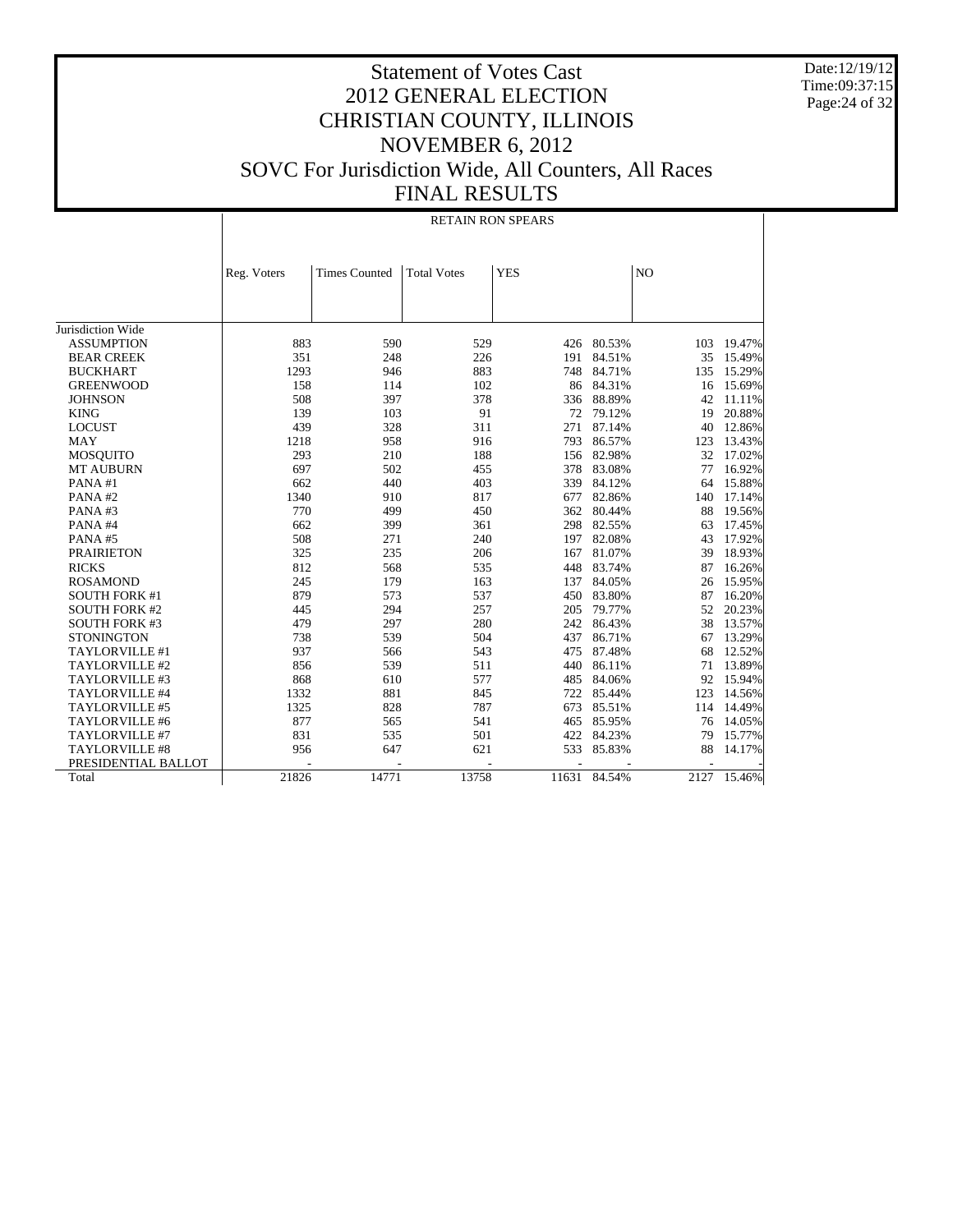Date:12/19/12 Time:09:37:15 Page:25 of 32

|                      |             | <b>RETAIN SHERRY TUNGATE</b> |                    |            |              |      |        |  |
|----------------------|-------------|------------------------------|--------------------|------------|--------------|------|--------|--|
|                      | Reg. Voters | <b>Times Counted</b>         | <b>Total Votes</b> | <b>YES</b> |              | NO   |        |  |
|                      |             |                              |                    |            |              |      |        |  |
|                      |             |                              |                    |            |              |      |        |  |
|                      |             |                              |                    |            |              |      |        |  |
| Jurisdiction Wide    |             |                              |                    |            |              |      |        |  |
| <b>ASSUMPTION</b>    | 883         | 590                          | 497                | 394        | 79.28%       | 103  | 20.72% |  |
| <b>BEAR CREEK</b>    | 351         | 248                          | 212                | 171        | 80.66%       | 41   | 19.34% |  |
| <b>BUCKHART</b>      | 1293        | 946                          | 803                | 655        | 81.57%       | 148  | 18.43% |  |
| <b>GREENWOOD</b>     | 158         | 114                          | 86                 | 62         | 72.09%       | 24   | 27.91% |  |
| <b>JOHNSON</b>       | 508         | 397                          | 319                | 262        | 82.13%       | 57   | 17.87% |  |
| <b>KING</b>          | 139         | 103                          | 84                 | 66         | 78.57%       | 18   | 21.43% |  |
| <b>LOCUST</b>        | 439         | 328                          | 284                | 238        | 83.80%       | 46   | 16.20% |  |
| <b>MAY</b>           | 1218        | 958                          | 810                | 656        | 80.99%       | 154  | 19.01% |  |
| <b>MOSQUITO</b>      | 293         | 210                          | 181                | 143        | 79.01%       | 38   | 20.99% |  |
| <b>MT AUBURN</b>     | 697         | 502                          | 426                | 351        | 82.39%       | 75   | 17.61% |  |
| PANA#1               | 662         | 440                          | 385                | 307        | 79.74%       | 78   | 20.26% |  |
| PANA#2               | 1340        | 910                          | 773                | 615        | 79.56%       | 158  | 20.44% |  |
| PANA#3               | 770         | 499                          | 424                | 336        | 79.25%       | 88   | 20.75% |  |
| PANA#4               | 662         | 399                          | 338                | 270        | 79.88%       | 68   | 20.12% |  |
| PANA#5               | 508         | 271                          | 224                | 187        | 83.48%       | 37   | 16.52% |  |
| <b>PRAIRIETON</b>    | 325         | 235                          | 201                | 163        | 81.09%       | 38   | 18.91% |  |
| <b>RICKS</b>         | 812         | 568                          | 502                | 402        | 80.08%       | 100  | 19.92% |  |
| <b>ROSAMOND</b>      | 245         | 179                          | 148                | 111        | 75.00%       | 37   | 25.00% |  |
| <b>SOUTH FORK #1</b> | 879         | 573                          | 493                | 389        | 78.90%       | 104  | 21.10% |  |
| <b>SOUTH FORK #2</b> | 445         | 294                          | 240                | 191        | 79.58%       | 49   | 20.42% |  |
| <b>SOUTH FORK #3</b> | 479         | 297                          | 251                | 200        | 79.68%       | 51   | 20.32% |  |
| <b>STONINGTON</b>    | 738         | 539                          | 458                | 385        | 84.06%       | 73   | 15.94% |  |
| TAYLORVILLE #1       | 937         | 566                          | 488                | 415        | 85.04%       | 73   | 14.96% |  |
| TAYLORVILLE #2       | 856         | 539                          | 450                | 375        | 83.33%       | 75   | 16.67% |  |
| TAYLORVILLE #3       | 868         | 610                          | 507                | 425        | 83.83%       | 82   | 16.17% |  |
| TAYLORVILLE #4       | 1332        | 881                          | 761                | 617        | 81.08%       | 144  | 18.92% |  |
| TAYLORVILLE #5       | 1325        | 828                          | 697                | 556        | 79.77%       | 141  | 20.23% |  |
| TAYLORVILLE #6       | 877         | 565                          | 481                | 406        | 84.41%       | 75   | 15.59% |  |
| TAYLORVILLE #7       | 831         | 535                          | 457                | 365        | 79.87%       | 92   | 20.13% |  |
| TAYLORVILLE #8       | 956         | 647                          | 548                | 443        | 80.84%       | 105  | 19.16% |  |
| PRESIDENTIAL BALLOT  |             |                              |                    |            |              |      |        |  |
| Total                | 21826       | 14771                        | 12528              |            | 10156 81.07% | 2372 | 18.93% |  |
|                      |             |                              |                    |            |              |      |        |  |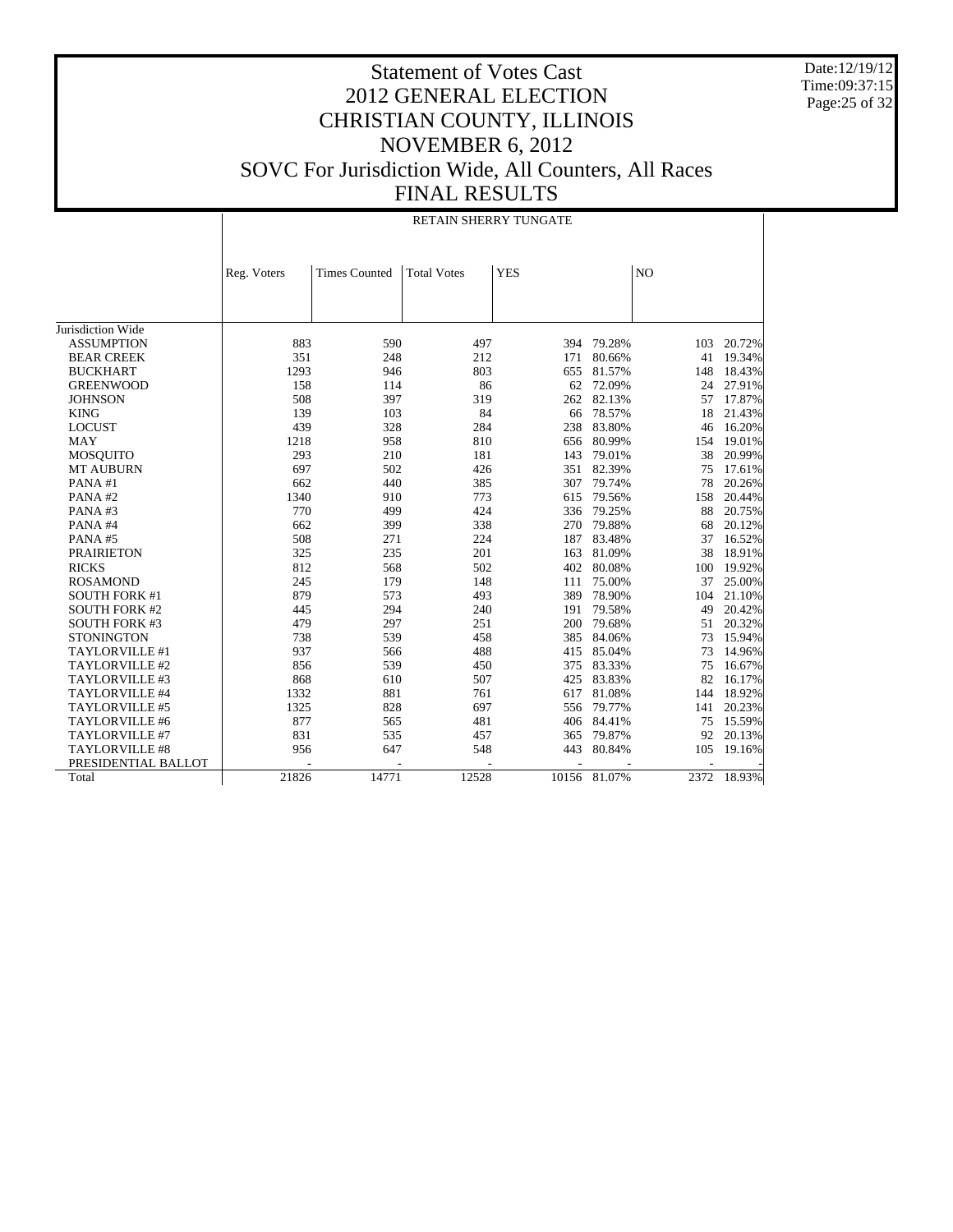Date:12/19/12 Time:09:37:15 Page:26 of 32

|                      | RETAIN DANIEL HARTIGAN |                      |                    |            |        |      |        |  |  |  |
|----------------------|------------------------|----------------------|--------------------|------------|--------|------|--------|--|--|--|
|                      | Reg. Voters            | <b>Times Counted</b> | <b>Total Votes</b> | <b>YES</b> |        | NO   |        |  |  |  |
|                      |                        |                      |                    |            |        |      |        |  |  |  |
|                      |                        |                      |                    |            |        |      |        |  |  |  |
| Jurisdiction Wide    |                        |                      |                    |            |        |      |        |  |  |  |
| <b>ASSUMPTION</b>    | 883                    | 590                  | 501                | 388        | 77.45% | 113  | 22.55% |  |  |  |
| <b>BEAR CREEK</b>    | 351                    | 248                  | 209                | 172        | 82.30% | 37   | 17.70% |  |  |  |
| <b>BUCKHART</b>      | 1293                   | 946                  | 803                | 647        | 80.57% | 156  | 19.43% |  |  |  |
| <b>GREENWOOD</b>     | 158                    | 114                  | 87                 | 70         | 80.46% | 17   | 19.54% |  |  |  |
| <b>JOHNSON</b>       | 508                    | 397                  | 320                | 257        | 80.31% | 63   | 19.69% |  |  |  |
| <b>KING</b>          | 139                    | 103                  | 82                 | 66         | 80.49% | 16   | 19.51% |  |  |  |
| <b>LOCUST</b>        | 439                    | 328                  | 287                | 244        | 85.02% | 43   | 14.98% |  |  |  |
| <b>MAY</b>           | 1218                   | 958                  | 821                | 688        | 83.80% | 133  | 16.20% |  |  |  |
| <b>MOSQUITO</b>      | 293                    | 210                  | 179                | 149        | 83.24% | 30   | 16.76% |  |  |  |
| <b>MT AUBURN</b>     | 697                    | 502                  | 427                | 357        | 83.61% | 70   | 16.39% |  |  |  |
| PANA#1               | 662                    | 440                  | 383                | 305        | 79.63% | 78   | 20.37% |  |  |  |
| PANA#2               | 1340                   | 910                  | 776                | 624        | 80.41% | 152  | 19.59% |  |  |  |
| PANA#3               | 770                    | 499                  | 425                | 341        | 80.24% | 84   | 19.76% |  |  |  |
| PANA#4               | 662                    | 399                  | 338                | 283        | 83.73% | 55   | 16.27% |  |  |  |
| PANA#5               | 508                    | 271                  | 222                | 182        | 81.98% | 40   | 18.02% |  |  |  |
| <b>PRAIRIETON</b>    | 325                    | 235                  | 198                | 161        | 81.31% | 37   | 18.69% |  |  |  |
| <b>RICKS</b>         | 812                    | 568                  | 501                | 415        | 82.83% | 86   | 17.17% |  |  |  |
| <b>ROSAMOND</b>      | 245                    | 179                  | 148                | 116        | 78.38% | 32   | 21.62% |  |  |  |
| <b>SOUTH FORK #1</b> | 879                    | 573                  | 493                | 399        | 80.93% | 94   | 19.07% |  |  |  |
| <b>SOUTH FORK #2</b> | 445                    | 294                  | 239                | 194        | 81.17% | 45   | 18.83% |  |  |  |
| <b>SOUTH FORK #3</b> | 479                    | 297                  | 249                | 194        | 77.91% | 55   | 22.09% |  |  |  |
| <b>STONINGTON</b>    | 738                    | 539                  | 464                | 399        | 85.99% | 65   | 14.01% |  |  |  |
| TAYLORVILLE #1       | 937                    | 566                  | 493                | 417        | 84.58% | 76   | 15.42% |  |  |  |
| TAYLORVILLE #2       | 856                    | 539                  | 455                | 385        | 84.62% | 70   | 15.38% |  |  |  |
| TAYLORVILLE #3       | 868                    | 610                  | 501                | 411        | 82.04% | 90   | 17.96% |  |  |  |
| TAYLORVILLE #4       | 1332                   | 881                  | 760                | 629        | 82.76% | 131  | 17.24% |  |  |  |
| TAYLORVILLE #5       | 1325                   | 828                  | 701                | 561        | 80.03% | 140  | 19.97% |  |  |  |
| TAYLORVILLE #6       | 877                    | 565                  | 476                | 403        | 84.66% | 73   | 15.34% |  |  |  |
| TAYLORVILLE #7       | 831                    | 535                  | 455                | 364        | 80.00% | 91   | 20.00% |  |  |  |
| TAYLORVILLE #8       | 956                    | 647                  | 548                | 440        | 80.29% | 108  | 19.71% |  |  |  |
| PRESIDENTIAL BALLOT  |                        |                      |                    |            |        |      |        |  |  |  |
| Total                | 21826                  | 14771                | 12541              | 10261      | 81.82% | 2280 | 18.18% |  |  |  |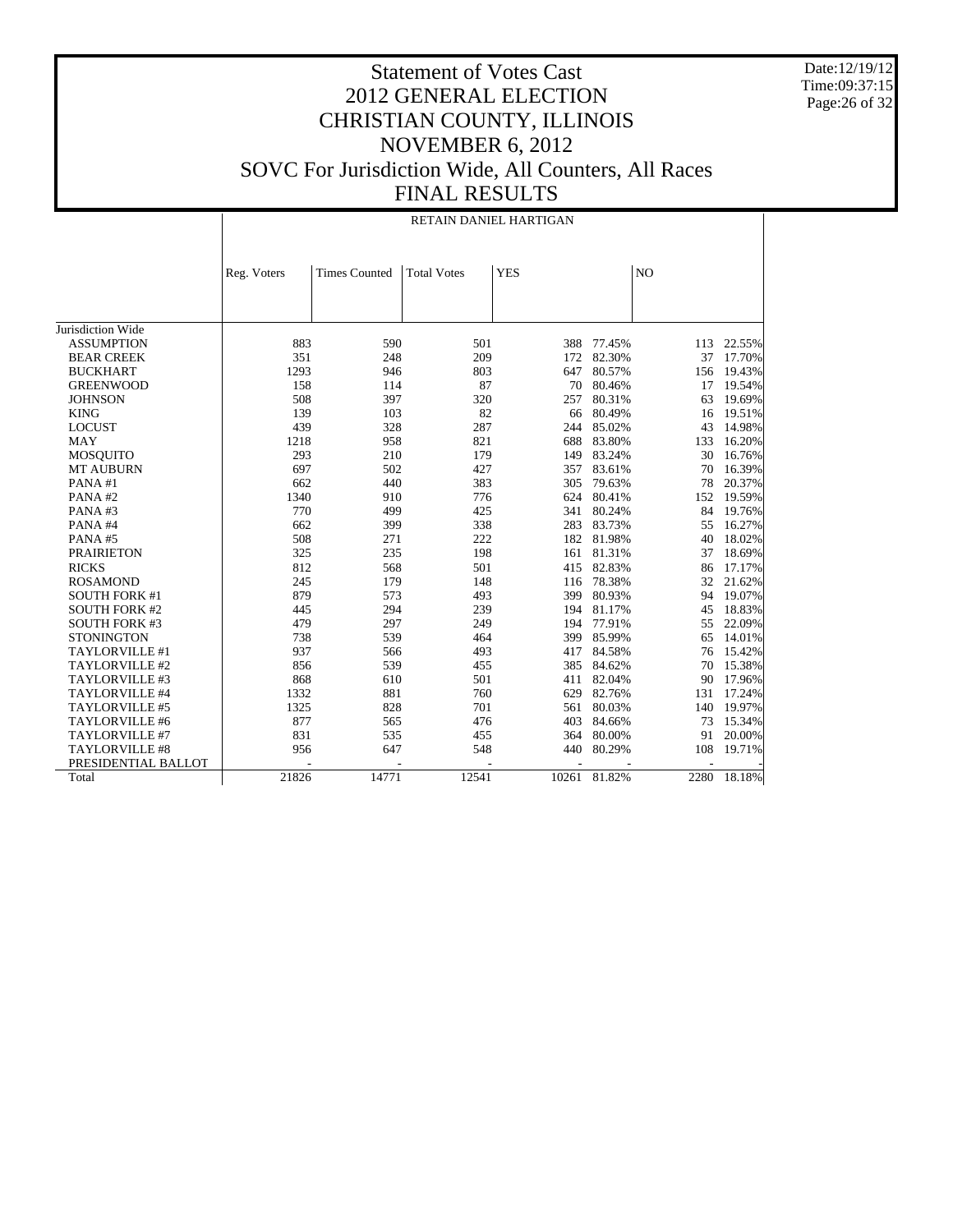Date:12/19/12 Time:09:37:15 Page:27 of 32

|                      | RETAIN KIMBERLY KOESTER |                                                                               |       |       |        |     |             |  |  |  |
|----------------------|-------------------------|-------------------------------------------------------------------------------|-------|-------|--------|-----|-------------|--|--|--|
|                      |                         | <b>YES</b><br>NO<br><b>Times Counted</b><br><b>Total Votes</b><br>Reg. Voters |       |       |        |     |             |  |  |  |
|                      |                         |                                                                               |       |       |        |     |             |  |  |  |
|                      |                         |                                                                               |       |       |        |     |             |  |  |  |
|                      |                         |                                                                               |       |       |        |     |             |  |  |  |
| Jurisdiction Wide    |                         |                                                                               |       |       |        |     |             |  |  |  |
| <b>ASSUMPTION</b>    | 883                     | 590                                                                           | 497   | 397   | 79.88% | 100 | 20.12%      |  |  |  |
| <b>BEAR CREEK</b>    | 351                     | 248                                                                           | 210   | 177   | 84.29% | 33  | 15.71%      |  |  |  |
| <b>BUCKHART</b>      | 1293                    | 946                                                                           | 804   | 656   | 81.59% | 148 | 18.41%      |  |  |  |
| <b>GREENWOOD</b>     | 158                     | 114                                                                           | 86    | 63    | 73.26% | 23  | 26.74%      |  |  |  |
| <b>JOHNSON</b>       | 508                     | 397                                                                           | 318   | 263   | 82.70% | 55  | 17.30%      |  |  |  |
| <b>KING</b>          | 139                     | 103                                                                           | 82    | 62    | 75.61% | 20  | 24.39%      |  |  |  |
| <b>LOCUST</b>        | 439                     | 328                                                                           | 283   | 237   | 83.75% | 46  | 16.25%      |  |  |  |
| <b>MAY</b>           | 1218                    | 958                                                                           | 810   | 661   | 81.60% | 149 | 18.40%      |  |  |  |
| <b>MOSQUITO</b>      | 293                     | 210                                                                           | 179   | 145   | 81.01% | 34  | 18.99%      |  |  |  |
| <b>MT AUBURN</b>     | 697                     | 502                                                                           | 424   | 352   | 83.02% | 72  | 16.98%      |  |  |  |
| PANA#1               | 662                     | 440                                                                           | 383   | 308   | 80.42% | 75  | 19.58%      |  |  |  |
| PANA#2               | 1340                    | 910                                                                           | 773   | 635   | 82.15% | 138 | 17.85%      |  |  |  |
| PANA#3               | 770                     | 499                                                                           | 428   | 350   | 81.78% | 78  | 18.22%      |  |  |  |
| PANA#4               | 662                     | 399                                                                           | 337   | 280   | 83.09% | 57  | 16.91%      |  |  |  |
| PANA#5               | 508                     | 271                                                                           | 223   | 181   | 81.17% | 42  | 18.83%      |  |  |  |
| <b>PRAIRIETON</b>    | 325                     | 235                                                                           | 198   | 157   | 79.29% | 41  | 20.71%      |  |  |  |
| <b>RICKS</b>         | 812                     | 568                                                                           | 506   | 411   | 81.23% | 95  | 18.77%      |  |  |  |
| <b>ROSAMOND</b>      | 245                     | 179                                                                           | 150   | 115   | 76.67% | 35  | 23.33%      |  |  |  |
| <b>SOUTH FORK #1</b> | 879                     | 573                                                                           | 493   | 401   | 81.34% | 92  | 18.66%      |  |  |  |
| <b>SOUTH FORK #2</b> | 445                     | 294                                                                           | 240   | 196   | 81.67% | 44  | 18.33%      |  |  |  |
| <b>SOUTH FORK #3</b> | 479                     | 297                                                                           | 254   | 204   | 80.31% | 50  | 19.69%      |  |  |  |
| <b>STONINGTON</b>    | 738                     | 539                                                                           | 460   | 392   | 85.22% | 68  | 14.78%      |  |  |  |
| TAYLORVILLE #1       | 937                     | 566                                                                           | 495   | 422   | 85.25% | 73  | 14.75%      |  |  |  |
| TAYLORVILLE #2       | 856                     | 539                                                                           | 451   | 376   | 83.37% | 75  | 16.63%      |  |  |  |
| TAYLORVILLE #3       | 868                     | 610                                                                           | 500   | 414   | 82.80% | 86  | 17.20%      |  |  |  |
| TAYLORVILLE #4       | 1332                    | 881                                                                           | 761   | 625   | 82.13% | 136 | 17.87%      |  |  |  |
| TAYLORVILLE #5       | 1325                    | 828                                                                           | 702   | 564   | 80.34% | 138 | 19.66%      |  |  |  |
| TAYLORVILLE #6       | 877                     | 565                                                                           | 476   | 403   | 84.66% | 73  | 15.34%      |  |  |  |
| TAYLORVILLE #7       | 831                     | 535                                                                           | 451   | 362   | 80.27% | 89  | 19.73%      |  |  |  |
| TAYLORVILLE #8       | 956                     | 647                                                                           | 547   | 438   | 80.07% | 109 | 19.93%      |  |  |  |
| PRESIDENTIAL BALLOT  |                         |                                                                               |       |       |        |     |             |  |  |  |
| Total                | 21826                   | 14771                                                                         | 12521 | 10247 | 81.84% |     | 2274 18.16% |  |  |  |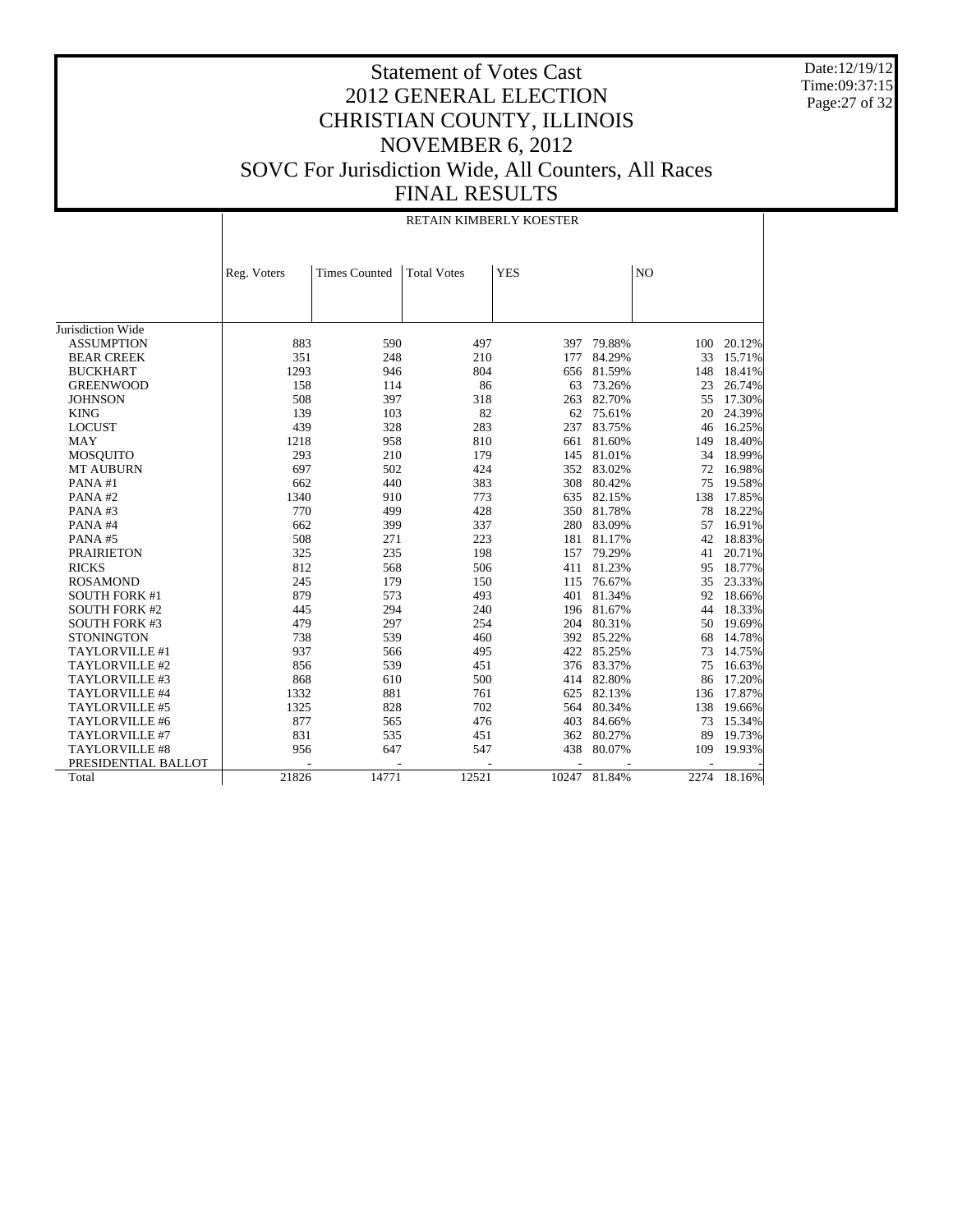Date:12/19/12 Time:09:37:15 Page:28 of 32

# Statement of Votes Cast 2012 GENERAL ELECTION CHRISTIAN COUNTY, ILLINOIS NOVEMBER 6, 2012 SOVC For Jurisdiction Wide, All Counters, All Races FINAL RESULTS

#### TAYLORVILLE ENERGY PROP

|                       | Reg. Voters              | Times   | <b>Total Votes</b> | <b>YES</b> |        | N <sub>O</sub> |        |
|-----------------------|--------------------------|---------|--------------------|------------|--------|----------------|--------|
|                       |                          | Counted |                    |            |        |                |        |
|                       |                          |         |                    |            |        |                |        |
|                       |                          |         |                    |            |        |                |        |
| Jurisdiction Wide     |                          |         |                    |            |        |                |        |
| <b>ASSUMPTION</b>     |                          |         |                    |            |        |                |        |
| <b>BEAR CREEK</b>     |                          |         |                    |            |        |                |        |
| <b>BUCKHART</b>       |                          |         |                    |            |        |                |        |
| <b>GREENWOOD</b>      |                          |         |                    |            |        |                |        |
| <b>JOHNSON</b>        | 21                       | 4       | 4                  | 3          | 75.00% | 1              | 25.00% |
| <b>KING</b>           | $\overline{\phantom{a}}$ |         |                    |            |        |                |        |
| <b>LOCUST</b>         | 78                       | 64      | 58                 | 36         | 62.07% | 22             | 37.93% |
| <b>MAY</b>            | 140                      | 116     | 111                | 74         | 66.67% | 37             | 33.33% |
| <b>MOSQUITO</b>       |                          |         |                    |            |        |                |        |
| <b>MT AUBURN</b>      |                          |         |                    |            |        |                |        |
| PANA#1                |                          |         |                    |            |        |                |        |
| PANA#2                |                          |         |                    |            |        |                |        |
| PANA#3                |                          |         |                    |            |        |                |        |
| PANA#4                |                          |         |                    |            |        |                |        |
| PANA#5                |                          |         |                    |            |        |                |        |
| <b>PRAIRIETON</b>     |                          |         |                    |            |        |                |        |
| <b>RICKS</b>          |                          |         |                    |            |        |                |        |
| <b>ROSAMOND</b>       |                          |         |                    |            |        |                |        |
| <b>SOUTH FORK #1</b>  |                          |         |                    |            |        |                |        |
| <b>SOUTH FORK #2</b>  |                          |         |                    |            |        |                |        |
| <b>SOUTH FORK #3</b>  |                          |         |                    |            |        |                |        |
| <b>STONINGTON</b>     |                          |         |                    |            |        |                |        |
| <b>TAYLORVILLE #1</b> | 904                      | 554     | 527                | 330        | 62.62% | 197            | 37.38% |
| TAYLORVILLE #2        | 833                      | 524     | 489                | 312        | 63.80% | 177            | 36.20% |
| TAYLORVILLE #3        | 856                      | 602     | 570                | 329        | 57.72% | 241            | 42.28% |
| TAYLORVILLE #4        | 818                      | 536     | 506                | 306        | 60.47% | 200            | 39.53% |
| TAYLORVILLE #5        | 1015                     | 643     | 592                | 354        | 59.80% | 238            | 40.20% |
| TAYLORVILLE #6        | 877                      | 565     | 531                | 323        | 60.83% | 208            | 39.17% |
| <b>TAYLORVILLE #7</b> | 782                      | 506     | 482                | 278        | 57.68% | 204            | 42.32% |
| <b>TAYLORVILLE #8</b> | 851                      | 562     | 526                | 308        | 58.56% | 218            | 41.44% |
| PRESIDENTIAL BALLOT   |                          |         |                    |            |        |                |        |
| Total                 | 7175                     | 4676    | 4396               | 2653       | 60.35% | 1743           | 39.65% |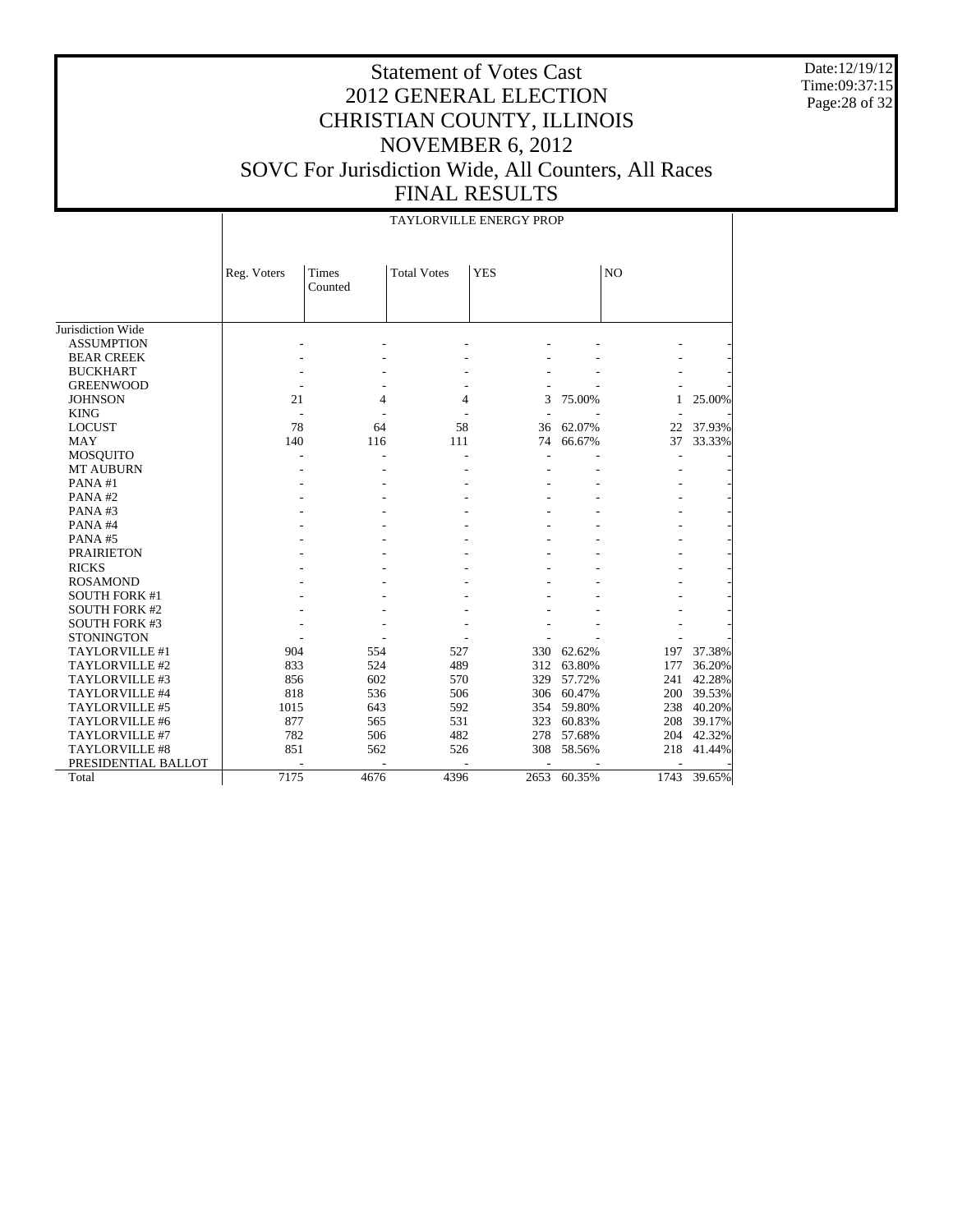Date:12/19/12 Time:09:37:15 Page:29 of 32

|                      | OWANECO VILL ENERGY PROPOSITION |                  |                    |            |           |                |           |  |  |  |
|----------------------|---------------------------------|------------------|--------------------|------------|-----------|----------------|-----------|--|--|--|
|                      | Reg. Voters                     | Times<br>Counted | <b>Total Votes</b> | <b>YES</b> |           | N <sub>O</sub> |           |  |  |  |
| Jurisdiction Wide    |                                 |                  |                    |            |           |                |           |  |  |  |
| <b>ASSUMPTION</b>    |                                 |                  |                    |            |           |                |           |  |  |  |
| <b>BEAR CREEK</b>    |                                 |                  |                    |            |           |                |           |  |  |  |
| <b>BUCKHART</b>      |                                 |                  |                    |            |           |                |           |  |  |  |
| <b>GREENWOOD</b>     |                                 |                  |                    |            |           |                |           |  |  |  |
| <b>JOHNSON</b>       |                                 |                  |                    |            |           |                |           |  |  |  |
| <b>KING</b>          |                                 |                  |                    |            |           |                |           |  |  |  |
| <b>LOCUST</b>        | 145                             | 122              | 118                | 87         | 73.73%    | 31             | 26.27%    |  |  |  |
| <b>MAY</b>           |                                 |                  | $\overline{a}$     |            |           | ÷,             |           |  |  |  |
| MOSQUITO             |                                 |                  |                    |            |           |                |           |  |  |  |
| <b>MT AUBURN</b>     |                                 |                  |                    |            |           |                |           |  |  |  |
| PANA#1               |                                 |                  |                    |            |           |                |           |  |  |  |
| PANA#2               |                                 |                  |                    |            |           |                |           |  |  |  |
| PANA#3               |                                 |                  |                    |            |           |                |           |  |  |  |
| PANA#4               |                                 |                  |                    |            |           |                |           |  |  |  |
| PANA#5               |                                 |                  |                    |            |           |                |           |  |  |  |
| <b>PRAIRIETON</b>    |                                 |                  |                    |            |           |                |           |  |  |  |
| <b>RICKS</b>         |                                 |                  |                    |            |           |                |           |  |  |  |
| <b>ROSAMOND</b>      |                                 |                  |                    |            |           |                |           |  |  |  |
| <b>SOUTH FORK #1</b> |                                 |                  |                    |            |           |                |           |  |  |  |
| <b>SOUTH FORK #2</b> |                                 |                  |                    |            |           |                |           |  |  |  |
| <b>SOUTH FORK #3</b> |                                 |                  |                    |            |           |                |           |  |  |  |
| <b>STONINGTON</b>    |                                 |                  |                    |            |           |                |           |  |  |  |
| TAYLORVILLE #1       |                                 |                  |                    |            |           |                |           |  |  |  |
| TAYLORVILLE #2       |                                 |                  |                    |            |           |                |           |  |  |  |
| TAYLORVILLE #3       |                                 |                  |                    |            |           |                |           |  |  |  |
| TAYLORVILLE #4       |                                 |                  |                    |            |           |                |           |  |  |  |
| TAYLORVILLE #5       |                                 |                  |                    |            |           |                |           |  |  |  |
| TAYLORVILLE #6       |                                 |                  |                    |            |           |                |           |  |  |  |
| TAYLORVILLE #7       |                                 |                  |                    |            |           |                |           |  |  |  |
| TAYLORVILLE #8       |                                 |                  |                    |            |           |                |           |  |  |  |
| PRESIDENTIAL BALLOT  |                                 |                  |                    |            |           |                |           |  |  |  |
| Total                | 145                             | 122              | 118                |            | 87 73.73% |                | 31 26.27% |  |  |  |
|                      |                                 |                  |                    |            |           |                |           |  |  |  |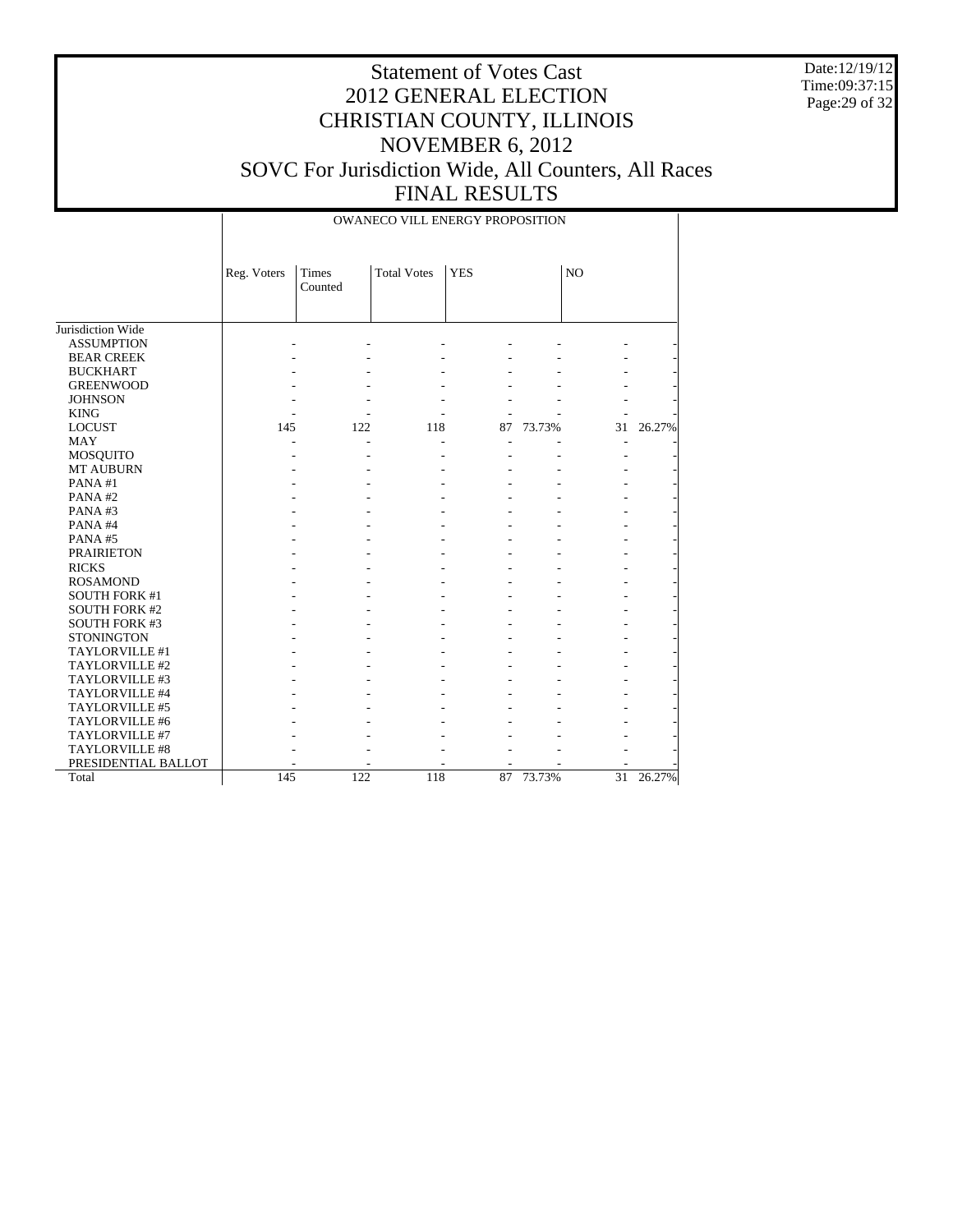Date:12/19/12 Time:09:37:15 Page:30 of 32

# Statement of Votes Cast 2012 GENERAL ELECTION CHRISTIAN COUNTY, ILLINOIS NOVEMBER 6, 2012 SOVC For Jurisdiction Wide, All Counters, All Races FINAL RESULTS

TOVEY VILL ENERGY PROP

|                       | Reg. Voters | Times<br>Counted | <b>Total Votes</b> | <b>YES</b> |        | N <sub>O</sub> |           |
|-----------------------|-------------|------------------|--------------------|------------|--------|----------------|-----------|
|                       |             |                  |                    |            |        |                |           |
| Jurisdiction Wide     |             |                  |                    |            |        |                |           |
| <b>ASSUMPTION</b>     |             |                  |                    |            |        |                |           |
| <b>BEAR CREEK</b>     |             |                  |                    |            |        |                |           |
| <b>BUCKHART</b>       |             |                  |                    |            |        |                |           |
| <b>GREENWOOD</b>      |             |                  |                    |            |        |                |           |
| <b>JOHNSON</b>        |             |                  |                    |            |        |                |           |
| <b>KING</b>           |             |                  |                    |            |        |                |           |
| <b>LOCUST</b>         |             |                  |                    |            |        |                |           |
| <b>MAY</b>            |             |                  |                    |            |        |                |           |
| MOSQUITO              |             |                  |                    |            |        |                |           |
| <b>MT AUBURN</b>      |             |                  |                    |            |        |                |           |
| PANA#1                |             |                  |                    |            |        |                |           |
| PANA#2                |             |                  |                    |            |        |                |           |
| PANA#3                |             |                  |                    |            |        |                |           |
| PANA#4                |             |                  |                    |            |        |                |           |
| PANA#5                |             |                  |                    |            |        |                |           |
| <b>PRAIRIETON</b>     |             |                  |                    |            |        |                |           |
| <b>RICKS</b>          |             |                  |                    |            |        |                |           |
| <b>ROSAMOND</b>       |             |                  |                    |            |        |                |           |
| <b>SOUTH FORK #1</b>  |             |                  |                    |            |        |                |           |
| <b>SOUTH FORK #2</b>  | 306         | 187              | 175                | 130        | 74.29% | 45             | 25.71%    |
| <b>SOUTH FORK #3</b>  |             |                  |                    |            |        |                |           |
| <b>STONINGTON</b>     |             |                  |                    |            |        |                |           |
| <b>TAYLORVILLE #1</b> |             |                  |                    |            |        |                |           |
| TAYLORVILLE #2        |             |                  |                    |            |        |                |           |
| TAYLORVILLE #3        |             |                  |                    |            |        |                |           |
| TAYLORVILLE #4        |             |                  |                    |            |        |                |           |
| TAYLORVILLE #5        |             |                  |                    |            |        |                |           |
| TAYLORVILLE #6        |             |                  |                    |            |        |                |           |
| TAYLORVILLE #7        |             |                  |                    |            |        |                |           |
| TAYLORVILLE #8        |             |                  |                    |            |        |                |           |
| PRESIDENTIAL BALLOT   |             |                  |                    |            |        |                |           |
| Total                 | 306         | 187              | 175                | 130        | 74.29% |                | 45 25.71% |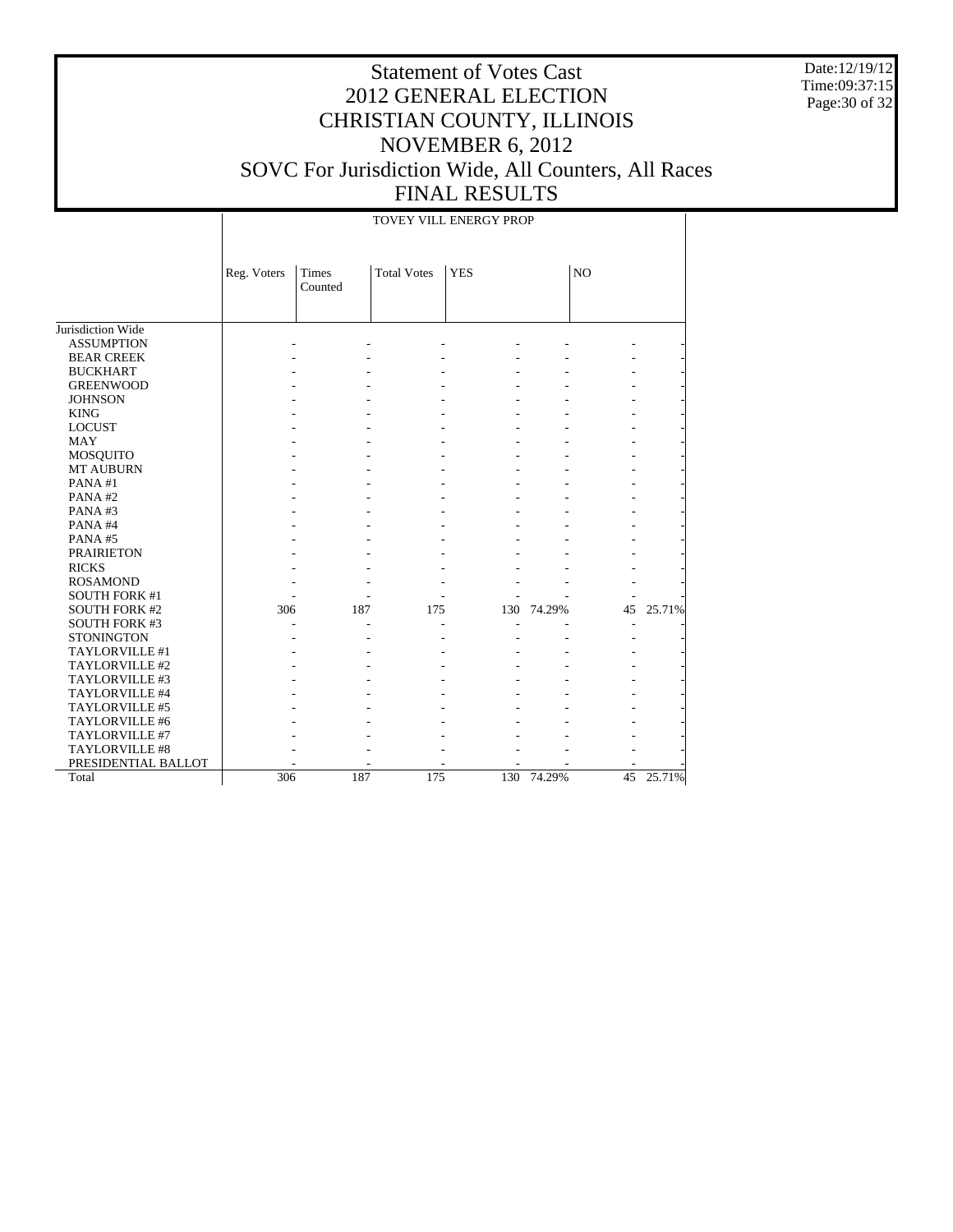Date:12/19/12 Time:09:37:15 Page: 31 of 32

|                      | PALMER VILL ENERGY PROPOSITION |                  |                    |            |        |                 |        |  |  |
|----------------------|--------------------------------|------------------|--------------------|------------|--------|-----------------|--------|--|--|
|                      | Reg. Voters                    | Times<br>Counted | <b>Total Votes</b> | <b>YES</b> |        | NO              |        |  |  |
| Jurisdiction Wide    |                                |                  |                    |            |        |                 |        |  |  |
| <b>ASSUMPTION</b>    |                                |                  |                    |            |        |                 |        |  |  |
| <b>BEAR CREEK</b>    | 141                            | 85               | 79                 | 56         | 70.89% | 23              | 29.11% |  |  |
| <b>BUCKHART</b>      |                                |                  |                    |            |        |                 |        |  |  |
| <b>GREENWOOD</b>     |                                |                  |                    |            |        |                 |        |  |  |
| <b>JOHNSON</b>       |                                |                  |                    |            |        |                 |        |  |  |
| <b>KING</b>          |                                |                  |                    |            |        |                 |        |  |  |
| <b>LOCUST</b>        |                                |                  |                    |            |        |                 |        |  |  |
| <b>MAY</b>           |                                |                  |                    |            |        |                 |        |  |  |
| MOSQUITO             |                                |                  |                    |            |        |                 |        |  |  |
| <b>MT AUBURN</b>     |                                |                  |                    |            |        |                 |        |  |  |
| PANA#1               |                                |                  |                    |            |        |                 |        |  |  |
| PANA#2               |                                |                  |                    |            |        |                 |        |  |  |
| PANA#3               |                                |                  |                    |            |        |                 |        |  |  |
| PANA#4               |                                |                  |                    |            |        |                 |        |  |  |
| PANA#5               |                                |                  |                    |            |        |                 |        |  |  |
| <b>PRAIRIETON</b>    |                                |                  |                    |            |        |                 |        |  |  |
| <b>RICKS</b>         |                                |                  |                    |            |        |                 |        |  |  |
| <b>ROSAMOND</b>      |                                |                  |                    |            |        |                 |        |  |  |
| <b>SOUTH FORK #1</b> |                                |                  |                    |            |        |                 |        |  |  |
| <b>SOUTH FORK #2</b> |                                |                  |                    |            |        |                 |        |  |  |
| <b>SOUTH FORK #3</b> |                                |                  |                    |            |        |                 |        |  |  |
| <b>STONINGTON</b>    |                                |                  |                    |            |        |                 |        |  |  |
| TAYLORVILLE #1       |                                |                  |                    |            |        |                 |        |  |  |
| TAYLORVILLE #2       |                                |                  |                    |            |        |                 |        |  |  |
| TAYLORVILLE #3       |                                |                  |                    |            |        |                 |        |  |  |
| TAYLORVILLE #4       |                                |                  |                    |            |        |                 |        |  |  |
| TAYLORVILLE #5       |                                |                  |                    |            |        |                 |        |  |  |
| TAYLORVILLE #6       |                                |                  |                    |            |        |                 |        |  |  |
| TAYLORVILLE #7       |                                |                  |                    |            |        |                 |        |  |  |
| TAYLORVILLE #8       |                                |                  |                    |            |        |                 |        |  |  |
| PRESIDENTIAL BALLOT  |                                |                  |                    |            |        |                 |        |  |  |
| Total                | 141                            | 85               | 79                 | 56         | 70.89% | $\overline{23}$ | 29.11% |  |  |